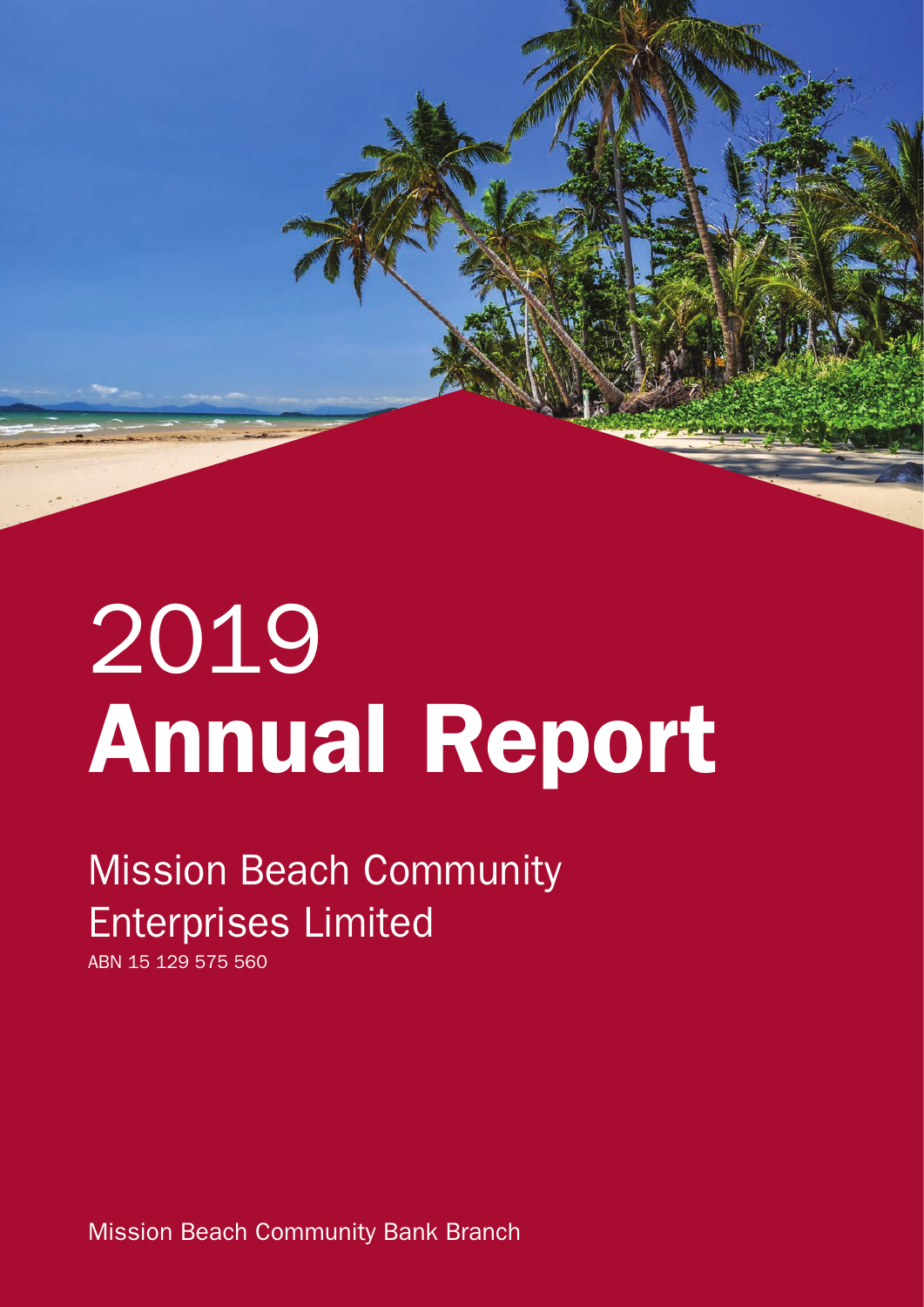# **Contents**

| <b>Chair's report</b>                   | $\overline{2}$ |
|-----------------------------------------|----------------|
| <b>Manager's report</b>                 | 4              |
| <b>Bendigo and Adelaide Bank report</b> | 5              |
| Directors' report                       | 6              |
| Auditor's independence declaration      | 10             |
| <b>Financial statements</b>             | 11             |
| Notes to the financial statements       | 15             |
| Directors' declaration                  | 37             |
| Independent audit report                | 38             |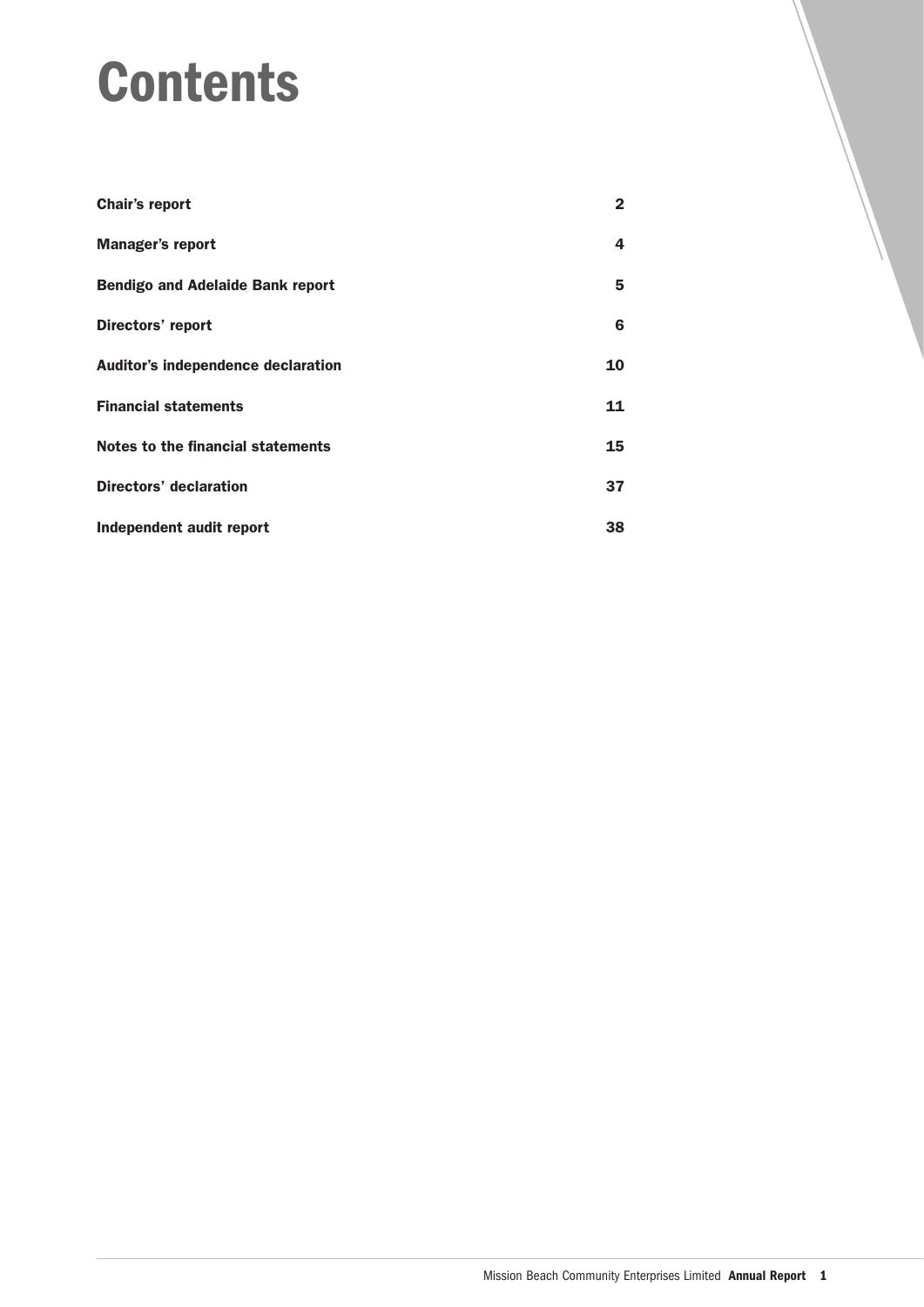# **Phair's report 2018/19 financial years and report 2018/19 financial years of the past 2018/19 financial year of the past 2018/19 financial year of the past 2019/19 financial year of the past 2019/19 financial year of the**

### For year ending 30 June 2019 and rewarding to post our heavy still managed to post our highest function of the

The past 2018/19 financial year has proved both challenging and rewarding for our little Community Bank Branch here in Mission Beach. Challenging, as again we have faced staffing issues within the Branch and rewarding as we have still in Mission Beach. Challenging, as again we have faced staffing issues within the Branch and rewarding a managed to post our highest full year profit to date.

This past year saw Judith Giddings appointed as our Branch Manager in November of 2018. Judith led our team for the remainder of the financial year. In July of 2019 we saw Judith leave the Bendigo Bank after many years of service. The Board thanks Judith for her many years of dedication to the Mission Beach Community Bank Branch. This left a vacancy in our branch for a new Branch Manager. Rosie Harris, who was the Branch Customer Relationship Officer was successful in her application and appointed Branch Manager in September of 2019. Rosie is a very focused, driven and an experienced banker who lives locally and the Board are excited to work with Rosie in the coming financial year to further grow the business. This result has been predominantly due to a saving the year as saying the year as

Our branch has managed to post some pleasing financial results for the financial year ended 30 June 2019. The 2018/19 year saw a after tax profit of \$47,571. This is a 93% increase on our previous year after tax profit of \$24,539. This result has been predominantly due to a savings in wages for the year as our branch has essentially been a staff member down for much of the financial year. This has also affected our growth for the year. It has remained stagnant as our short staffing has not allowed our staff enough time to focus on growing the business.

Our pleasing financial result has allowed us to declare a dividend to be paid to our share holder of .03 cents per share, our highest dividend to date. Our ability to pay a higher dividend to our shareholders this year is something that the board are very property providend to date. Our ability to pay a higher dividend to our shareholders thi Board are very proud of and we again thank our shareholders for their faith and patience in the company. The Board again will be striving to increase returns to our shareholders in the coming financial year.

Given our great result again this year I would like to highlight how far our Community Bank branch has come. You Given our great result again this year I would like to highlight how far our Community Bank has come. can see in in the table below that our revenue has continued an upward trend along with our Result after income tax.<br>Figures a have approached with constant our that our 40 years. Expenses have remained quite constant over the past 10 years.



Special thanks go out to our branch team of Rosie, Maureen, Stef and Andrea for their outstanding efforts in keeping the branch running smoothly. We often hear great feedback on our staffing's customer service skills. This is something that we really promote in our branch, an outstanding customer service experience. It is something that is very important in business today and in the banking world can prove to be a real point of difference.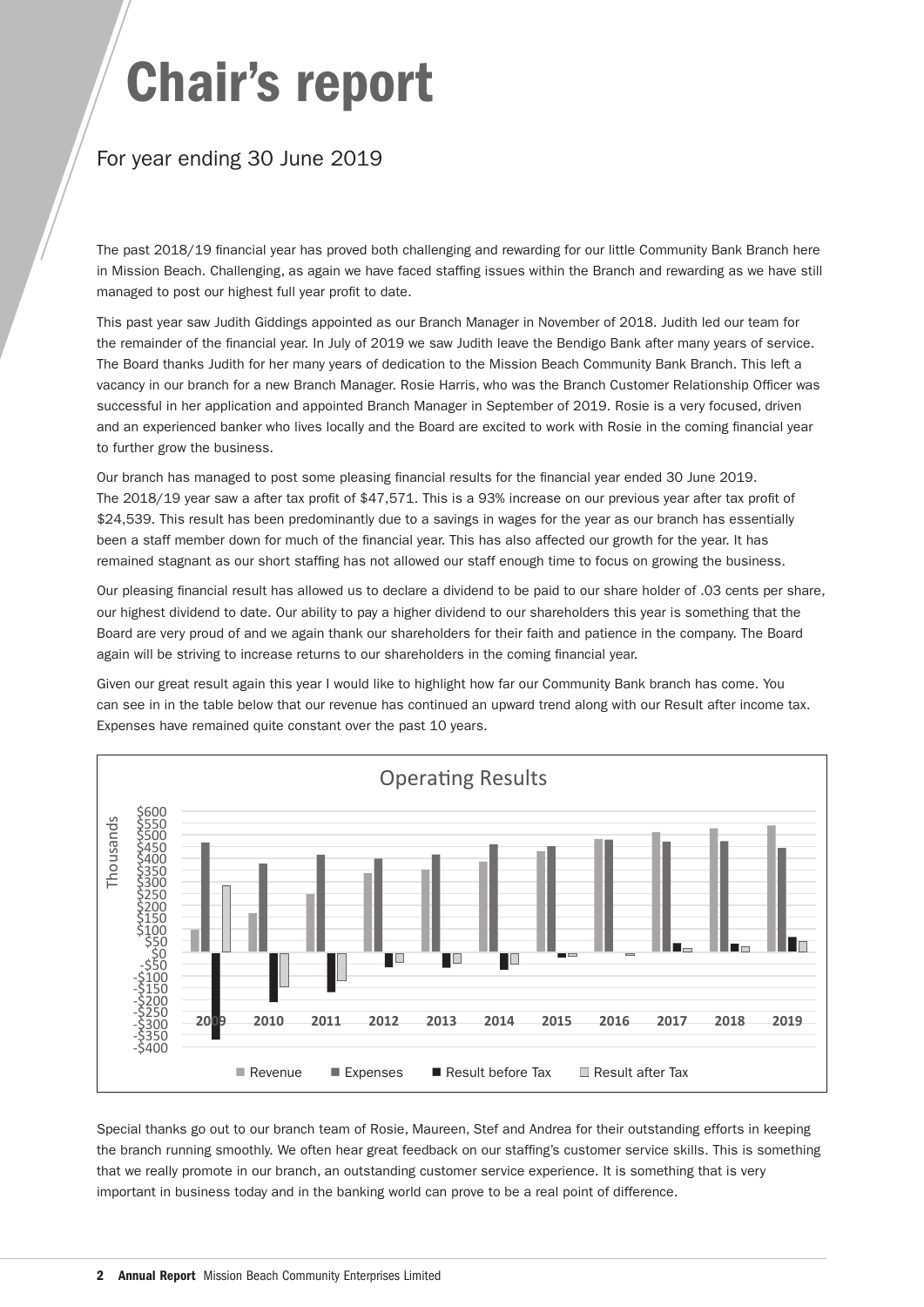# Chair's report (continued)

To the members of the Board Leah Mangano, Cate Heys, Neil Gabiola and Gurbindar Singh. Our Board positions are purely voluntary, and these wonderful people give up their own time month in and month out for our branch. Both myself and our local community thank you for your invaluable contribution.

Mission Beach Community Enterprises Limited is a franchisee of Bendigo and Adelaide Bank Limited. None of what we achieve each year could be done without the support of our franchise partner. The Community Bank concept is one which is unique and a real difference from the other major banks. The model allows us to reward not only our shareholders but also our community with our success. I again call to all shareholders and the wider community that if you don't already bank with us then please consider doing so and your banking has a direct impact on the benefits that our beautiful community can receive from us.

Here's to another exciting and successful year of banking with the Mission Beach Community Bank Branch.

Kelly Cavallaro Chair/Treasurer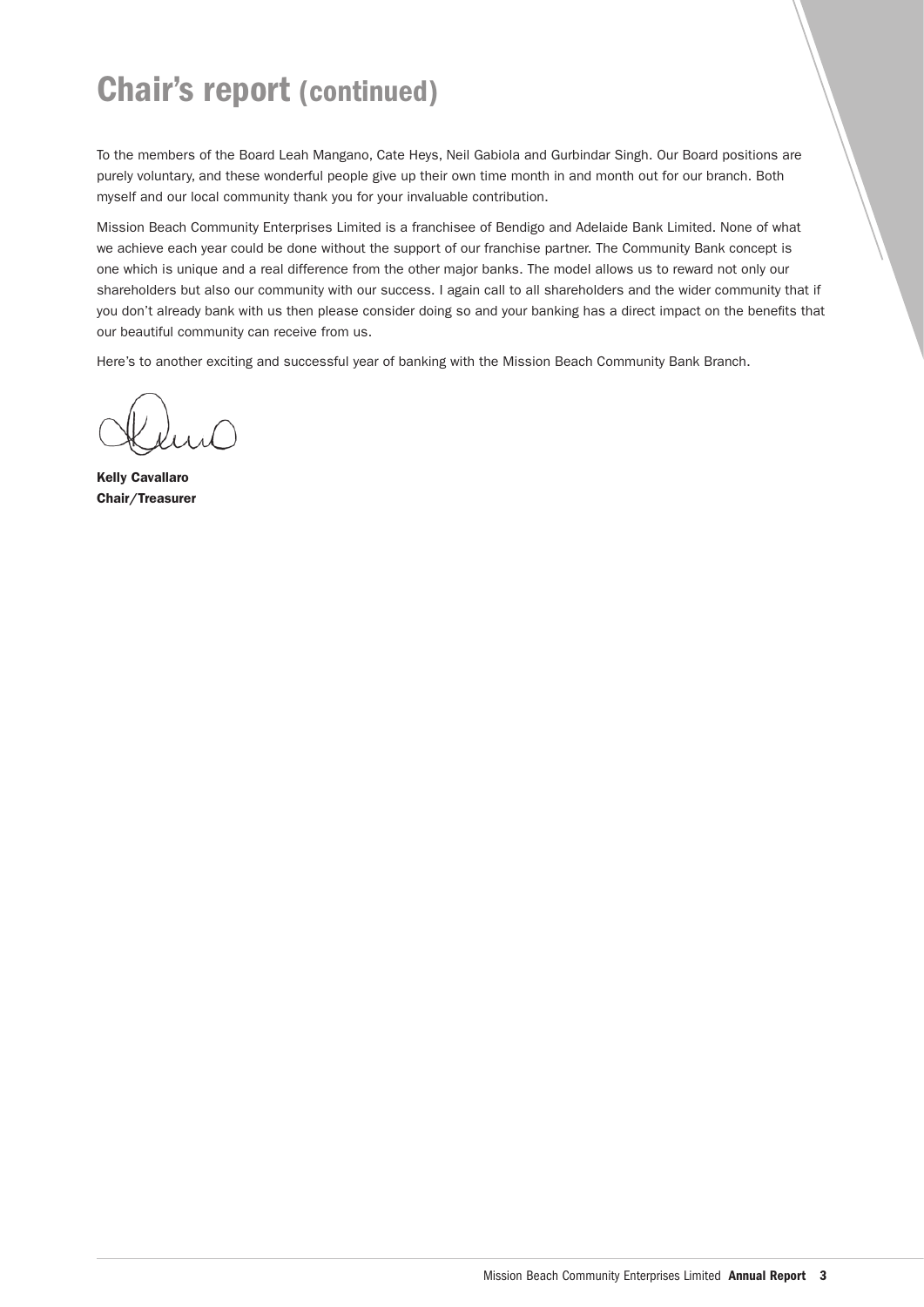# Manager's report

### For year ending 30 June 2019

It's true that once a Mission Beach Community Bank Branch customer, always a Mission Beach Community Bank Branch customer. We value each and every one of our customers who entrust us with their banking.

We are a real alternative to the major banks and we're capitalising on that goodwill and uncertainty within the overall banking sector.

The move to digital banking is exciting and Bendigo and Adelaide Bank Limited has committed to making this a priority. We're already ahead when it comes to our online offerings. For those customers who don't want to step into a traditional bank, that's great news and we're looking forward to advances in this area by Bendigo and Adelaide Bank Limited.

For those people who want to continue the tradition of coming into the branch we're not going anywhere. Now being the only bank branch operating here in Mission Beach, we're committed to helping you in the branch with all of your banking needs.

Now I'd like to ask you, the shareholders for your help in bringing new business into the branch and to provide me with an introduction to any community groups or businesses you're personally involved in.

We do need your help to get in the door of the community groups and businesses that you are involved with as I don't want anyone to miss out and I would love to work with you to help our community message to be heard. We are a Community Bank branch helping our community and this doesn't just mean by way of sponsorship, we are here to help and encourage all community groups, businesses and individuals achieve their financial goals.

With every new customer and account opening that means there is more available to be paid in community contributions and in dividends.

Even though it has been a tough year and have had many staffing changes in the branch we now have a full team full of enthusiasm and ready to achieve some goals and turn this year around. There has been a major shift in the community recently and we are definitely seeing the positive effects of it.

There may be many km's between our branch and the Cairns office although this distance does not hinder our working relationship. We have received a great deal of support and continue to receive support from head office, state office, regional support staff and even other branches. I cannot thank them enough.

Bendigo Bank is Australia's fifth largest retail bank with over 1.7million customers and are consistently rated highly for trust and satisfaction and we are lucky to be a part of this message.

Banking is an everyday function for every single person in the community although the difference with the Community Bank model is that every time people bank with the local Community Bank branch, the bottom line increases and as such, community contributions and dividends increase as well. So, let's all get together in helping our community grow and be a part of something big by banking with our Community Bank branch.

Rosie Harris Branch Manager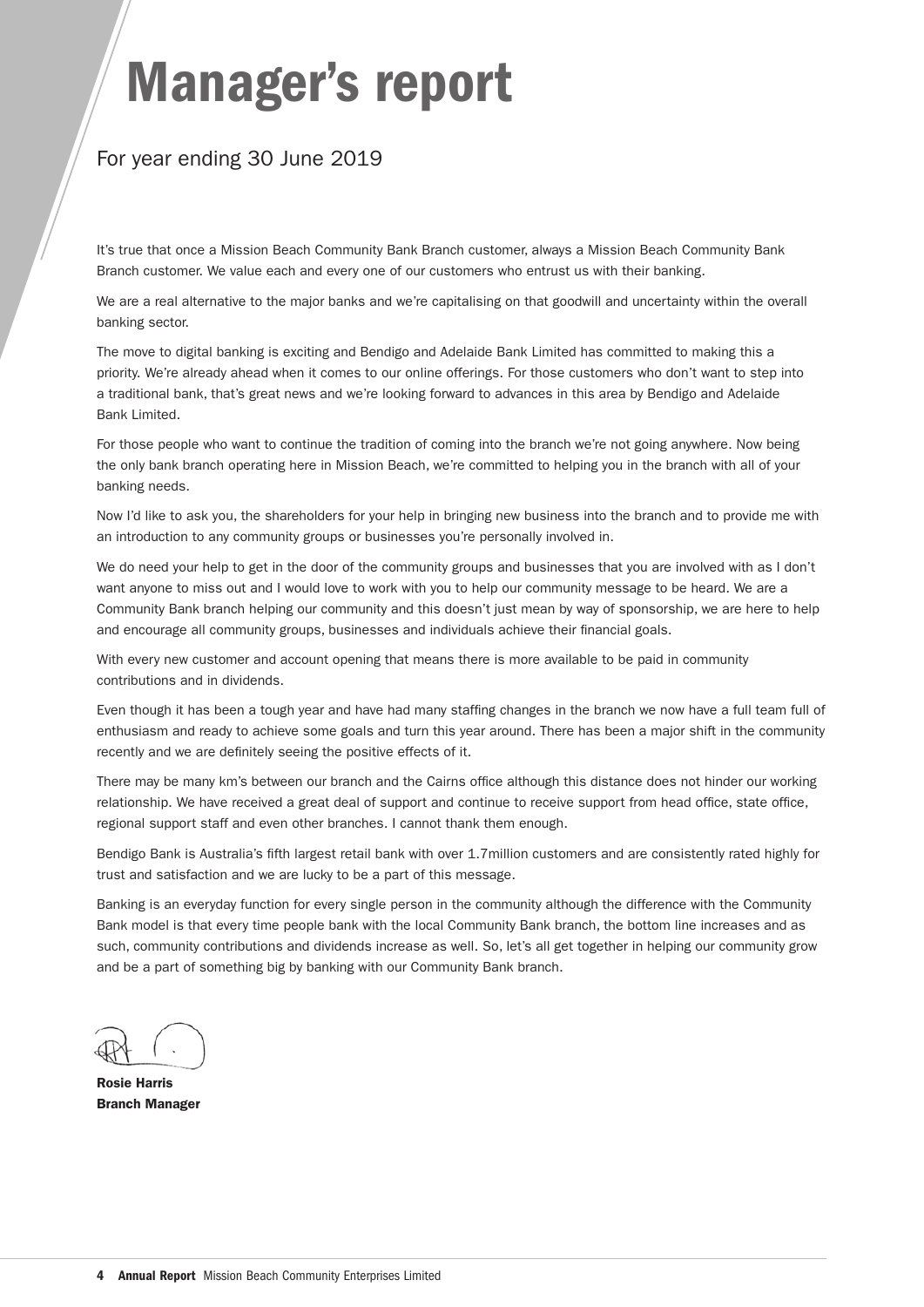# Bendigo and Adelaide Bank report

### For year ending 30 June 2019

As a Bank of 160-plus years, we're proud to hold the mantle of Australia's fifth biggest bank. In today's banking environment it's time to take full advantage of this opportunity and for even more people to experience banking with Bendigo Bank and our way of banking, and with our Community Bank partners.

In promoting our point of difference it's sometimes lost that although we're different, we're represented in more than 500 communities across Australia and offer a full suite of banking and financial products and services. In many ways we're also a leader in digital technology and meeting the needs of our growing online customer base, many of whom may never set foot in a traditional bank branch.

At the centre of our point of difference is the business model you chose to support as a shareholder that supports local communities. Whether you're a shareholder of our most recent Community Bank branch which opened in Smithton, Tasmania, in June 2019, or you're a long-time shareholder who, from more than 20 years ago, you all play an important role. Your support has enabled your branch, and this banking model, to prosper and grow. You're one of more than 75,000 Community Bank company shareholders across Australia who are the reason today, we're Australia's only bank truly committed to the communities it operates in.

And for that, we thank you. For the trust you've not only put in Bendigo and Adelaide Bank, but the faith you've put in your community and your Community Bank company local Board of Directors.

Bendigo and Adelaide Bank continues to rank at the top of industry and banking and finance sector awards. We have awards for our customer service, we have award winning products and we have a customer base that of 1.7 million-plus that not only trusts us with their money, but which respects our 'difference'.

As a Bank, we're working hard to ensure that those who are not banking with us, and not banking with your Community Bank branch, make the change. It really is a unique model and we see you, the shareholder, as playing a key role in helping us grow your local Community Bank business. All it takes is a referral to your local Branch Manager. They'll do the rest.

We find that our customer base is a very loyal group. It's getting people to make the change that's the challenge. In today's environment, we've never had a better chance to convince people to make the change and your support in achieving this is critical.

From Bendigo and Adelaide Bank, once again, thank you for your ongoing support of your Community Bank branch and your community.

We would also like to thank and acknowledge the amazing work of your branch staff and Directors in developing your business and supporting the communities that you live and work in.

Mak Lizzen

Mark Cunneen Head of Community Support Bendigo and Adelaide Bank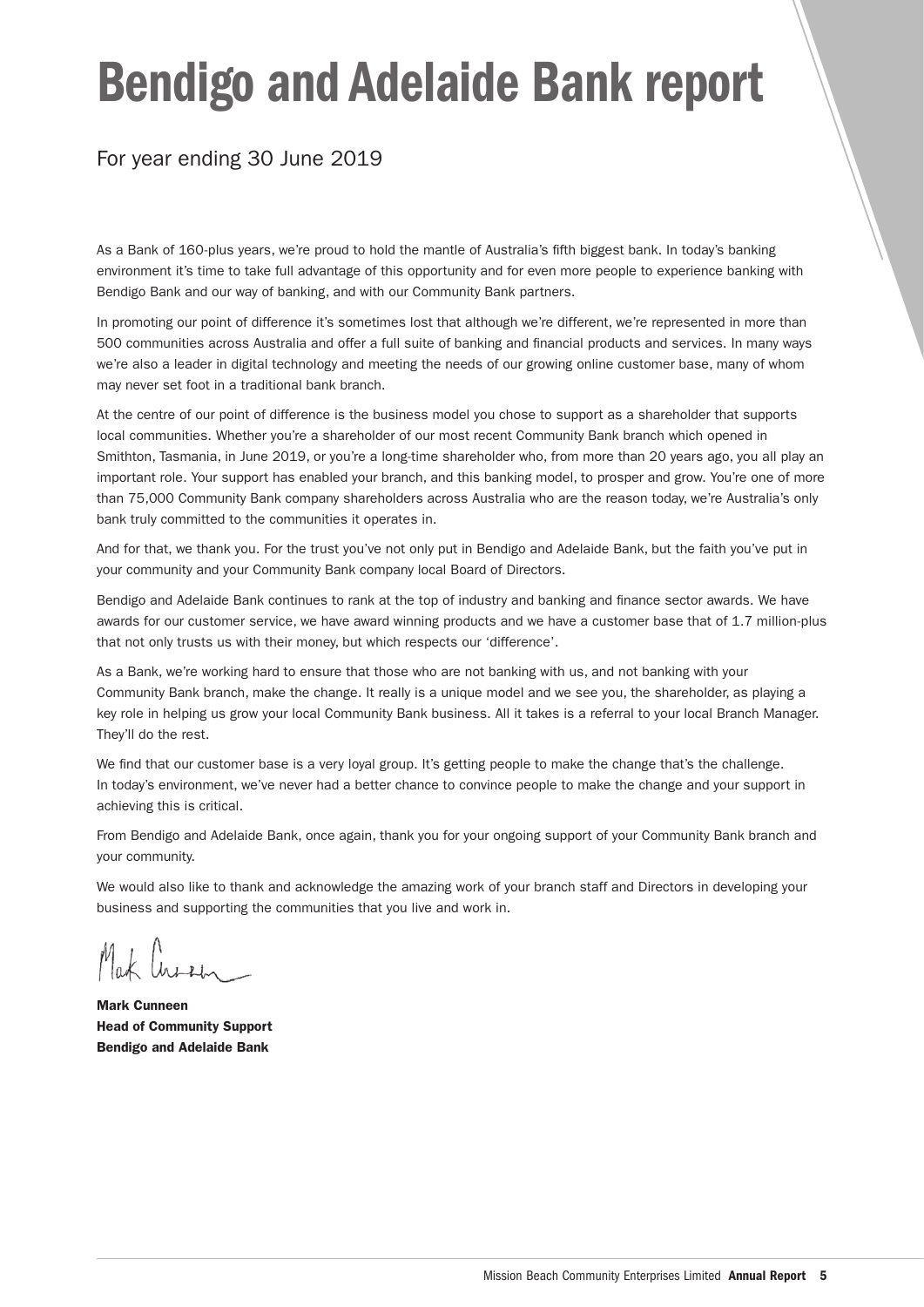# Directors' report

### For the financial year ended 30 June 2019

The Directors present their report of the company for the financial year ended 30 June 2019.

#### **Directors**

The following persons were Directors of Mission Beach Community Enterprise Limited during or since the end of the financial year up to the date of this report:

#### Kelly Cavallaro

Accountant and Director of KLP Taxation Pty Ltd. Kelly is a member of the Institute of Public Accountants with over 15 years' experience in both public practice and corporate accounting roles. Originally growing up in Stawell in country Victoria, Kelly relocated to the Sunshine coast where she began her career in an accounting practice. She studied her Bachelor's Degree externally through the University of Southern Queensland. During her career Kelly spent some time in Mount Isa where she met her husband, and then relocated to Mission Beach to start a family and her own practice KLP Taxation. Kelly has successfully ran her own practice for the past 11 years and is well known in the Mission Beach area. She is actively involved in many community groups including the Mission Beach Junior Australian Football Club. Kelly brings a wealth of knowledge to the board in the field of Accounting and Finance and is looking forward to the challenges and rewards her term on the board will bring.

#### Leah Mangano

Solicitor and Principal Director of Ross Mangano Solicitors Pty Ltd. Leah grew up in Mission Beach and attended local schools before attending University where she obtained her Bachelor of Laws and later, her Master of Laws. Leah, together with her father Ross Mangano, enjoy a busy local law firm servicing the Cassowary Coast and beyond. Leah is involved in several local not for profit organisations, including her role as an ongoing member of the Tigers Leagues Club Board Committee, also the secretary of the Tully Tennis Club and previously the Vice-President of the Cassowary Coast Business Women's Network. Leah's professional skills, together with her keen interest to see our local area to thrive and be enjoyed by those who both live in and visit the region, make her an asset to the Board. Leah and her husband Stephen live on their cane farm in Tully.

#### Judith Giddings

Judith relocated to Mission Beach in January 2012 from the Gold Coast with her husband who is local tradesman. Born and raised in Sydney where completed her high school education and University Master's degree in Law. After leaving the legal field she started her banking career in Southern NSW town of Vincentia in 1998, where she lived for many years with her two daughters before taking a transfer to the Gold Coast, has been involved with many Community Groups over the years, from local cricket club to P & C with daughters' school. Judith started working in Bendigo Bank Innisfail and then in Tully before Mission Beach. Judith has 20 years of banking experience from being a teller to manager over the years. Just recently become involved with few local community groups and looking forward to doing more in the community, with husband. Judith and husband have settled in Mission Beach and purchased property and looking forward to their retirement in years to come in the beautiful place we call home. Judith brings the knowledge of how the bank comes together and supports the Community Banking model. Looking forward to the challenges ahead and working with the board from now and in the future.

#### Cate Heys

Cate has a wide range of management and leadership experience in both the UK and Australia. An MBA graduate and a graduate of the AICD she semi-retired to MB in 2016 and has become involved in the community in a number of roles including President of Mission Arts. Before retiring Cate held senior federal government roles in the NT including State Manager for various departments and was a Board Member for the RSPCA.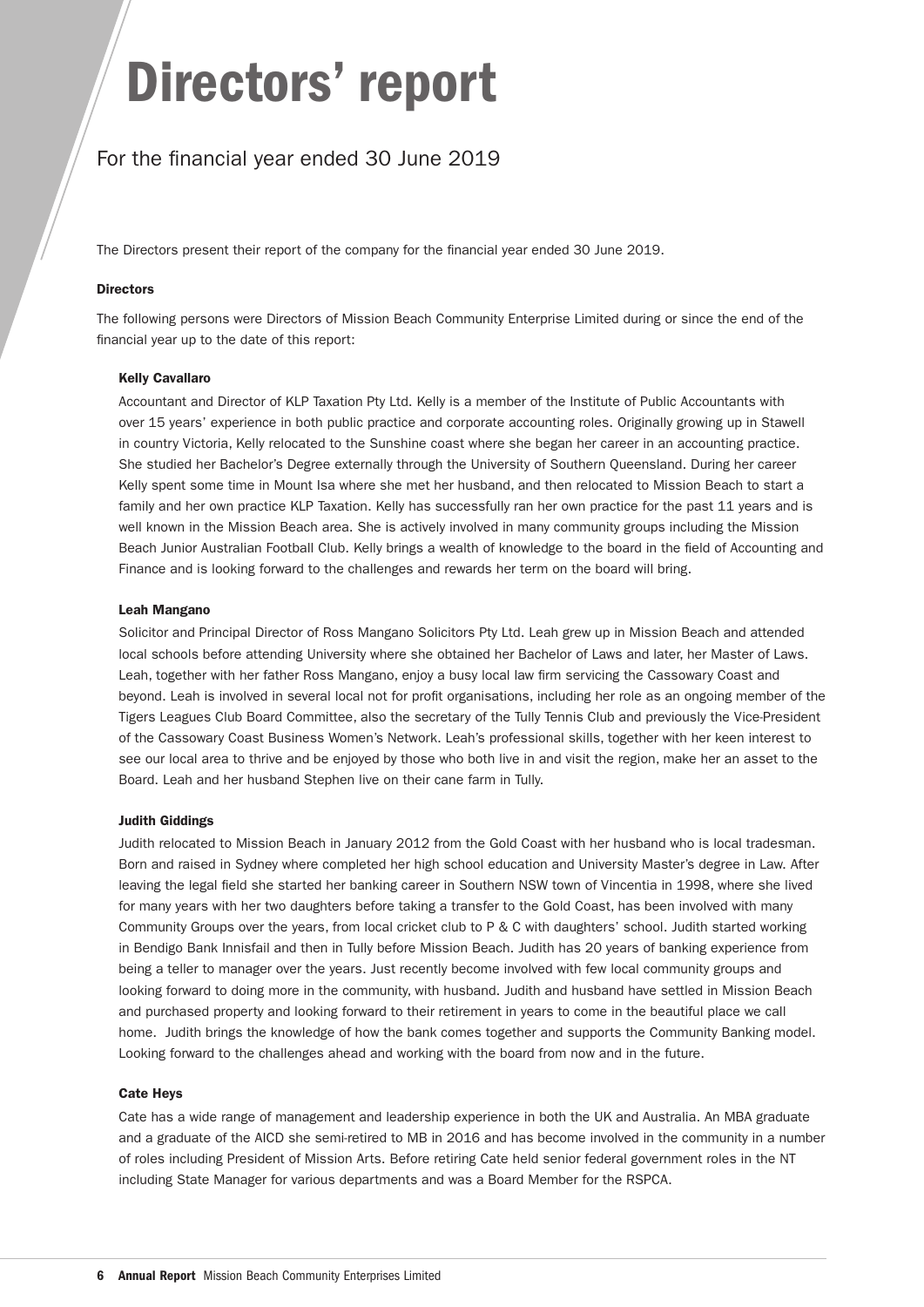# Directors' report (continued)

#### Directors (continueD)

#### Neil Gabiola

#### (Appointed 28 March 2019)

As the son of a local cane farming family Neil grew up and went to school in the Tully and Mission Beach area. He completed a boiler making apprenticeship at Tully sugar mill before working in the mining and boatbuilding industries . Neil returned to the area to take a position at the Kareeya Hydro power station in the Tully Gorge . Neil and his family live at Mission Beach.

#### Gurbindar Singh

#### (Appointed 28 March 2019)

Gurbindar is a results-focused executive who has extensive experience in managing finances and brings experience from customer interactions, exposure to information technology and management expertise to aid decisionmaking processes. He is a Certified Practicing Accountant with qualifications including a Bachelor of Arts degree (Accounting and Financial Management, Information Services) and a Master of Business Administration. After commencing his accounting career in a financial institution in Fiji, Gurbindar and his family emigrated to Australia. He has subsequently held various roles within the Queensland Local Government sector and is currently Chief Financial Officer at Cassowary Coast Regional Council. He is a member of Local Government Managers Australia (Queensland) and is Secretary of the Cassowary Coast River Improvement Trust. Gurbindar and his family live at Mission Beach and are active in the local school and sporting communities.

#### Jay Whittem

#### (Resigned 11 September 2019)

Senior Physiotherapist for Cassowary Area Community Health. Jay grew up in Mission Beach before studying Physiotherapy at UQ, Brisbane. Following living and travelling in various countries and continents around the globe he has resettled in Mission Beach with his partner and two young children. He has been involved in various community and sporting organisations to date, such as judging Youth of the Year, as well coaching/umpiring young sailors. Working in a multidisciplinary team and possessing the ability to establish and maintain networks makes Jay a positive and contributing Board member. With a strong interest in improving health outcomes so as to enable residents to engage in our community, Jay brings an open view and a youthful perspective to the Board.

#### Peter Cameron

#### (Resigned 25 July 2018)

Peter comes from a mining background possessing over 50 years' experience in mining and minerals processing including managing operations, engineering and technology. Peter is actively involved in the Mission Beach Community also holding the roles of secretary for the Mission Beach Meals on Wheels and Treasurer of the Mission Beach and Burgundy Club.

Directors were in office for this entire year unless otherwise stated.

No Directors have material interests in contracts or proposed contracts with the company.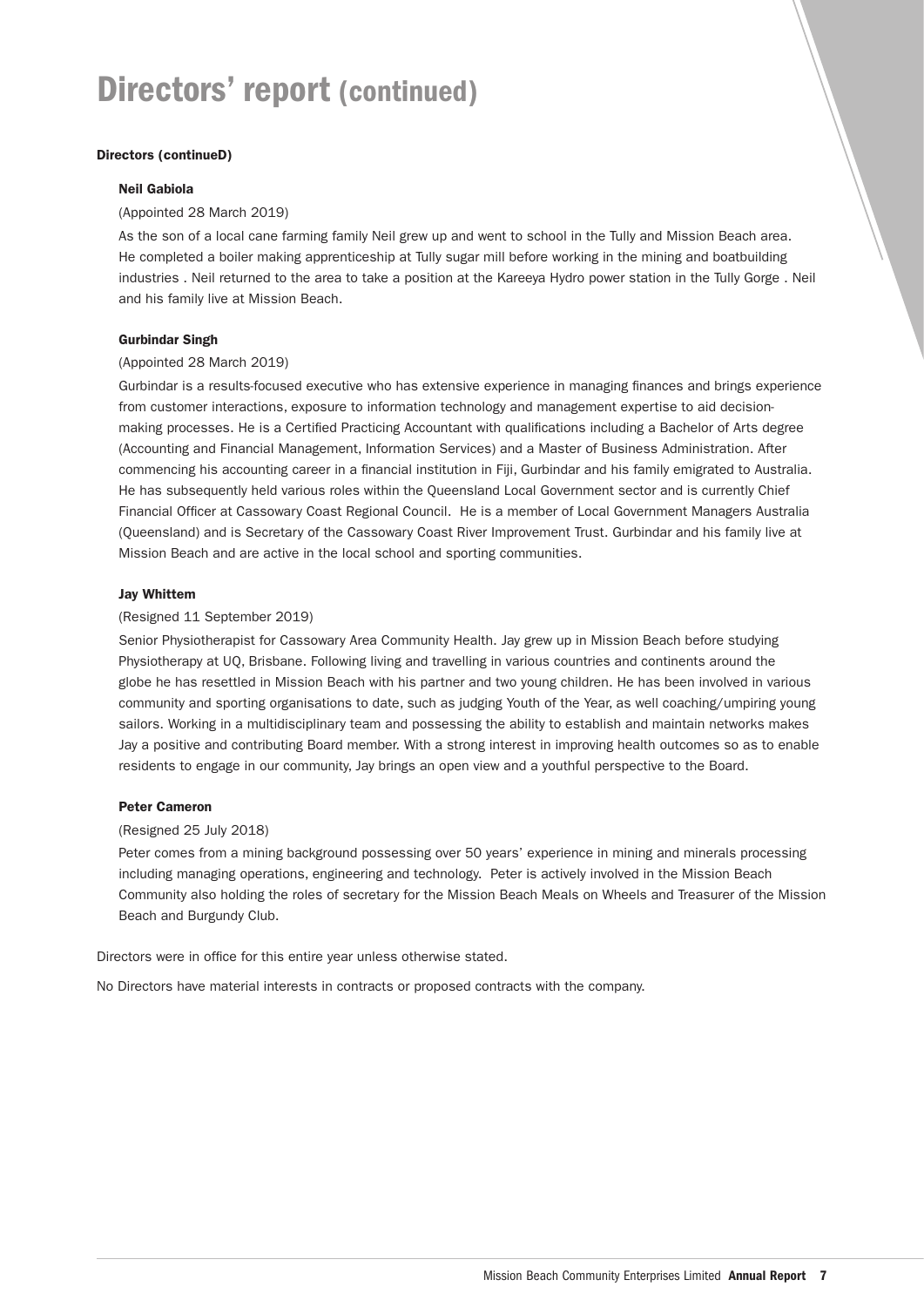## Directors' report (continued)

#### Directors' meetings

Attendances by each Director during the year were as follows:

|                                           | <b>Board meetings</b> |                |
|-------------------------------------------|-----------------------|----------------|
| <b>Director</b>                           | A                     | B              |
| Kelly Cavallaro                           | 11                    | 11             |
| Leah Mangano                              | 11                    | 8              |
| <b>Judith Giddings</b>                    | 11                    | 11             |
| Cate Heys                                 | 11                    | $\overline{7}$ |
| Neil Gabiola (Appointed 28 March 2019)    | 6                     | 6              |
| Gurbindar Singh (Appointed 28 March 2019) | 6                     | 3              |
| Jay Whittem (Resigned 11 September 2019)  | 5                     | $\mathbf 1$    |
| Peter Cameron (Resigned 25 July 2018)     | 3                     | 3              |

A - The number of meetings eligible to attend.

B - The number of meetings attended.

N/A - not a member of that committee.

#### Company Secretary

Judith Giddings has been the Company Secretary of Mission Beach Community Enterprise Limited since April 2018. Judith's qualifications and experience include a university masters degree in law and over 20 years in the banking industry.

#### Principal activities

The principal activities of the company during the course of the financial year were in providing Community Bank branch services under management rights to operate a franchised branch of Bendigo and Adelaide Bank Limited.

There has been no significant changes in the nature of these activities during the year.

#### Review of operations

The profit of the company for the financial year after provision for income tax was \$47,571 (2018 profit: \$24,539), which is a 93.9% increase as compared with the previous year.

Increase in profit is a result of an increase in revenue of \$12,000 combined with a decrease in employee benefits of \$20,000.

#### Dividends

A unfranked dividend of 2 cents per share was declared and paid during the year for the year ended 30 June 2019. No dividend has been declared or paid for the year ended 30 June 2019 as of yet.

#### **Options**

No options over issued shares were granted during or since the end of the financial year and there were no options outstanding as at the date of this report.

#### Significant changes in the state of affairs

No significant changes in the company's state of affairs occurred during the financial year.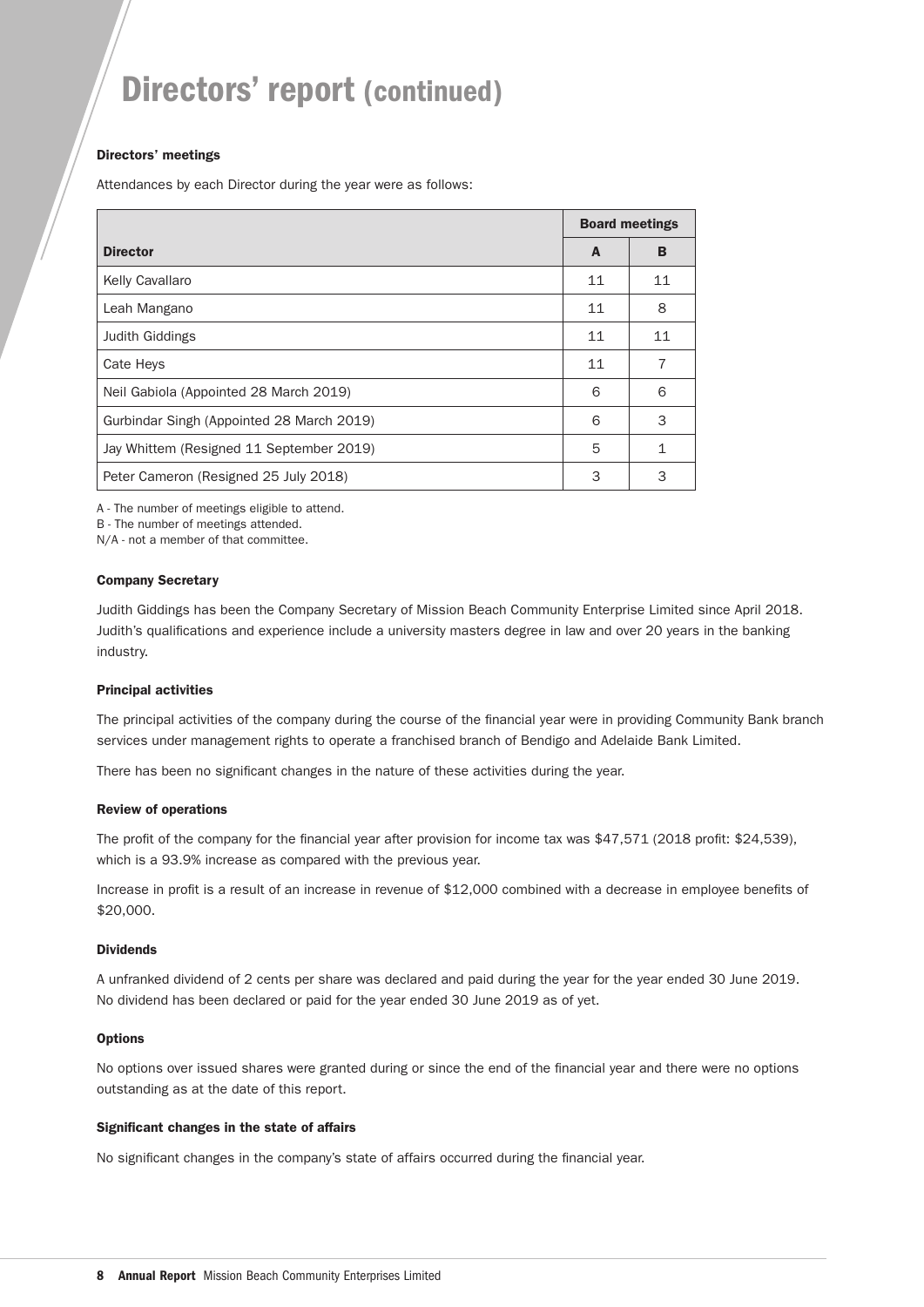# Directors' report (continued)

#### Events subsequent to the end of the reporting period

No matters or circumstances have arisen since the end of the financial year that significantly affect or may significantly affect the operations of the company, the results of those operations or the state of affairs of the company, in future financial years.

#### Likely developments

The company will continue its policy of providing banking services to the community.

#### Environmental regulations

The company is not subject to any significant environmental regulation.

#### Indemnifying Officers or Auditor

The company has agreed to indemnify each Officer (Director, Secretary or employee) out of assets of the company to the relevant extent against any liability incurred by that person arising out of the discharge of their duties, except where the liability arises out of conduct involving dishonesty, negligence, breach of duty or the lack of good faith. The company also has Officers Insurance for the benefit of Officers of the company against any liability occurred by the Officer, which includes the Officer's liability for legal costs, in or arising out of the conduct of the business of the company or in or arising out of the discharge of the Officer's duties.

Disclosure of the nature of the liability and the amount of the premium is prohibited by the confidentiality clause of the contract of insurance. The company has not provided any insurance for an Auditor of the company.

#### Proceedings on behalf of company

No person has applied for leave of court to bring proceedings on behalf of the company or intervene in any proceedings to which the company is a party for the purpose of taking responsibility on behalf of the company for all or any part of those proceedings. The company was not a party to any such proceedings during the year.

#### Auditor independence declaration

A copy of the Auditor's independence declaration as required under section 307C of the *Corporations Act 2001* is set at page 10 of this financial report. No Officer of the company is or has been a partner of the Auditor of the company.

Signed in accordance with a resolution of the Board of Directors at Mission Beach on Mission Beach on 27 September 2019.

Kelly Cavallaro **Director**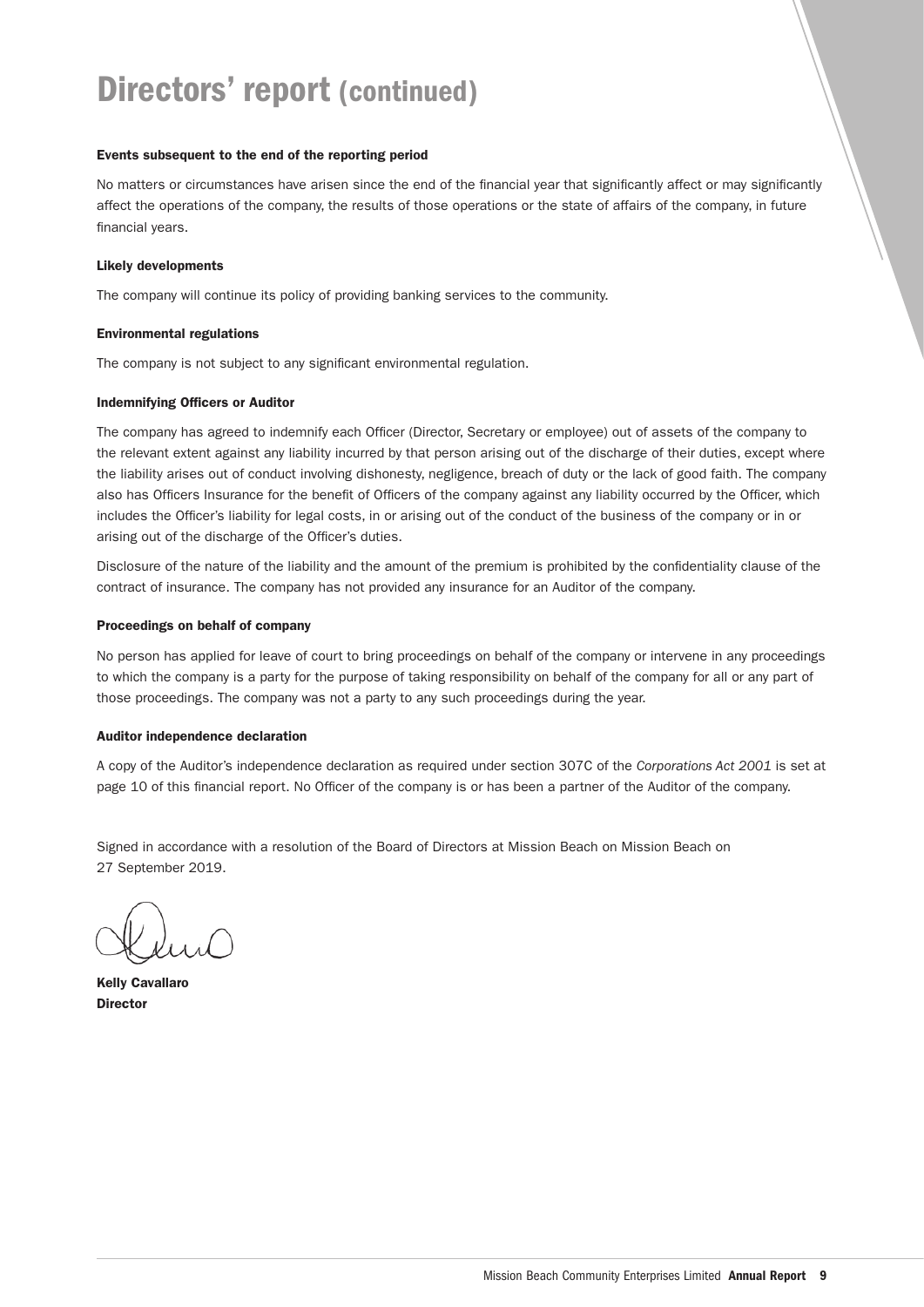# Auditor's independence declaration



41A Breen Street Bendigo, Victoria PO Box 448, Bendigo, VIC, 3552

> Ph: (03) 4435 3550 admin@rsdaudit.com.au www.rsdaudit.com.au

**Auditors Independence Declaration under section 307C of the** *Corporations Act 2001* **to the Directors of Mission Beach Community Enterprises Limited.**

I declare that, to the best of my knowledge and belief, during the year ended 30 June 2019 there have been no contraventions of:

- (i) The auditor independence requirements set out in the *Corporations Act 2001* in relation to the audit; and
- (ii) Any applicable code of professional conduct in relation to the audit.

**RSD Audit** Chartered Accountants

**P. P. Delahunty Partner** 41A Breen Street Bendigo VIC 3550

**Dated**: 27 September 2019



Richmond Sinnott & Delahunty, trading as RSD Audit ABN 85 619 186 908 Liability limited by a scheme approved under Professional Standards Legislation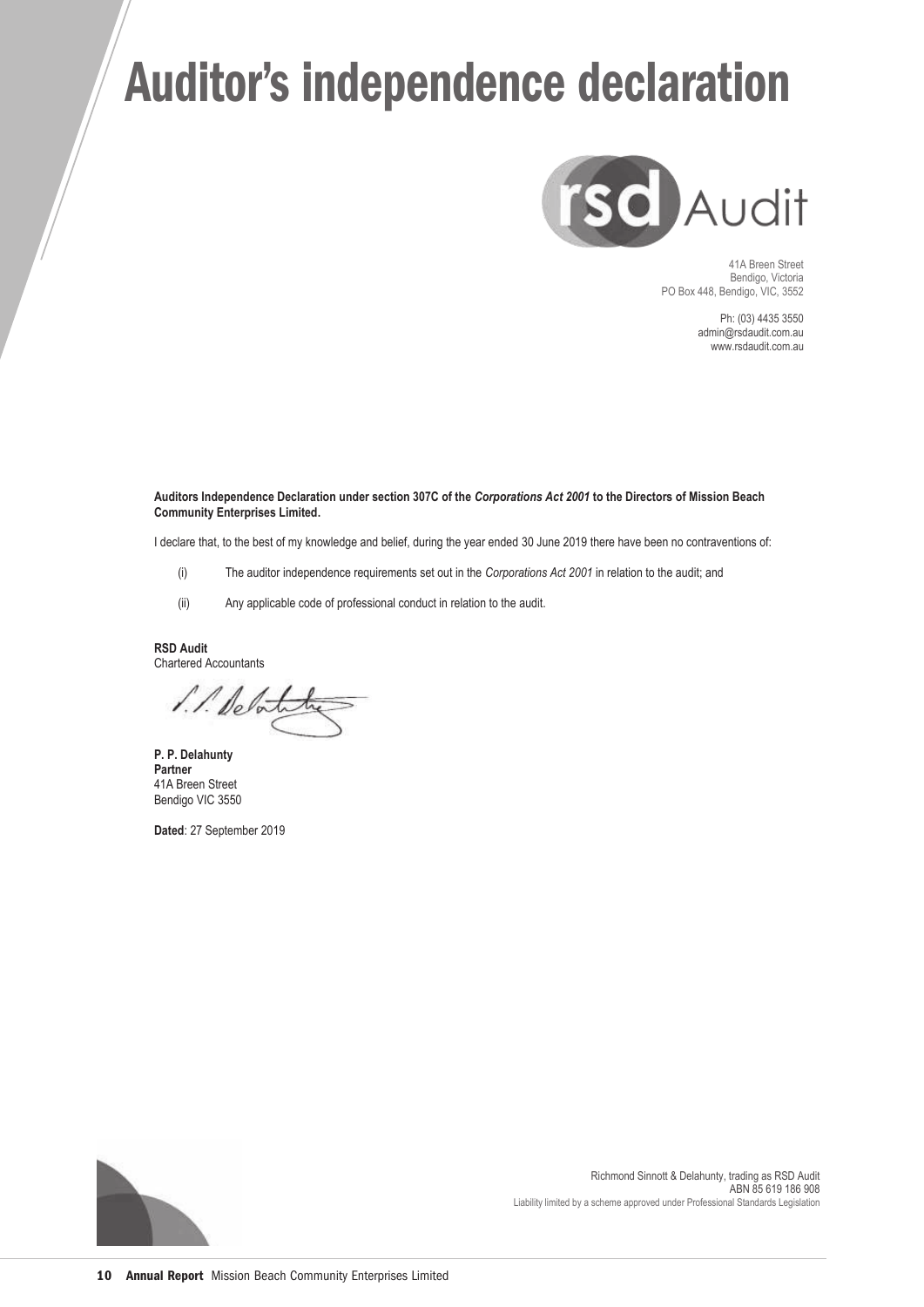# Financial statements

### Statement of Profit or Loss and Other Comprehensive Income for the year ended 30 June 2019

|                                                            | <b>Notes</b> | 2019<br>\$ | 2018<br>\$ |
|------------------------------------------------------------|--------------|------------|------------|
| Revenue                                                    | 2            | 539,248    | 527,180    |
| <b>Expenses</b>                                            |              |            |            |
| Employee benefits expense                                  | 3            | (257, 994) | (278, 357) |
| Depreciation and amortisation                              | 3            | (27, 304)  | (25, 284)  |
| Bad and doubtful debts expense                             | 3            | (678)      | (295)      |
| Administration and general costs                           |              | (71,093)   | (81, 681)  |
| Occupancy expenses                                         |              | (57, 175)  | (55, 826)  |
| IT expenses                                                |              | (17, 281)  | (17, 531)  |
| Interest expenses                                          |              | (2, 347)   |            |
| Other expenses                                             |              | (10, 549)  | (13, 973)  |
|                                                            |              | (444, 421) | (472, 947) |
| Operating profit before charitable donations & sponsorship |              | 94,827     | 54,233     |
| Charitable donations and sponsorships                      |              | (29, 212)  | (17, 249)  |
| <b>Profit before income tax</b>                            |              | 65,615     | 36,984     |
| Income tax expense                                         | 4            | (18, 044)  | (12, 445)  |
| Profit for the year after income tax                       |              | 47,571     | 24,539     |
|                                                            |              |            |            |
| Other comprehensive income                                 |              |            |            |
| Total comprehensive income for the year                    |              | 47,571     | 24,539     |
| Profit attributable to members of the company              |              | 47,571     | 24,539     |

| - basic earnings per share | 5.44 | 2.80 |
|----------------------------|------|------|
|                            |      |      |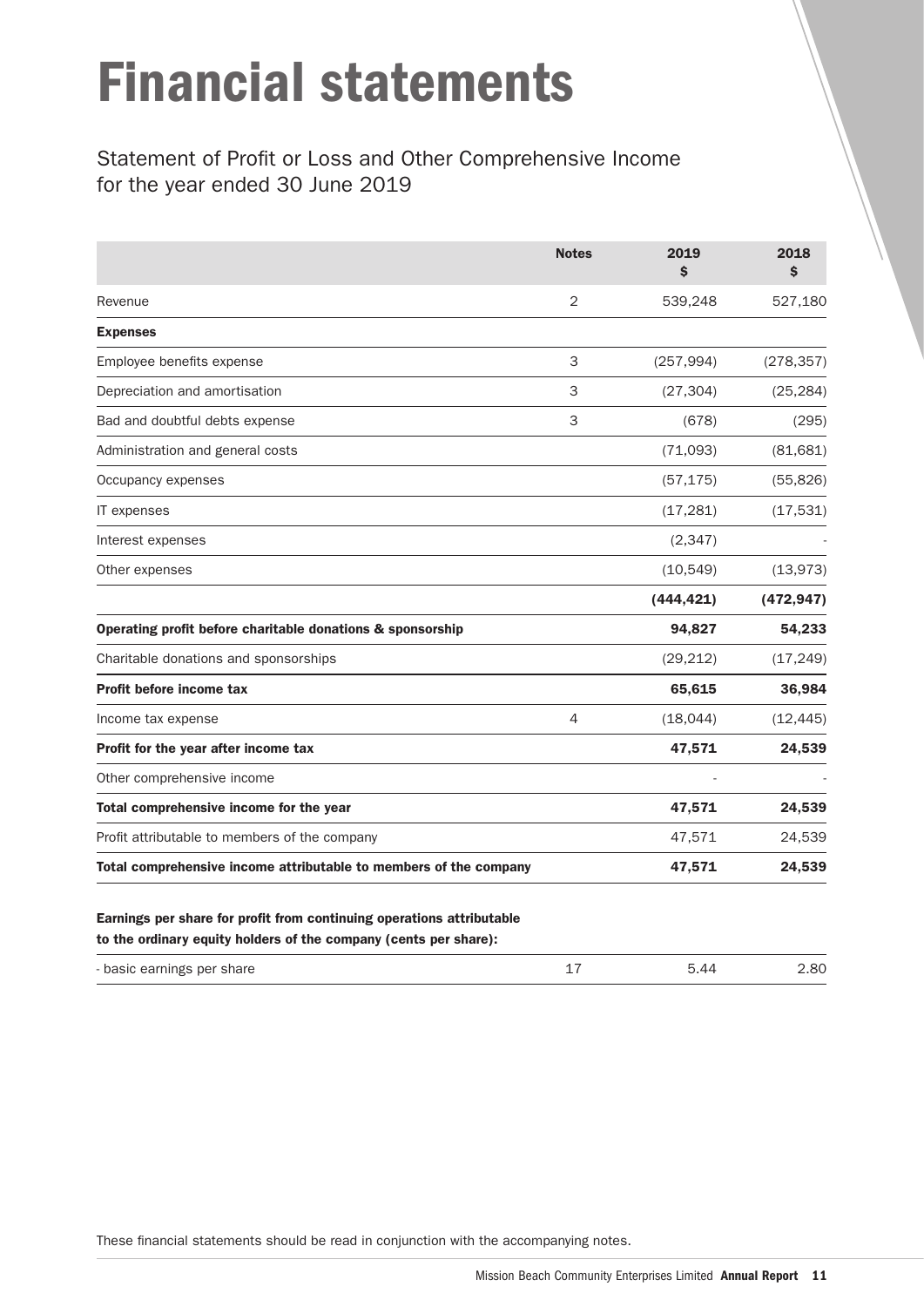# Financial statements (continued)

### Statement of Financial Position as at 30 June 2019

|                                      | <b>Notes</b> | 2019<br>\$ | 2018<br>\$ |
|--------------------------------------|--------------|------------|------------|
| <b>Assets</b>                        |              |            |            |
| <b>Current assets</b>                |              |            |            |
| Cash and cash equivalents            | 5            | 9,748      | 7,871      |
| Trade and other receivables          | 6            | 9,411      | 23,055     |
| Other assets                         | 7            | 5,956      | 3,831      |
| <b>Total current assets</b>          |              | 25,115     | 34,757     |
| <b>Non-current assets</b>            |              |            |            |
| Property, plant and equipment        | 8            | 109,795    | 123,876    |
| Intangible assets                    | 9            | 52,888     |            |
| Deferred tax assets                  | 4            | 203,495    | 221,539    |
| <b>Total non-current assets</b>      |              | 366,178    | 345,415    |
| <b>Total assets</b>                  |              | 391,293    | 380,172    |
| <b>Liabilities</b>                   |              |            |            |
| <b>Current liabilities</b>           |              |            |            |
| Trade and other payables             | 11           | 29,009     | 31,938     |
| Borrowings                           | 12           | 101,075    | 157,654    |
| Provisions                           | 13           |            | 1,940      |
| <b>Total current liabilities</b>     |              | 130,084    | 191,532    |
| <b>Non-current liabilities</b>       |              |            |            |
| Borrowings                           | 12           | 13,280     | 18,135     |
| Trade and other payables             | 11           | 47,353     |            |
| <b>Total non-current liabilities</b> |              | 60,633     | 18,135     |
| <b>Total liabilities</b>             |              | 190,717    | 209,667    |
| <b>Net assets</b>                    |              | 200,576    | 170,505    |
| <b>Equity</b>                        |              |            |            |
| Issued capital                       | 14           | 856,704    | 856,704    |
| <b>Accumulated losses</b>            | 15           | (656, 128) | (686, 199) |
| <b>Total equity</b>                  |              | 200,576    | 170,505    |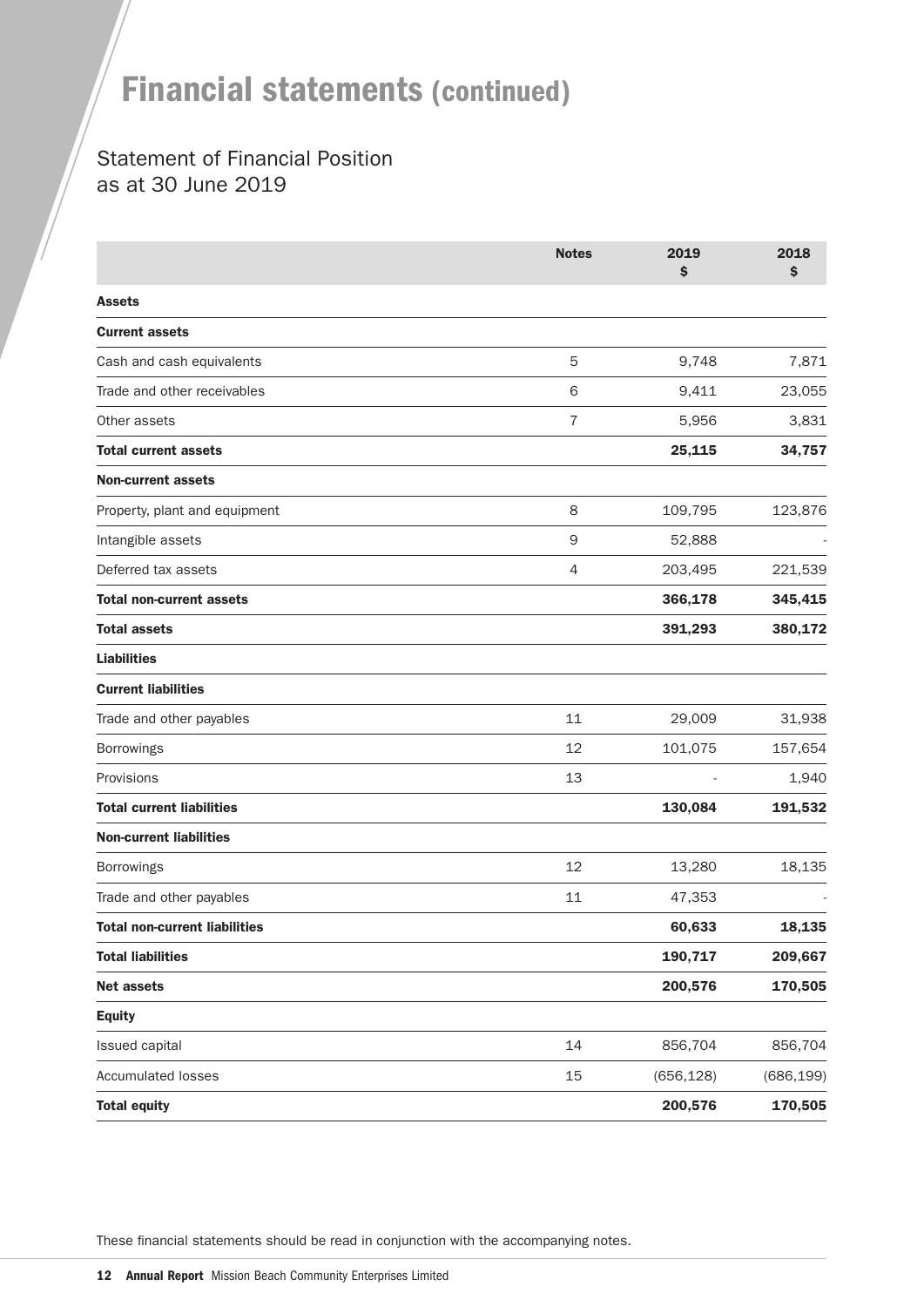# Financial statements (continued)

### Statement of Changes in Equity for the year ended 30 June 2019

|                                                         | <b>Note</b> | <b>Issued</b><br>capital<br>\$ | <b>Accumulated</b><br>losses<br>\$ | <b>Total</b><br>equity<br>\$ |
|---------------------------------------------------------|-------------|--------------------------------|------------------------------------|------------------------------|
| Balance at 1 July 2018                                  |             | 856,704                        | (686, 199)                         | 170,505                      |
| Comprehensive income for the year                       |             |                                |                                    |                              |
| Profit for the year                                     |             |                                | 47,571                             | 47,571                       |
| Transactions with owners in their capacity<br>as owners |             |                                |                                    |                              |
| Dividends paid or provided                              | 16          |                                | (17,500)                           | (17,500)                     |
| Balance at 30 June 2019                                 |             | 856,704                        | (656, 128)                         | 200,576                      |
| Balance at 1 July 2017                                  |             | 856,704                        | (693, 238)                         | 163,466                      |
| Comprehensive income for the year                       |             |                                |                                    |                              |
| Profit for the year                                     |             |                                | 24,539                             | 24,539                       |
| Transactions with owners in their capacity<br>as owners |             |                                |                                    |                              |
| Dividends paid or provided                              | 16          |                                | (17,500)                           | (17,500)                     |
| Balance at 30 June 2018                                 |             | 856,704                        | (686, 199)                         | 170,505                      |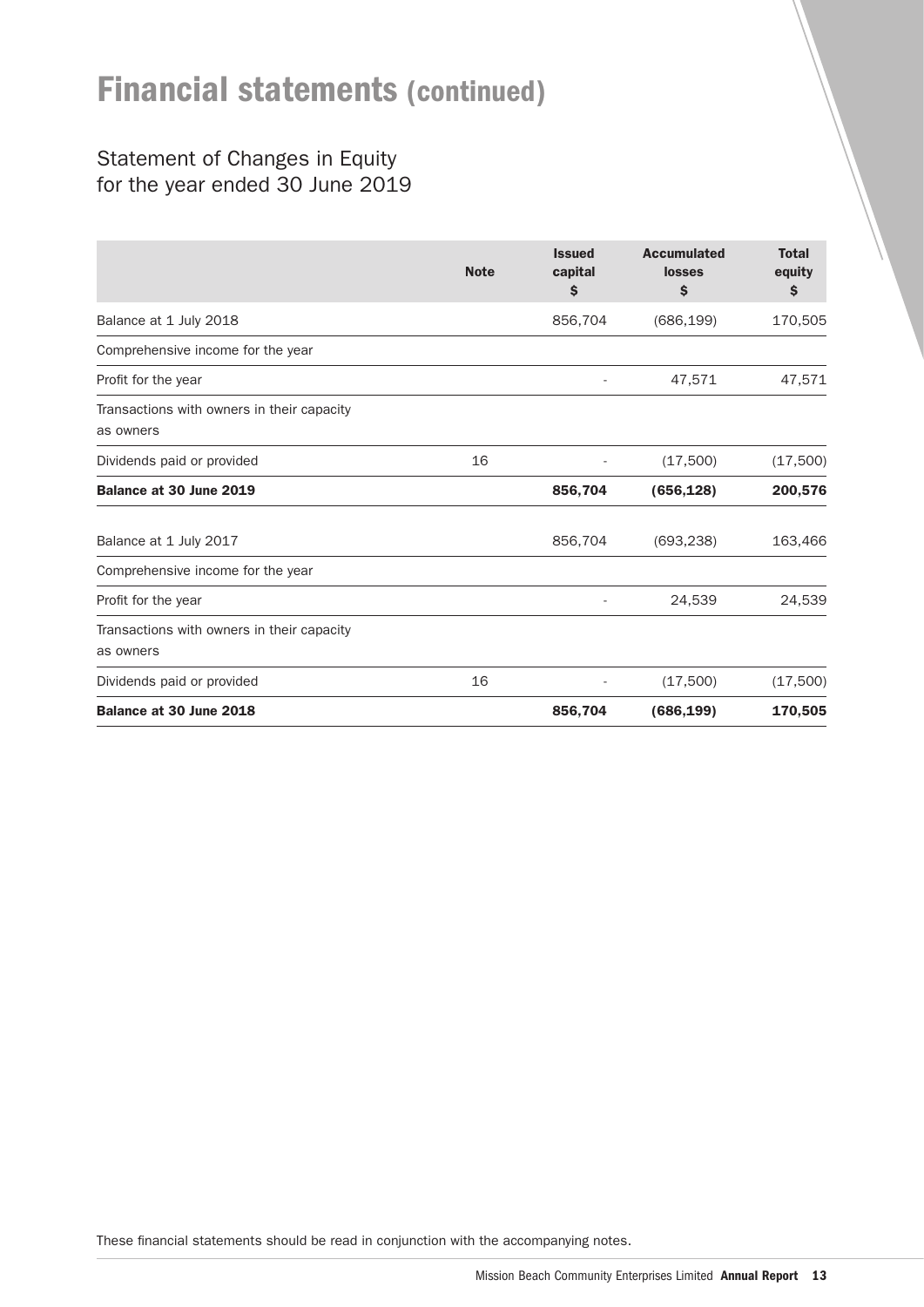# Financial statements (continued)

### Statement of Cash Flows for the year ended 30 June 2019

|                                                          | <b>Notes</b>    | 2019<br>\$ | 2018<br>\$ |
|----------------------------------------------------------|-----------------|------------|------------|
| <b>Cash flows from operating activities</b>              |                 |            |            |
| Receipts from customers                                  |                 | 552,739    | 523,631    |
| Payments to suppliers and employees                      |                 | (469, 107) | (470, 844) |
| Interest received                                        |                 | 153        | 168        |
| Net cash flows provided by operating activities          | 18 <sub>b</sub> | 83,785     | 52,955     |
| <b>Cash flows from investing activities</b>              |                 |            |            |
| Purchase of property, plant and equipment                |                 | (2,974)    | (25, 244)  |
| Net cash flows used in investing activities              |                 | (2,974)    | (25, 244)  |
| <b>Cash flows from financing activities</b>              |                 |            |            |
| Repayment of borrowings                                  |                 | (5,567)    | 22,490     |
| Dividends paid                                           |                 | (17,500)   | (17,500)   |
| Net cash flows from/(used in) financing activities       |                 | (23,067)   | 4,990      |
| Net increase in cash held                                |                 | 57,744     | 32,701     |
| Cash and cash equivalents at beginning of financial year |                 | (145, 428) | (178, 129) |
| Cash and cash equivalents at end of financial year       | 18a             | (87, 684)  | (145, 428) |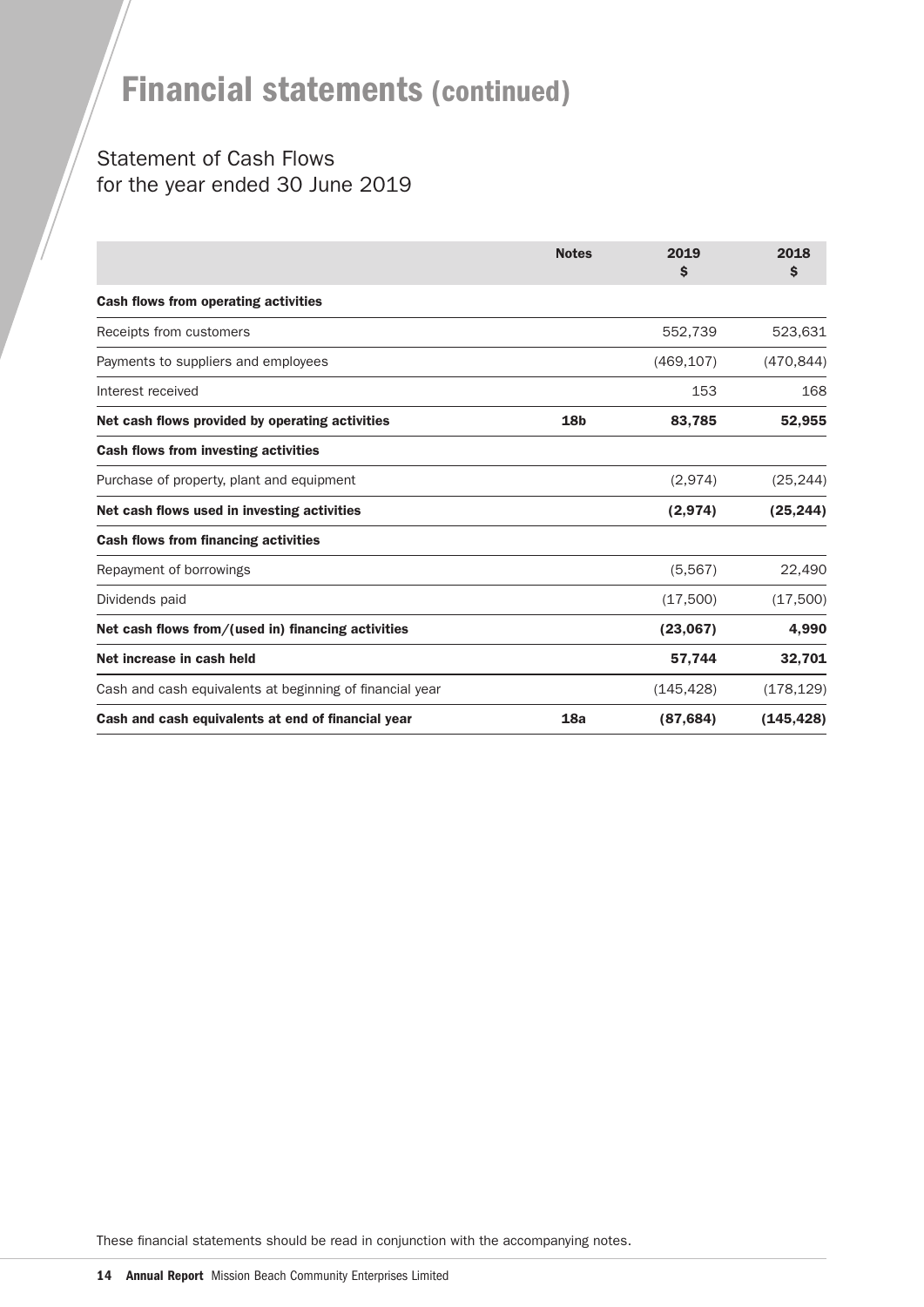# Notes to the financial statements

### For year ended 30 June 2019

These financial statements and notes represent those of Mission Beach Community Enterprises Limited.

Mission Beach Community Enterprises Limited ('the company') is a company limited by shares, incorporated and domiciled in Australia.

The financial statements were authorised for issue by the Directors on 26 September 2019.

### Note 1. Summary of significant accounting policies

#### (a) Basis of preparation

These general purpose financial statements have been prepared in accordance with the *Corporations Act 2001*, Australian Accounting Standards and Interpretations of the Australian Accounting Standards Board and International Financial Reporting Standards as issued by the International Accounting Standards Board. The company is a for profit entity for financial reporting purposes under Australian Accounting Standards. Material accounting policies adopted in the preparation of these financial statements are presented below and have been consistently applied unless stated otherwise.

The financial statements, except for cash flow information, have been prepared on an accruals basis and are based on historical costs, modified, were applicable, by the measurement at fair value of selected non current assets, financial assets and financial liabilities.

#### Economic dependency

The company has entered into a franchise agreement with Bendigo and Adelaide Bank Limited that governs the management of the Community Bank branches at Mission Beach.

The branch operate as a franchise of Bendigo and Adelaide Bank Limited, using the name "Bendigo Bank", the logo, and systems of operation of Bendigo and Adelaide Bank Limited. The company manages the Community Bank branches on behalf of Bendigo and Adelaide Bank Limited, however all transactions with customers conducted through the Community Bank branches are effectively conducted between the customers and Bendigo and Adelaide Bank Limited.

All deposits are made with Bendigo and Adelaide Bank Limited, and all personal and investment products are products of Bendigo and Adelaide Bank Limited, with the company facilitating the provision of those products. All loans, leases or hire purchase transactions, issues of new credit or debit cards, temporary or bridging finance and any other transaction that involves creating a new debt, or increasing or changing the terms of an existing debt owed to Bendigo and Adelaide Bank Limited, must be approved by Bendigo and Adelaide Bank Limited. All credit transactions are made with Bendigo and Adelaide Bank Limited, and all credit products are products of Bendigo and Adelaide Bank Limited.

Bendigo and Adelaide Bank Limited provides significant assistance in establishing and maintaining the Community Bank branches franchise operations. It also continues to provide ongoing management and operational support, and other assistance and guidance in relation to all aspects of the franchise operation, including advice in relation to:

- Advice and assistance in relation to the design, layout and fit out of the Community Bank branches;
- Training for the Branch Managers and other employees in banking, management systems and interface protocol;
- Methods and procedures for the sale of products and provision of services;
- Security and cash logistic controls;
- Calculation of company revenue and payment of many operating and administrative expenses;
- The formulation and implementation of advertising and promotional programs, and
- Sale techniques and proper customer relations.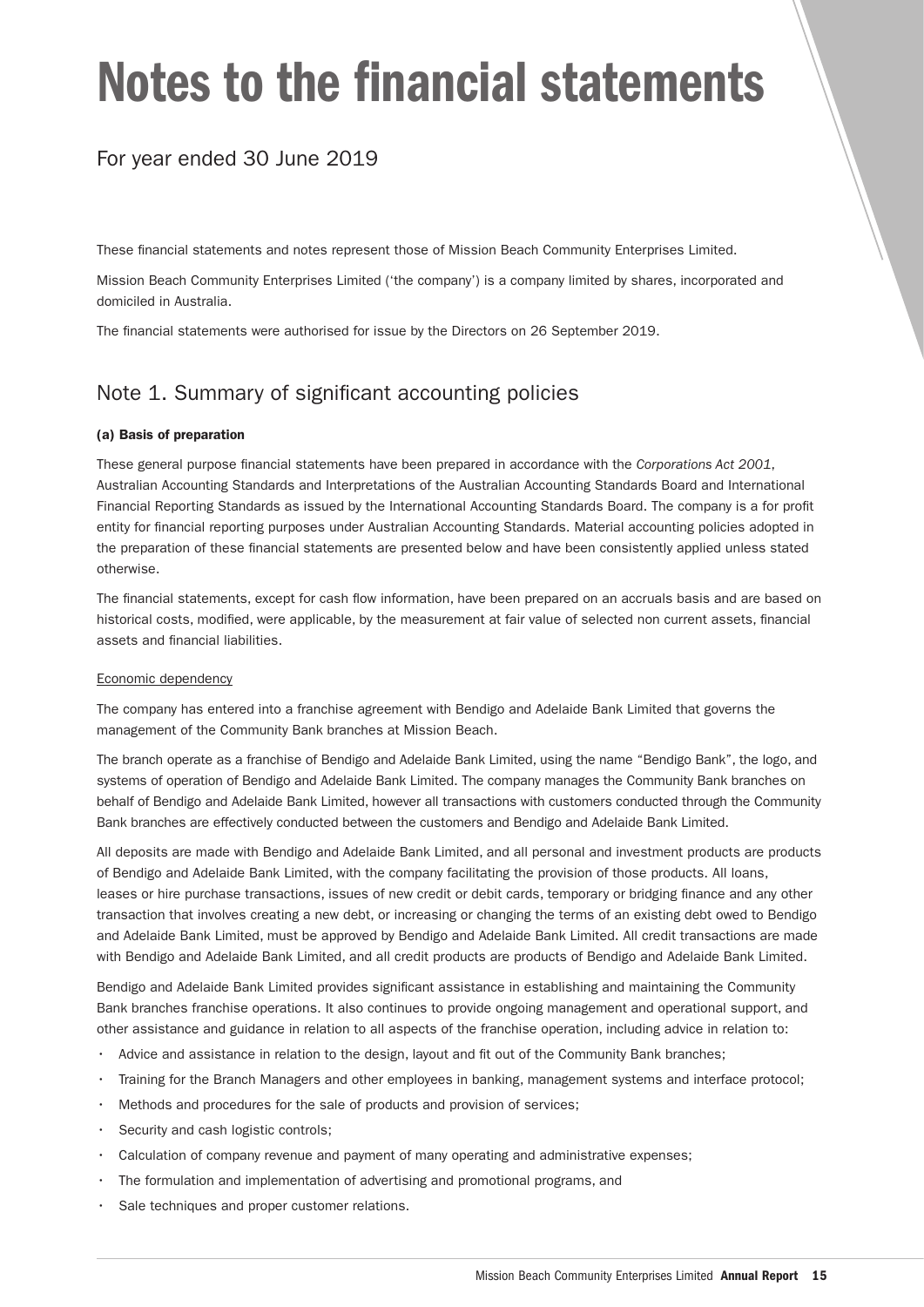#### Note 1. Summary of significant accounting policies (continued)

#### (b) Impairment of assets

At the end of each reporting period, the company assesses whether there is any indication that an asset may be impaired. The assessment will include the consideration of external and internal sources of information. If such an indication exists, an impairment test is carried out on the asset by comparing the recoverable amount of the asset, being the higher of the asset's fair value less cost to sell and value in use, to the asset's carrying amount. Any excess of the asset's carrying amount over its recoverable amount is recognised immediately in profit or loss, unless the asset is carried at a revalued amount in accordance with another Standard. Any impairment loss of a revalued asset is treated as a revaluation decrease in accordance with that other Standard.

#### (c) Goods and services tax (GST)

Revenues, expenses and assets are recognised net of the amount of GST, except where the amount of GST incurred is not recoverable from the Australian Taxation Office (ATO).

Receivables and payables are stated inclusive of the amount of GST receivable or payable. The net amount of GST recoverable from, or payable to, the ATO is included with other receivables or payables in the statement of financial position.

Cash flows are presented on a gross basis. The GST components of cash flows arising from investing or financing activities which are recoverable from, or payable to, the ATO are presented as operating cash flows included in receipts from customers or payments to suppliers.

#### (d) Comparative figures

When required by Accounting Standards comparative figures have been adjusted to conform to changes in presentation for the current financial year.

#### (e) Critical accounting estimates and judgements

The Directors evaluate estimates and judgements incorporated into the financial statements based on historical knowledge and best available current information. Estimates assume a reasonable expectation of future events and are based on current trends and economic data, obtained both externally and within the company. Estimates and judgements are reviewed on an ongoing basis. Revision to accounting estimates are recognised in the period in which the estimates are revised and in any future periods affected. The estimates and judgements that have a significant risk of causing material adjustments to the carrying values of assets and liabilities are as follows:

#### Estimation of useful lives of assets

The company determines the estimated useful lives and related depreciation and amortisation charges for its property, plant and equipment and intangible assets. The depreciation and amortisation charge will increase where useful lives are less than previously estimated lives.

#### Income tax

The company is subject to income tax. Significant judgement is required in determining the deferred tax asset. Deferred tax assets are recognised only when it is considered sufficient future profits will be generated. The assumptions made regarding future profits is based on the company's assessment of future cash flows.

#### Impairment

The company assesses impairment at the end of each reporting period by evaluating conditions and events specific to the company that may be indicative of impairment triggers. Recoverable amounts of relevant assets are reassessed using value in use calculations which incorporate various key assumptions.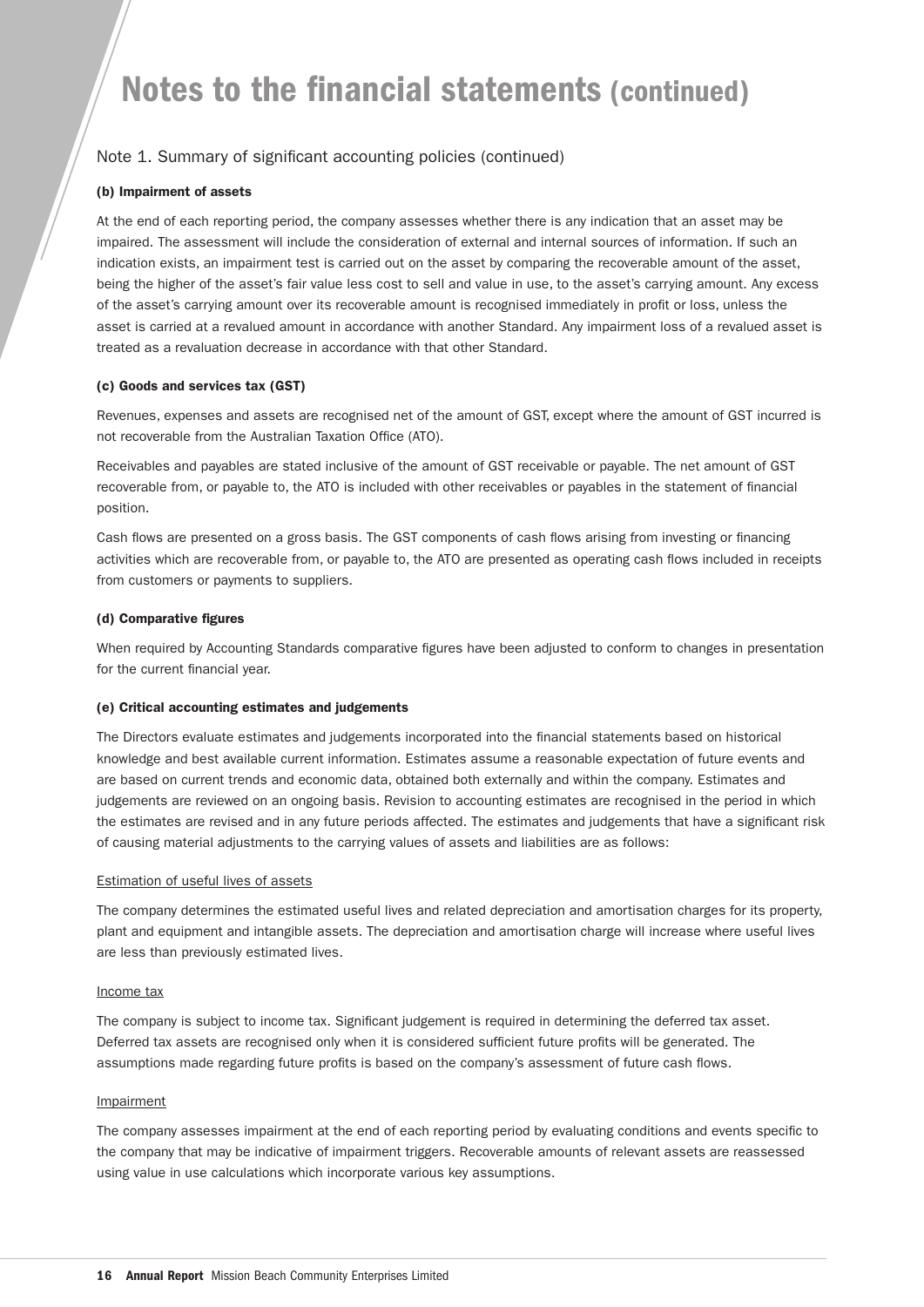#### Note 1. Summary of significant accounting policies (continued)

#### (f) New and revised standards that are effective for these financial statements

With the exception of the below, these financial statements have been prepared in accordance with the same accounting policies adopted in the entity's last annual financial statements for the year ended 30 June 2018. Note that the changes in accounting policies specified below ONLY apply to the current period. The accounting policies included in the company's last annual financial statements for the year ended 30 June 2018 are the relevant policies for the purposes of comparatives.

AASB 15 Revenue from Contracts with Customers and AASB 9 Financial Instruments (2014) became mandatorily effective on 1 January 2018. Accordingly, these standards apply for the first time to this set of annual financial statements. The nature and effect of changes arising from these standards are summarised in the section below."

#### AASB 15 Revenue from Contracts with Customers

AASB 15 replaces AASB 118 Revenue, AASB 111Construction Contracts and several revenue-related interpretations. The new Standard has been applied as at 1 July 2018 using the modified retrospective approach. Under this method, the cumulative effect of initial application is recognised as an adjustment to the opening balances of retained earnings as at 1 July 2018 and comparatives are not restated.

Based on our assessment, there has not been any effect on the financial report from the adoption of this standard.

#### AASB 9 Financial Instruments

AASB 9 Financial Instruments replaces AASB 139's 'Financial Instruments: Recognition and Measurement' requirements. It makes major changes to the previous guidance on the classification and measurement of financial assets and introduces an 'expected credit loss' model for impairment of financial assets.

When adopting AASB9, the entity elected not to restate prior periods. Rather, differences arising from the adoption of AASB 9 in relation to classification, measurement, and impairment are recognised in opening retained earnings as at 1 July 2018.

Based on our assessment, there has not been any effect on the financial report from the adoption of this standard.

#### (g) New accounting standards for application in future periods

The AASB has issued a number of new and amended Accounting Standards and Interpretations that have mandatory application dates for future reporting periods, some of which are relevant to the company.

The company has decided not to early adopt any of the new and amended pronouncements. The company's assessment of the new and amended pronouncements that are relevant to the company but applicable in the future reporting periods is set out on the proceeding pages.

AASB 16: Leases (applicable for annual reporting periods commencing on or after 1 January 2019)

#### AASB 16:

- replaces AASB 117 Leases and some lease-related Interpretations;
- requires all leases to be accounted for 'on-balance sheet' by lessees, other than short-term and low value asset leases;
- provides new guidance on the application of the definition of lease and on sale and lease back accounting;
- largely retains the existing lessor accounting requirements in AASB 117; and
- requires new and different disclosures about leases.

The standard will primarily affect the accounting for the company's operating leases. As at the reporting date, the company has non-cancellable operating lease commitments of \$16,923. However, the company has not yet determined to what extent these commitments will result in the recognition of an asset and a liability for future payments and how this will affect the company's profit and classification of cash flows.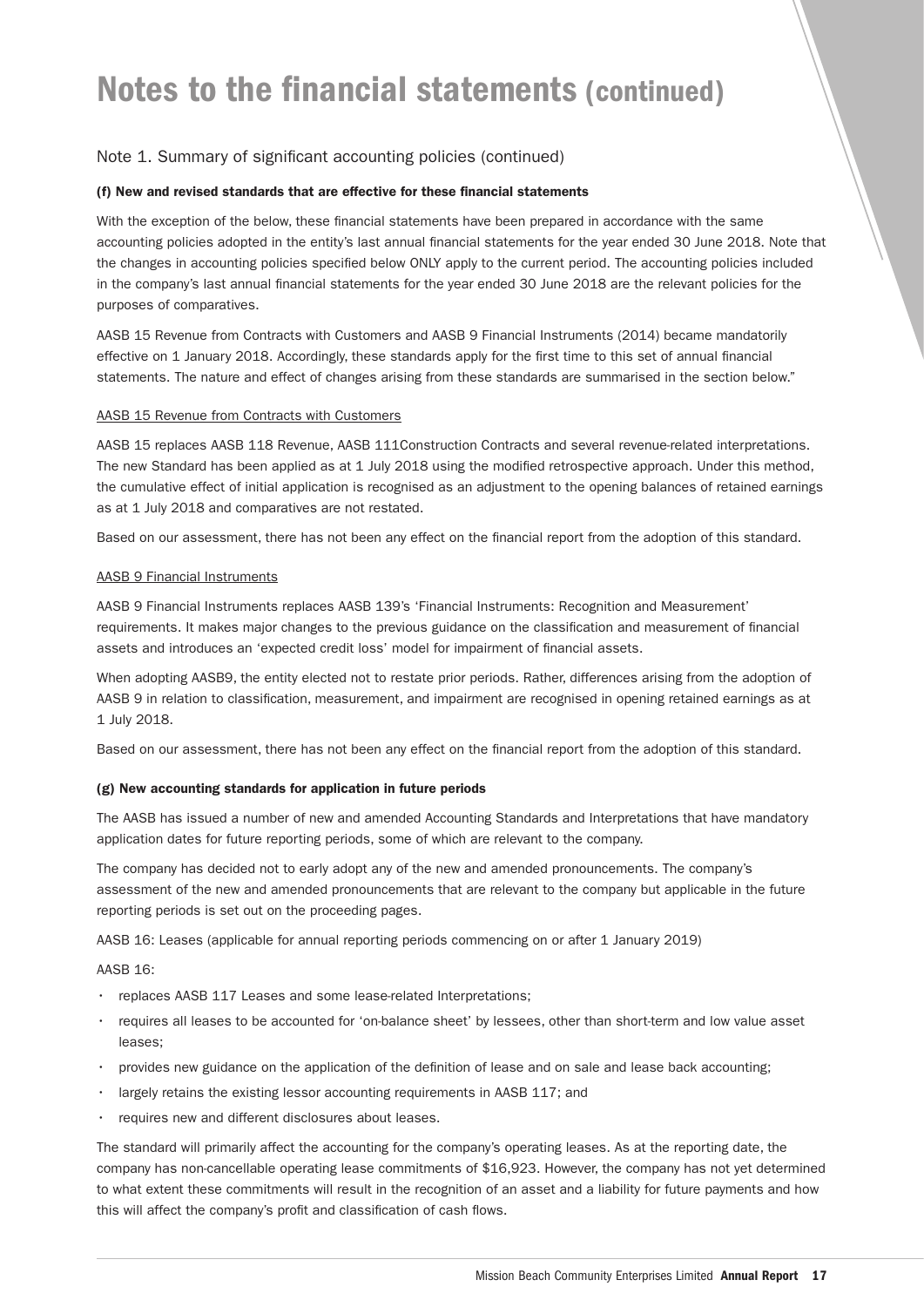#### Note 1. Summary of significant accounting policies (continued)

#### (g) New accounting standards for application in future periods (continued)

The standard is mandatory for first interim periods within annual reporting periods beginning on or after 1 January 2019. The company does not intend to adopt the standard before its effective date.

#### (h) Change in accounting policies

#### Revenue

Revenue arises from the rendering of services through its franchise agreement with the Bendigo and Adelaide Bank Limited. The revenue recognised is measured by reference to the fair value of consideration received or receivable, excluding sales taxes, rebates, and trade discounts.

To determine whether to recognise revenue, the company follows a 5-step process:

- 1. Identifying the contract with a customer
- 2. Identifying the performance obligations
- 3. Determining the transaction price
- 4. Allocating the transaction price to the performance obligations
- 5. Recognising revenue when/as performance obligation(s) are satisfied

Given the nature of the agreement with Bendigo and Adelaide Bank Limited, there are no performance obligations, therefore the revenue is recognised at the earlier of:

- a) when the entity has a right to receive the income and it can be reliably measured; or
- b) upon receipt.

#### Financial Instruments

#### Recognition and derecognition

Financial assets and financial liabilities are recognised when the company becomes a party to the contractual provisions of the financial instrument.

Financial assets are derecognised when the contractual rights to the cash flows from the financial asset expire, or when the financial asset and substantially all the risks and rewards are transferred. A financial liability is derecognised when it is extinguished, discharged, cancelled or expires.

#### Classification and initial measurement of financial assets

Financial assets are classified according to their business model and the characteristics of their contractual cash flows. Except for those trade receivables that do not contain a significant financing component and are measured at the transaction price in accordance with AASB 15, all financial assets are initially measured at fair value adjusted for transaction costs (where applicable).

Subsequent measurement of financial assets

For the purpose of subsequent measurement, financial assets are classified as financial assets at amortised cost

All income and expenses relating to financial assets that are recognised in profit or loss are presented within finance costs, finance income or other financial items, except for impairment of trade receivables which is presented within other expenses.

#### Financial assets at amortised cost

Financial assets with contractual cash flows representing solely payments of principal and interest and held within a business model of 'hold to collect' contractual cash flows are accounted for at amortised cost using the effective interest method. The company's trade and most other receivables fall into this category of financial instruments as well as deposits that were previously classified as held-to-maturity under AASB 139.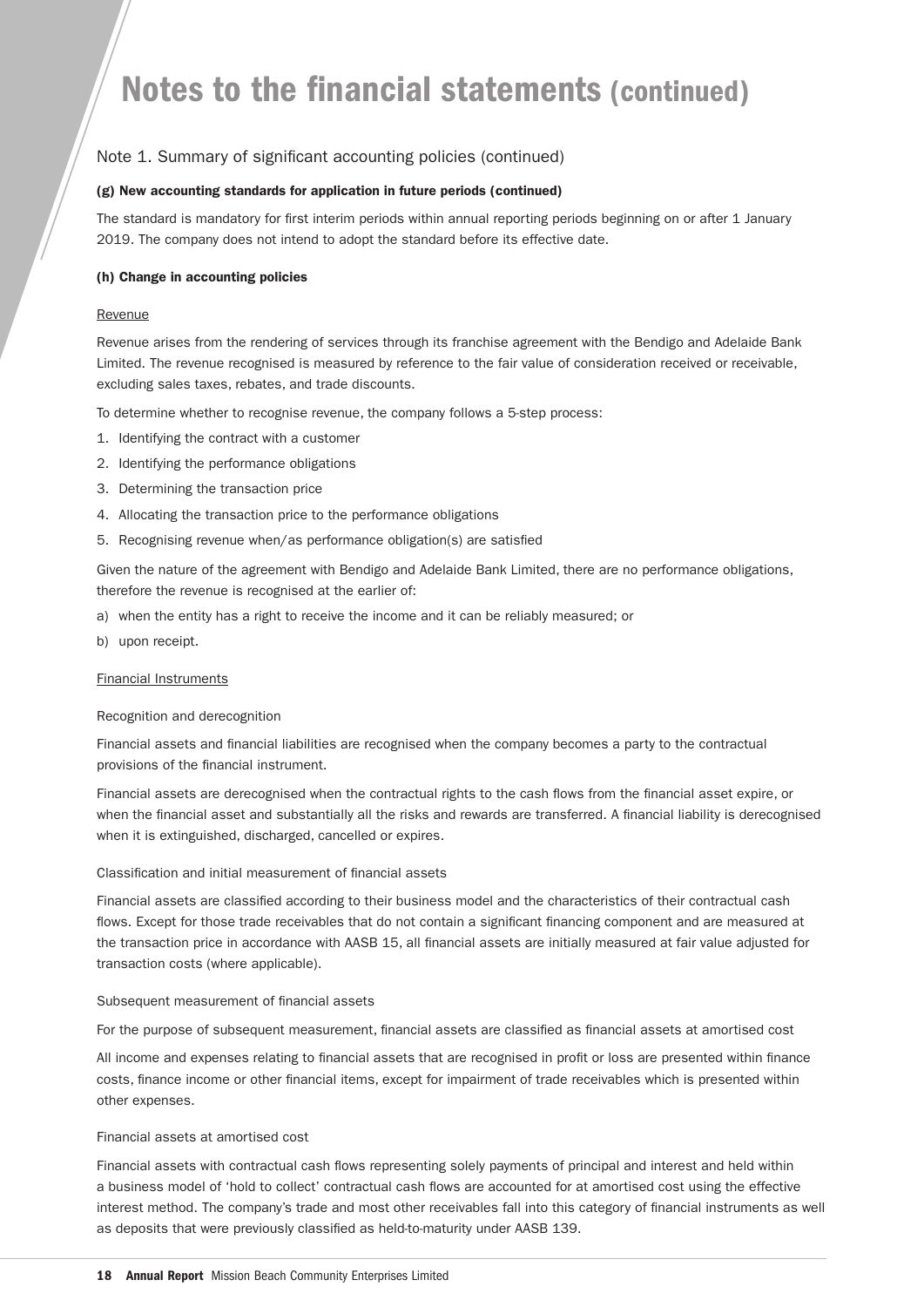#### Note 1. Summary of significant accounting policies (continued)

#### (h) Change in accounting policies (continued)

#### Financial Instruments (continued)

#### Impairment of financial assets

AASB 9's new forward looking impairment model applies to company's investments at amortised cost. The application of the new impairment model depends on whether there has been a significant increase in credit risk.

The company makes use of a simplified approach in accounting for trade and other receivables and records the loss allowance at the amount equal to the expected lifetime credit losses. In using this practical expedient, the company uses its historical experience, external indicators and forward-looking information to determine the expected credit losses on a case-by-case basis.

#### Financial Liabilities

As the accounting for financial liabilities remains largely unchanged from AASB 139, the company's financial liabilities were not impacted by the adoption of AASB 9. However, for completeness, the accounting policy is disclosed below.

Financial liabilities include trade payables, other creditors, loans from third parties and loans from or other amounts due to related entities. Financial liabilities are classified as current liabilities unless the company has an unconditional right to defer settlement of the liability for at least 12 months after the reporting period.

#### Classification and measurement of financial liabilities

Financial liabilities are initially measured at fair value plus transaction costs, except where the instrument is classified as "fair value through profit or loss", in which case transaction costs are expensed to profit or loss immediately. Nonderivative financial liabilities other than financial guarantees are subsequently measured at amortised cost.

Subsequently, financial liabilities are measured at amortised cost using the effective interest method except for financial liabilities designated at FVTPL, which are carried subsequently at fair value with gains or losses recognised in profit or loss.

#### Reconciliation of financial instruments on adoption of AASB 9

The table below shows the classification of each class of financial asset and financial liability under AASB 139 and AASB 9 as at 1 July 2018:

|                              | <b>AASB 139</b><br><b>Classification</b> | AASB <sub>9</sub><br><b>Classification</b> | <b>AASB 139</b><br><b>Carrying value</b><br>(S) | AASB <sub>9</sub><br><b>Carrying value</b><br>$(\$)$ |
|------------------------------|------------------------------------------|--------------------------------------------|-------------------------------------------------|------------------------------------------------------|
| <b>Financial Asset</b>       |                                          |                                            |                                                 |                                                      |
| Trade and Other receivables  | Loans and<br>receivables                 | Amortised cost                             | 23,055                                          | 23,065                                               |
| <b>Financial Liabilities</b> |                                          |                                            |                                                 |                                                      |
| Trade and other payables     | Amortised cost                           | Amortised cost                             | 31,938                                          | 31,938                                               |
| <b>Borrowings</b>            | Amortised cost                           | Amortised cost                             | 3,511                                           | 3,511                                                |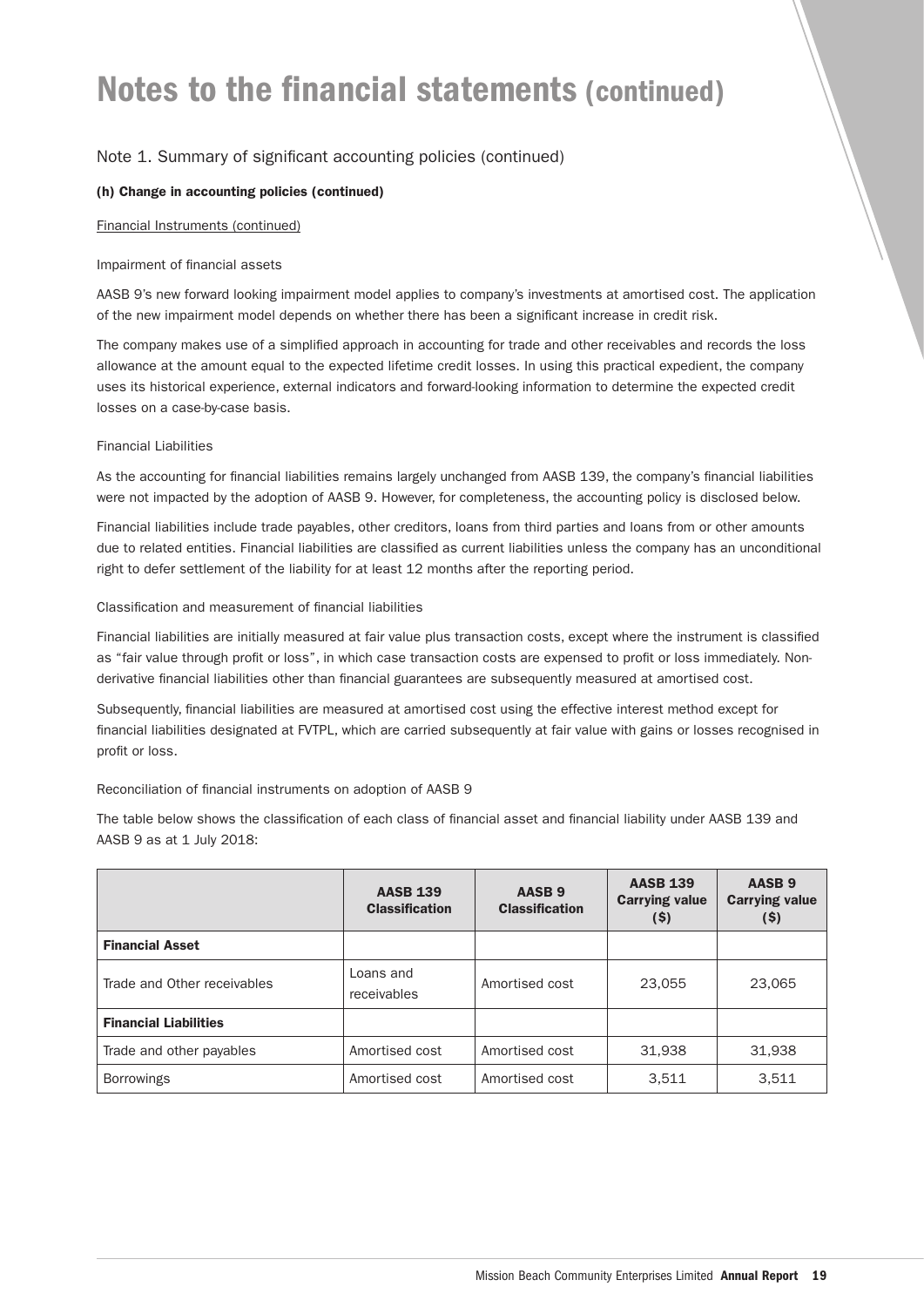|                                                     | 2019 | 2018 |
|-----------------------------------------------------|------|------|
| $\mathbf{a}$ $\mathbf{b}$ $\mathbf{c}$ $\mathbf{c}$ |      |      |

#### Note 2. Revenue

| <b>Total revenue</b>  | 539,248 | 527,180 |
|-----------------------|---------|---------|
|                       | 2,653   | 3,668   |
| - other revenue       | 2,500   | 3,500   |
| - interest received   | 153     | 168     |
| Other revenue         |         |         |
|                       | 536,595 | 523,512 |
| - service commissions | 536,595 | 523,512 |
| Revenue               |         |         |

Revenue arises from the rendering of services through its franchise agreement with the Bendigo and Adelaide Bank Limited. The revenue recognised is measured by reference to the fair value of consideration received or receivable, excluding sales taxes, rebates, and trade discounts.

The entity applies the revenue recognition criteria set out below to each separately identifiable sales transaction in order to reflect the substance of the transaction.

#### Interest and other income

Interest income is recognised on an accrual basis using the effective interest rate method.

Other revenue is recognised when the right to the income has been established.

All revenue is stated net of the amount of goods and services tax (GST).

#### Rendering of services

As detailed in the franchise agreement, companies earn three types of revenue - margin, commission and fee income. Bendigo and Adelaide Bank Limited decide the method of calculation of revenue the company earns on different types of products and services and this is dependent on the type of business the company generates also taking into account other factors including economic conditions, inlcuding interest rates.

#### Core Banking Products

Bendigo and Adelaide Bank Limited identify specific products and services as 'core banking products', however it also reserves the right to change the products and services identified as 'core banking products', providing 30 days notice is given.

#### Margin

Margin is earned on all core banking products. A Funds Transfer Pricing (FTP) model is used for the method of calculation of the cost of funds, deposit return and margin. Margin is determined by taking the interest paid by customers on loans less interest paid to customers on deposits, plus any deposit returns, i.e. interest return applied by Bendigo and Adelaide Bank Limited for a deposit, minus any costs of funds i.e. interest applied by Bendigo and Adelaide Bank Limited to fund a loan.

#### Commission

Commission is a fee earned on products and services sold. Depending on the product or services, it may be paid on the initial sale or on an ongoing basis.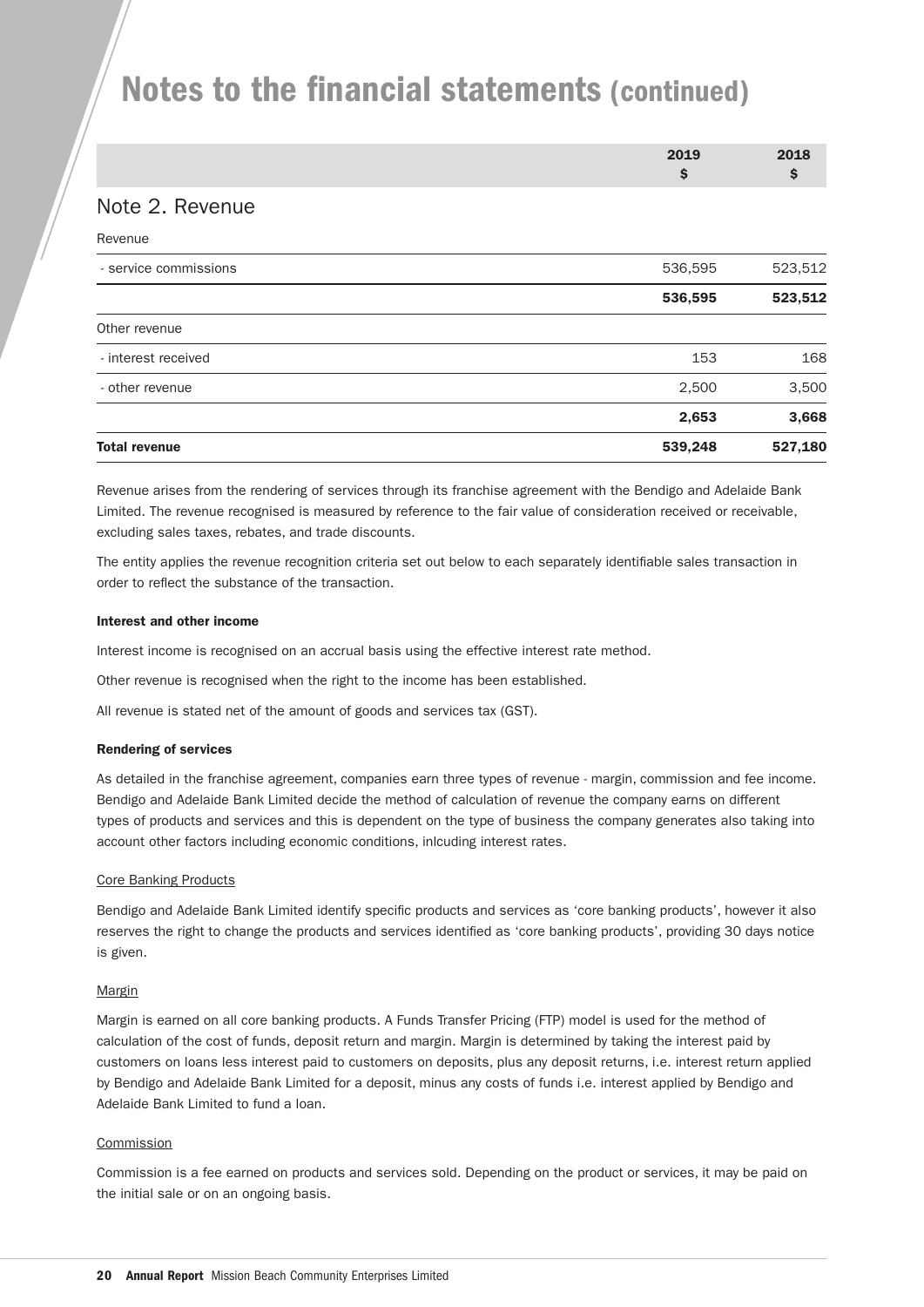#### Note 2. Revenue (continued)

#### Rendering of services (continued)

#### Fee Income

Fee income is a share of 'bank fees and charges' charged to customers by Bendigo and Adeliade Bank Limited, including fees for loan applications and account transactions.

#### Discretionary Financial Contributions

Bendigo and Adelaide Bank Limited has made discretionary financial payments to the company, outside of the franchise agreement and in addition to margin, commission and fee income. This income received by the company is classified as "Market Development Fund" (MDF) income. The purpose of these payments is to assist the company with local market development activities, however, it is for the board to decide how to use the MDF. Due to their discretionary nature, Bendigo and Adelaide Bank Limited may change or stop these payments at any time.

#### Form and Amount of Financial Return

The franchise agreement stipulates that Bendigo and Adelaide Bank Limited may change the form, method of calculation or amount of financial return the company receives. The reasons behind making a change may include, but not limited to, changes in Bendigo and Adelaide Bank Limited's revenue streams/processes; economic factors or industry changes.

Bendigo and Adelaide Bank Limited may make any of the following changes to form, method of calculation or amount of financial returns:

- A change to the products and services identified as 'core banking products and services'
- A change as to whether it pays the company margin, commission or fee income on any product or service.
- A change to the method of calculation of costs of funds, deposit return and margin and a change to the amount of any margin, commission and fee income.

These abovementioned changes, may impact the revenue received by the company on a particular product or service, or a range of products and services.

However, if Bendigo and Adeliade Bank Limited make any of the above changes, per the franchise agreement, it must comply with the following constraints in doing so.

- a) If margin or commission is paid on a core banking product or service, Bendigo and Adelaide Bank Limited cannot change it to fee income;
- b) In changing a margin to a commission or a commission to a margin on a core banking product or service, OR changing the method of calculation of a cost of funds, deposit return or margin or amount of margin or commission on a core product or service, Bendigo and Adelaide Bank Limited must not reduce the company's share of Bendigo and Adelaide Bank Limited's margin on core banking product and services when aggregated to less than 50% of Bendigo and Adelaide Bank Limited's margin on core banking products attributed to the company's retail branch operation; and
- c) Bendigo and Adelaide Bank Limited must publish the change at least 30 days before making the change.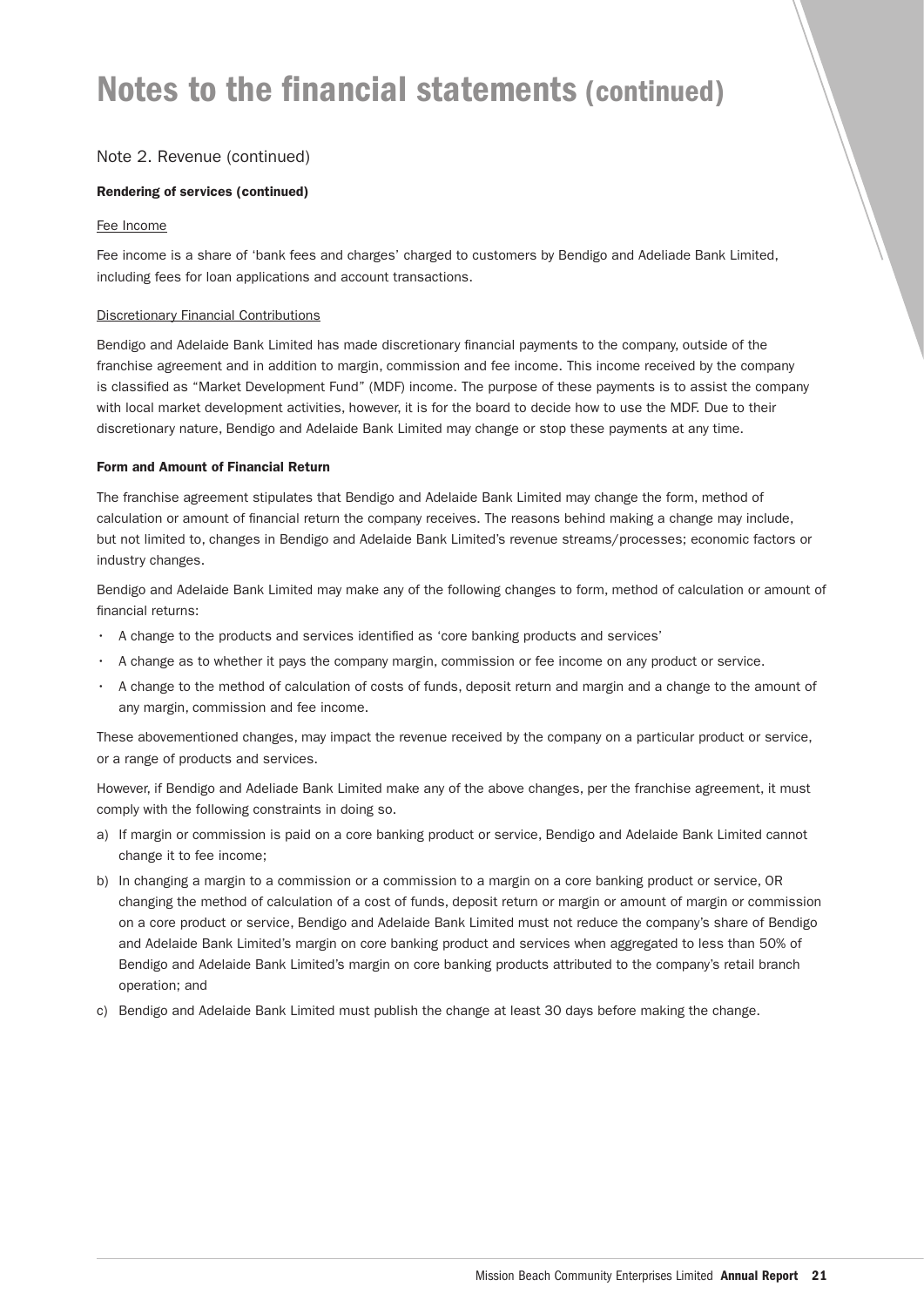|                                                                    | 2019<br>\$ | 2018<br>Ś |
|--------------------------------------------------------------------|------------|-----------|
| 3. Expenses                                                        |            |           |
| Profit before income tax includes the following specific expenses: |            |           |
| Employee benefits expense                                          |            |           |
| - wages and salaries                                               | 187,841    | 211,899   |
| - superannuation costs                                             | 19,827     | 21,421    |
| - other costs                                                      | 50,326     | 45,037    |
|                                                                    | 257,994    | 278,357   |
| Depreciation and amortisation                                      |            |           |
| Depreciation                                                       |            |           |
| - leasehold improvements                                           | 2,944      | 2,943     |
| - plant and equipment                                              | 2,723      | 3,709     |
| - motor vehicles                                                   | 8,414      | 4,887     |
|                                                                    | 14,081     | 11,539    |
| Amortisation                                                       |            |           |
| - franchise fees                                                   | 2,204      | 2,293     |
| - establishment costs                                              | 11,019     | 11,452    |
|                                                                    | 13,223     | 13,745    |
| <b>Total depreciation and amortisation</b>                         | 27,304     | 25,284    |
| Bad and doubtful debts expenses                                    | 678        | 295       |
| Auditors' remuneration                                             |            |           |
| Remuneration of the Auditor, RSD Audit, for:                       |            |           |
| - Audit or review of the financial report                          | 4,130      | 6,422     |
|                                                                    | 4,130      | 6,422     |

#### Operating expenses

Operating expenses are recognised in profit or loss on an accruals basis, which is typically upon utilisation of the service or at the date upon which the entity becomes liable.

#### Borrowing costs

Borrowing costs directly attributable to the acquisition, construction or production of a qualifying asset are capitalised during the period of time that is necessary to complete and prepare the asset for its intended use or sale. Other borrowing costs are expensed in the period in which they are incurred and reported in finance costs.

#### Depreciation and amortisation

The depreciable amount of all fixed assets, including buildings and capitalised leased assets, are depreciated over the asset's useful life to the company commencing from the time the asset is held ready for use. Leasehold improvements are depreciated over the shorter of either the unexpired period of the lease or the estimated useful lives of the improvements.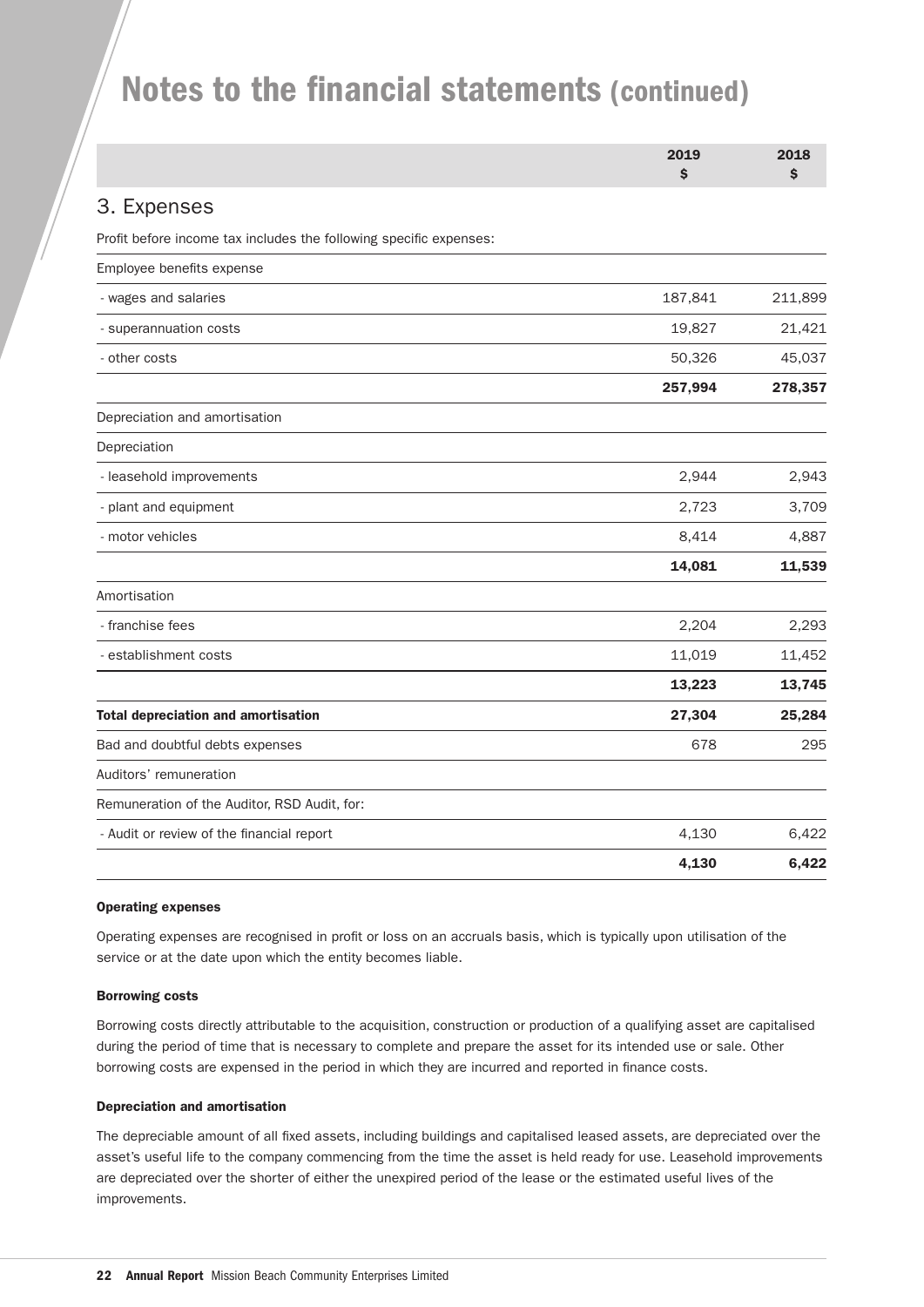#### 3. Expenses (continued)

#### Depreciation and amortisation (continued)

The depreciation rates used for each class of depreciable asset are:

| <b>Class of asset</b>                  | Rate      | <b>Method</b> |
|----------------------------------------|-----------|---------------|
| Leasehold improvements                 | 2.5%      | Straight line |
| Plant and equipment                    | $4 - 25%$ | Straight line |
| Motor vehicles                         | 33.3%     | Straight line |
| Franchise fees and establishment costs | 20%       |               |

| ZUIJ | ነበ1 ዓ<br>סבטנ |
|------|---------------|
|      |               |
|      |               |

### Note 4. Income tax

#### a. The components of tax expense comprise:

| Current tax expense                                                      | 15,280    | 10,494    |
|--------------------------------------------------------------------------|-----------|-----------|
| Deferred tax expense                                                     | 18,044    | 10,171    |
| Recoupment of prior year tax losses                                      | (15, 280) | (10, 494) |
| Under / (over) provision of prior years                                  |           | 2,274     |
|                                                                          | 18,044    | 12,445    |
| b. Prima facie tax payable                                               |           |           |
| The prima facie tax on profit from ordinary activities before income tax |           |           |
| is reconciled to the income tax expense as follows:                      | 15,247    | 11,009    |
| Prima facie tax on profit before income tax at 27.5% (2018: 27.5%)       | 18,044    | 10,171    |
| Add tax effect of:                                                       |           |           |
| - Under / (over) provision of prior years                                |           | 2,274     |
| Income tax attributable to the entity                                    | 18,044    | 12,445    |
| The applicable weighted average effective tax rate is:                   | 27.50%    | 33.65%    |
| c. Current tax liability                                                 |           |           |
| Current tax relates to the following:                                    |           |           |
| <b>Current tax liabilities</b>                                           |           |           |
| Current tax                                                              | 15,280    | 10,494    |
| Recoupment of PY tax losses                                              | (15, 280) | (10, 494) |
|                                                                          |           |           |
| d. Deferred tax asset                                                    |           |           |
| Deferred tax relates to the following:                                   |           |           |
| Deferred tax assets comprise:                                            |           |           |
| Accruals                                                                 | 480       | 2,126     |
| Employee provisions                                                      |           | 534       |
| Unused tax losses                                                        | 204,653   | 219,933   |
|                                                                          | 205,133   | 222,593   |
|                                                                          |           |           |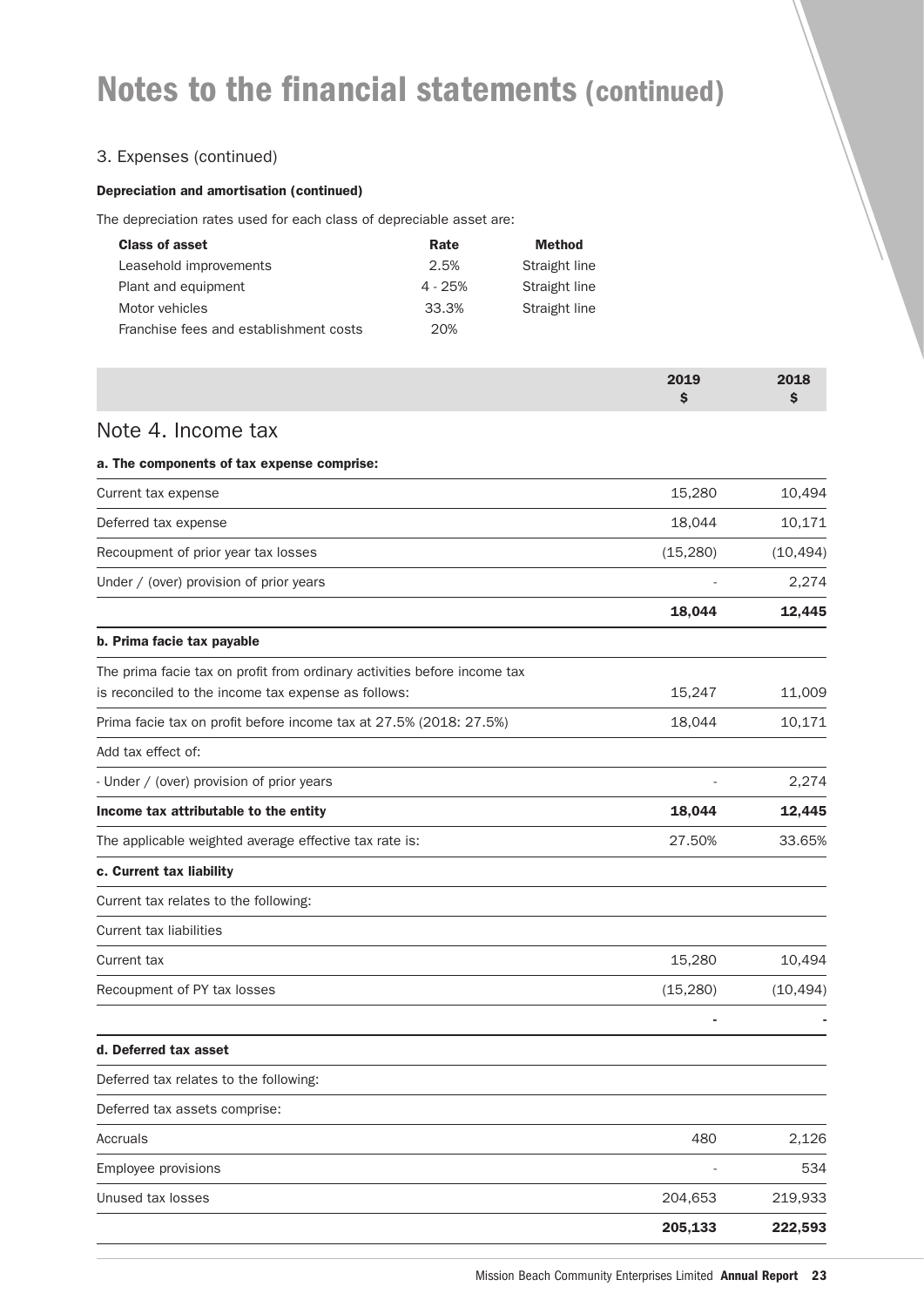|                                                                  | 2019<br>\$ | 2018<br>\$ |
|------------------------------------------------------------------|------------|------------|
| Note 4. Income tax (continued)                                   |            |            |
| d. Deferred tax asset (continued)                                |            |            |
| Deferred tax liabilities comprise:                               |            |            |
| Prepayments                                                      | 1,638      | 1,054      |
|                                                                  | 1,638      | 1,054      |
| Net deferred tax asset                                           | 203,495    | 221,539    |
| e. Deferred income tax included in income tax expense comprises: |            |            |
| Decrease / (increase) in deferred tax assets                     | 17,460     | 8,056      |
| (Decrease) / increase in deferred tax liabilities                | 584        | (161)      |
| Under / (over) provision prior years                             |            | 2,275      |
|                                                                  | 18,044     | 10,170     |

The income tax expense for the year comprises current income tax expense and deferred tax expense.

Current income tax expense charged to profit or loss is the tax payable on taxable income. Current tax liabilities/ assets are measured at the amounts expected to be paid to/recovered from the relevant taxation authority.

Deferred income tax expense reflects movements in deferred tax asset and deferred tax liability balances during the year as well as unused tax losses.

Deferred tax assets relating to temporary differences and unused tax losses are recognised only to the extent that it is probable that future taxable profit will be available against which the benefits of the deferred tax asset can be utilised.

Deferred income tax assets and liabilities are calculated at the tax rates that are expected to apply to the period when the asset is realised or the liability is settled, and their measurement also reflects the manner in which management expects to recover or settle the carrying amount of the related asset or liability.

|                                   | 2019<br>s | 2018  |
|-----------------------------------|-----------|-------|
| Note 5. Cash and cash equivalents |           |       |
| Cash at bank and on hand          | 9.748     | 7.871 |
|                                   | 9.748     | 7.871 |

Cash and cash equivalents include cash on hand, deposits available on demand with banks, other short-term highly liquid investments with original maturities of three months or less, and bank overdrafts. Bank overdrafts are reported within short-term borrowings in current liabilities in the statement of financial position.

| 2019 | 2018 |
|------|------|
|      |      |

### Note 6. Trade and other receivables

#### Current

|                   | 9,411 | 23,055 |
|-------------------|-------|--------|
| Trade receivables | 9.411 | 23,055 |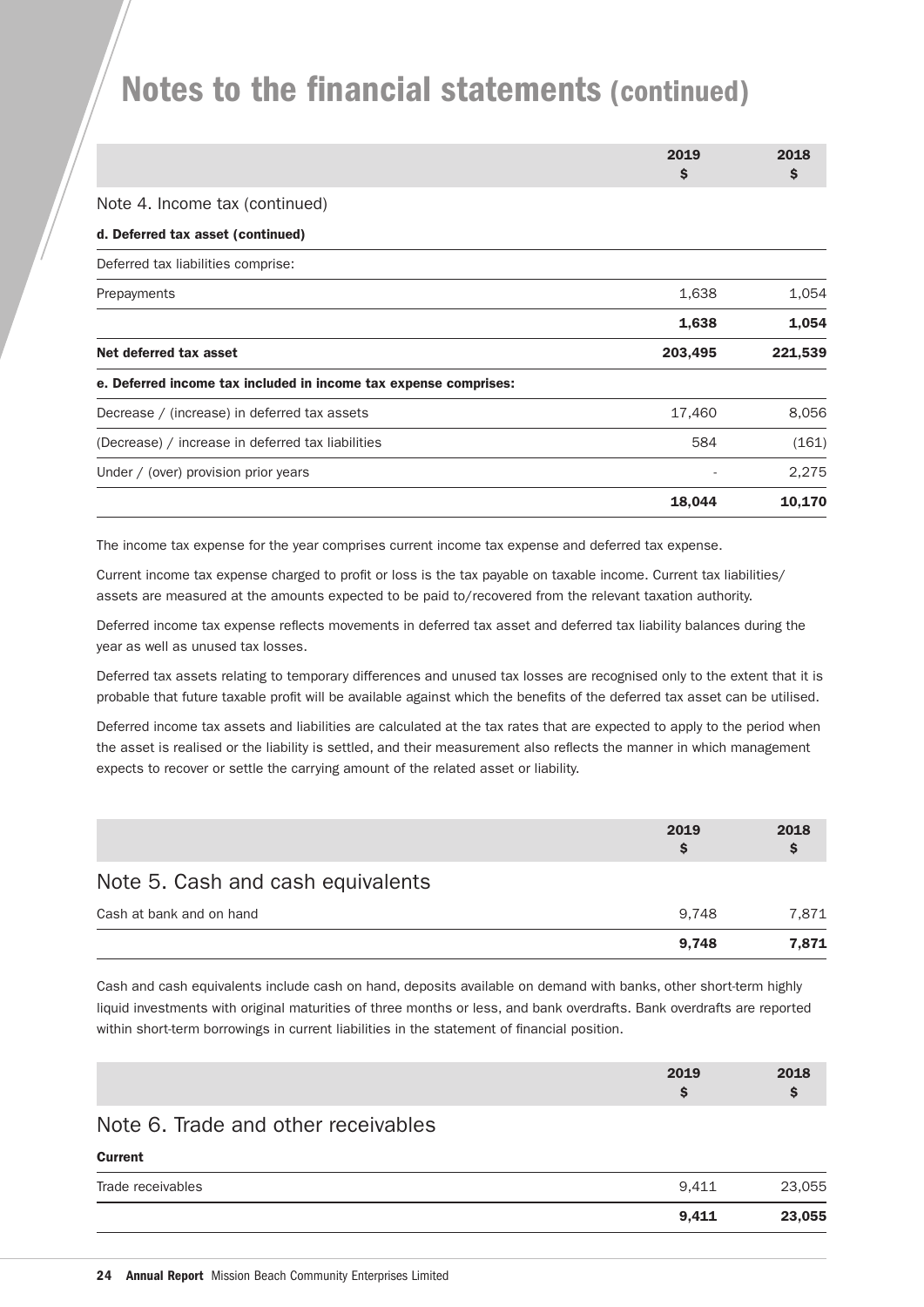#### Note 6. Trade and other receivables (continued)

Trade and other receivables are recognised initially at fair value and subsequently measured at amortised cost, less any provision for doubtful debts. Trade and other receivables are due for settlement usually no more than 30 days from the date of recognition.

Collectability of trade and other receivables is reviewed on an ongoing basis. Debts, which are known to be uncollectable, are written off. A provision for doubtful debts is established when there is objective evidence that the company will not be able to collect all amounts due according to the original terms of receivables. The amount of the provision is the difference between the assets carrying amount and the present value of estimated cash flows, discounted at the effective interest rate. The amount of the provision is recognised on profit or loss.

#### Credit risk

The main source of credit risk relates to a concentration of trade receivables owing by Bendigo and Adelaide Bank Limited, which is the source of the majority of the company's income.

The following table details the company's trade and other receivables exposed to credit risk (prior to collateral and other credit enhancements) with ageing analysis and impairment provided for thereon. Amounts are considered as "past due" when the debt has not been settled, within the terms and conditions agreed between the company and the customer or counterparty to the transaction. Receivables that are past due are assessed for impairment by ascertaining solvency of the debtors and are provided for where there are specific circumstances indicating that the debt may not be fully repaid to the company.

The balances of receivables that remain within initial trade terms (as detailed in the table below) are considered to be high credit quality.

|                   | <b>Gross</b> | Past due but not impaired<br>Not past |                          |                          |             |                          |  |
|-------------------|--------------|---------------------------------------|--------------------------|--------------------------|-------------|--------------------------|--|
|                   | amount<br>\$ | due<br>\$                             | $<$ 30 days<br>S         | 31-60 days               | $> 60$ days | due and<br>impaired<br>Ş |  |
| 2019              |              |                                       |                          |                          |             |                          |  |
| Trade receivables | 9,411        | 9,411                                 | $\overline{\phantom{a}}$ | ٠                        | $\sim$      |                          |  |
| <b>Total</b>      | 9,411        | 9,411                                 | ٠                        | $\overline{\phantom{a}}$ | ٠           |                          |  |
| 2018              |              |                                       |                          |                          |             |                          |  |
| Trade receivables | 23,055       | 23,055                                | $\overline{\phantom{a}}$ | ۰                        | ٠           |                          |  |
| <b>Total</b>      | 23,055       | 23,055                                | ٠                        | ٠                        | ٠           |                          |  |

|                      | 2019<br>S | 2018  |
|----------------------|-----------|-------|
| Note 7. Other assets |           |       |
| Prepayments          | 5,956     | 3,831 |
|                      | 5,956     | 3,831 |

Other assets represent items that will provide the entity with future economic benefits controlled by the entity as a result of past transactions or other past events.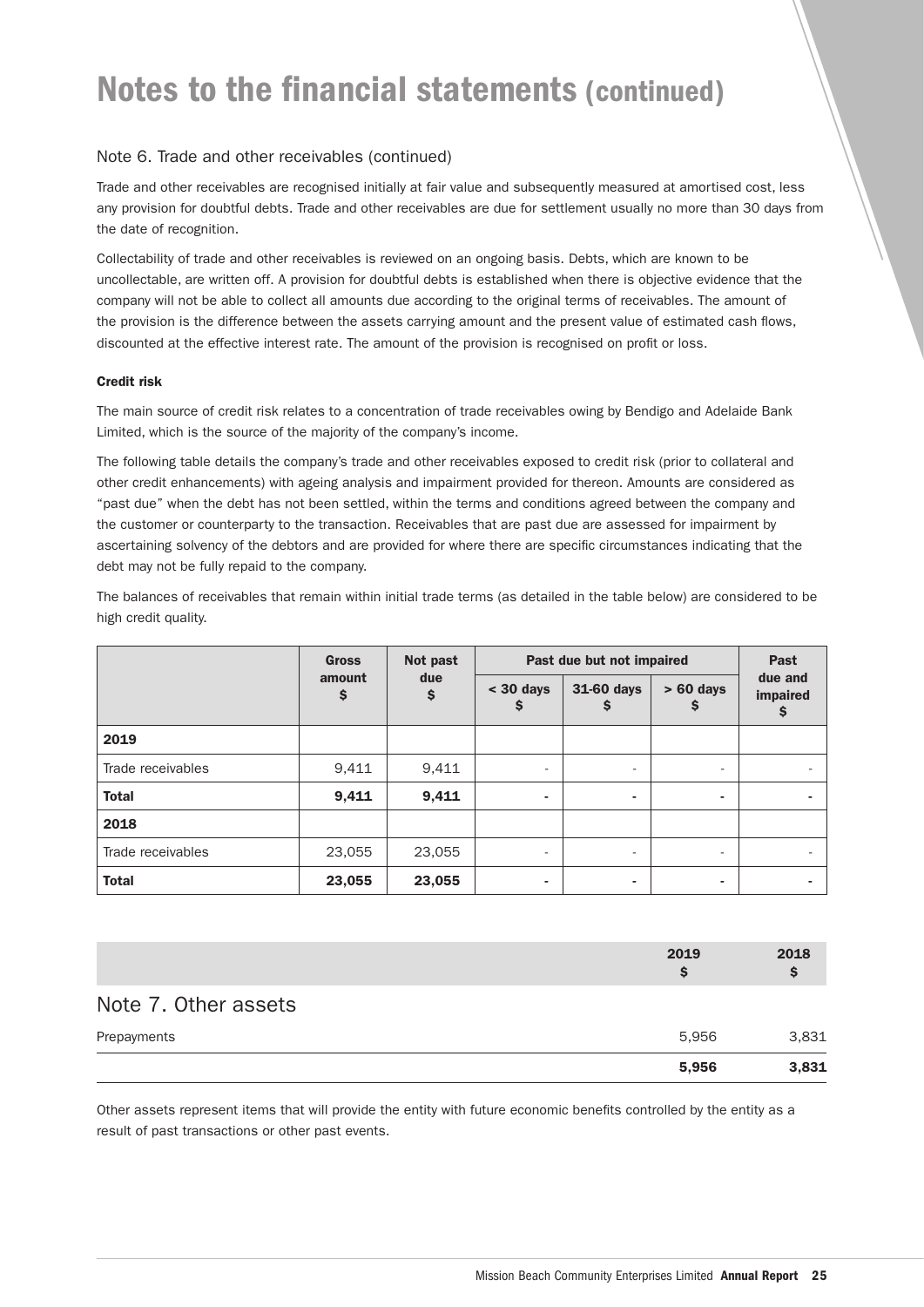### Note 8. Property, plant and equipment

|                                        | 2019<br>\$ |                                    |                              | 2018<br>Ş |                                    |                              |
|----------------------------------------|------------|------------------------------------|------------------------------|-----------|------------------------------------|------------------------------|
|                                        | At cost    | <b>Accumulated</b><br>depreciation | <b>Written down</b><br>value | At cost   | <b>Accumulated</b><br>depreciation | <b>Written down</b><br>value |
| Plant and equipment                    | 82,251     | (71,066)                           | 11,185                       | 82,251    | (68, 343)                          | 13,908                       |
| Leasehold improvements                 | 117,757    | (31,090)                           | 86.667                       | 117.757   | (28, 146)                          | 89,611                       |
| Motor vehicles                         | 25.244     | (13, 301)                          | 11,943                       | 25.244    | (4,887)                            | 20,357                       |
| Total property, plant and<br>equipment | 225,252    | (115, 457)                         | 109,795                      | 225,252   | (101,376)                          | 123,876                      |

#### Plant and equipment

Plant and equipment are measured on the cost basis less accumulated depreciation and any accumulated impairment. In the event the carrying amount of plant and equipment is greater than the estimated recoverable amount, the carrying amount is written down immediately to the estimated recoverable amount and impairment losses are recognised in profit or loss. A formal assessment of recoverable amount is made when impairment indicators are present.

The carrying amount of plant and equipment is reviewed annually by Directors to ensure it is not in excess of the recoverable amount of these assets. The recoverable amount is assessed on the basis of the expected net cash flows that will be received from the asset's employment and subsequent disposal. The expected net cash flows have been discounted to their present values in determining recoverable amounts.

Subsequent costs are included in the assets carrying amount or recognised as a separate asset, as appropriate, only when it is probable that future economic benefits associated with the item will flow to the company and the cost of the item can be measured reliably. All other repairs and maintenance are recognised as expenses in profit or loss during the financial period in which they are incurred.

The assets' residual values and useful lives are reviewed, and adjusted if appropriate, at the end of each reporting period.

An asset's carrying amount is written down immediately to its recoverable amount if the asset's carrying amount is greater than its estimated recoverable amount.

#### (a) Capital expenditure commitments

The entity does not have any capital expenditure commitments at 30 June 2019 (2018: None)

#### (b) Movements in carrying amounts of PP&E

| 2019                                | <b>Opening</b><br>written down<br>value | <b>Additions</b><br>Ş | <b>Depreciation</b> | <b>Closing written</b><br>down value |
|-------------------------------------|-----------------------------------------|-----------------------|---------------------|--------------------------------------|
| Leasehold improvements              | 89,611                                  |                       | (2,944)             | 86,667                               |
| Plant and equipment                 | 13,908                                  | ۰                     | (2, 723)            | 11,185                               |
| Motor vehicles                      | 20,357                                  |                       | (8, 414)            | 11,943                               |
| Total property, plant and equipment | 123,876                                 |                       | (14,081)            | 109,795                              |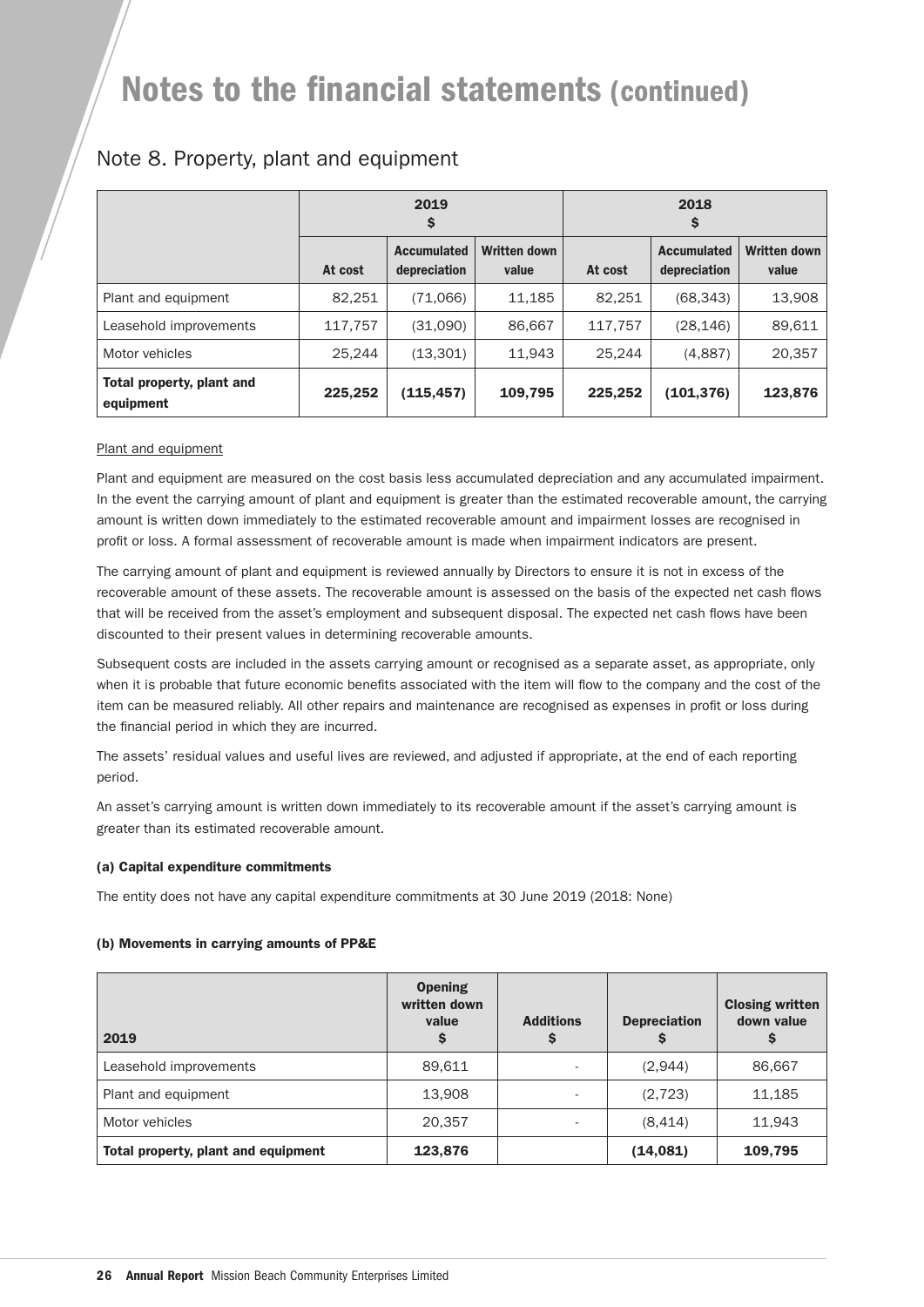#### Note 8. Property, plant and equipment (continued)

#### (b) Movements in carrying amounts of PP&E (continued)

| 2018                                | <b>Opening</b><br>written down<br>value<br>\$ | <b>Additions</b><br>\$ | <b>Depreciation</b> | <b>Closing written</b><br>down value |
|-------------------------------------|-----------------------------------------------|------------------------|---------------------|--------------------------------------|
| Leasehold improvements              | 92,554                                        |                        | (2,943)             | 89,611                               |
| Plant and equipment                 | 17,617                                        | $\sim$                 | (3,709)             | 13,908                               |
| Motor vehicles                      |                                               | 25.244                 | (4,887)             | 20,357                               |
| Total property, plant and equipment | 110,171                                       | 25,244                 | (11, 539)           | 123,876                              |

### Note 9. Intangible assets

|                                | 2019    |                                    |                       |         | 2018                               |                              |
|--------------------------------|---------|------------------------------------|-----------------------|---------|------------------------------------|------------------------------|
|                                | At cost | <b>Accumulated</b><br>amortisation | Written down<br>value | At cost | <b>Accumulated</b><br>amortisation | <b>Written down</b><br>value |
| Franchise fees                 | 11.018  | (2,204)                            | 8,814                 | 2,293   | (2, 293)                           |                              |
| Establishment costs            | 55,093  | (11,019)                           | 44.074                | 11,452  | (11, 452)                          |                              |
| <b>Total intangible assets</b> | 66,111  | (13,223)                           | 52,888                | 13,745  | (13, 745)                          |                              |

Franchise fees and establishment costs have been initially recorded at cost and amortised on a straight line basis at a rate of 20% per annum. The current amortisation charges for intangible assets are included under depreciation and amortisation in the Statement of Profit or Loss and Other Comprehensive Income.

#### Movements in carrying amounts

| 2019                           | <b>Opening</b><br>written down<br>value | <b>Additions</b> | <b>Amortisation</b> | <b>Closing</b><br>written down<br>value<br>Ş |
|--------------------------------|-----------------------------------------|------------------|---------------------|----------------------------------------------|
| Franchise fees                 | <b>.</b>                                | 11,018           | (2,204)             | 8,814                                        |
| Establishment costs            | <b>.</b>                                | 55,093           | (11,019)            | 44,074                                       |
| <b>Total intangible assets</b> |                                         | 66,111           | (13, 223)           | 52,888                                       |

| 2018   | <b>Opening</b><br>written down<br>value | <b>Additions</b> | <b>Amortisation</b>      | <b>Closing</b><br>written down<br>value |
|--------|-----------------------------------------|------------------|--------------------------|-----------------------------------------|
| 2,293  | $\overline{a}$                          | (2, 293)         | $\overline{\phantom{a}}$ | 8,814                                   |
| 11,452 | $\overline{a}$                          | (11, 452)        | $\overline{\phantom{a}}$ | 44,074                                  |
| 13,745 | ٠                                       | (13, 745)        | ٠                        | 52,888                                  |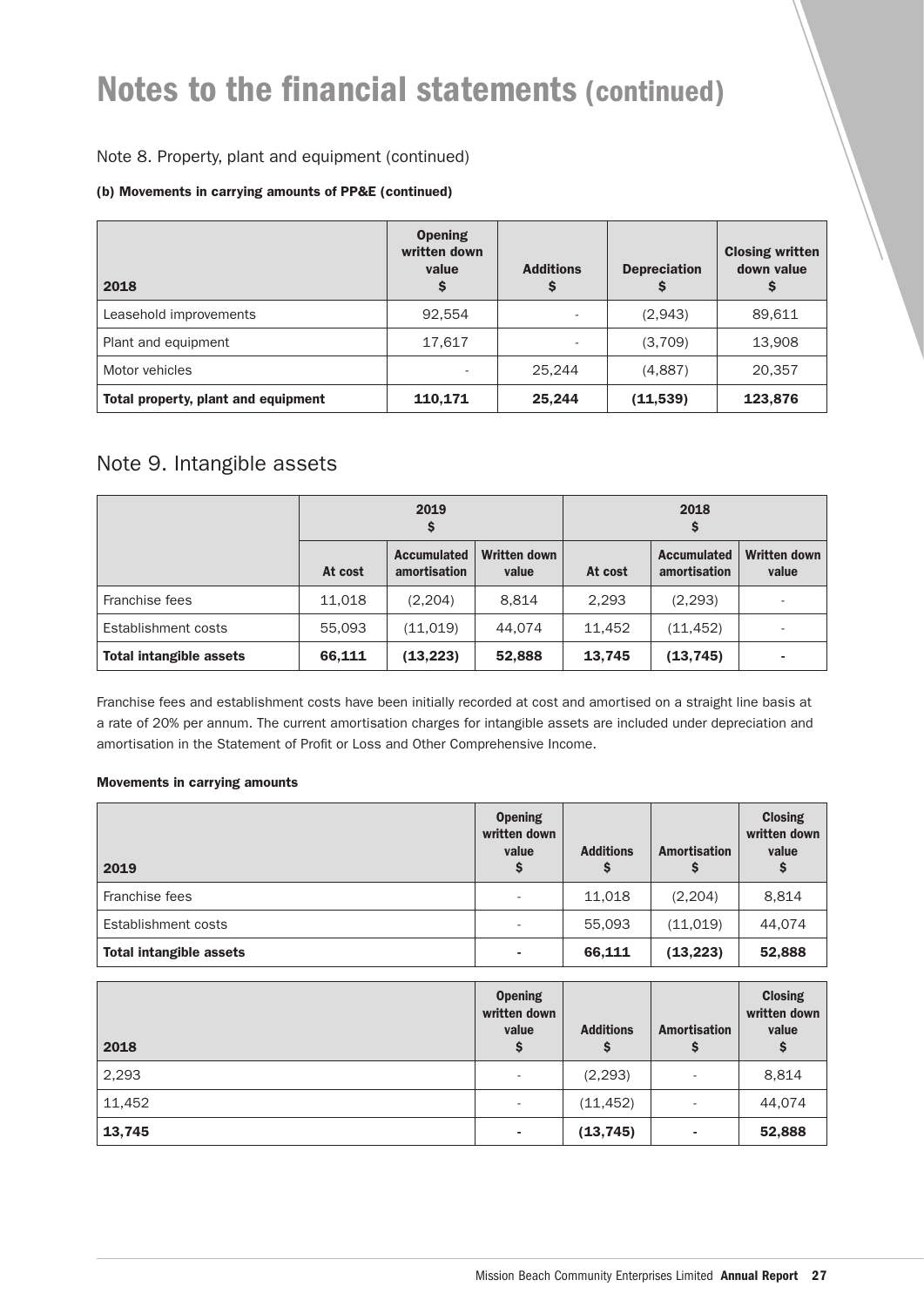### Note 10. Financial liabilities

Financial liabilities include trade payables, other creditors, loans from third parties and loans from or other amounts due to related entities. Financial liabilities are classified as current liabilities unless the company has an unconditional right to defer settlement of the liability for at least 12 months after the reporting period.

Financial liabilities are initially measured at fair value plus transaction costs, except where the instrument is classified as "fair value through profit or loss", in which case transaction costs are expensed to profit or loss immediately. Non-derivative financial liabilities other than financial guarantees are subsequently measured at amortised cost. Gains or losses are recognised in profit or loss through the amortisation process and when the financial liability is derecognised.

|                                                 | 2019 | 2018 |
|-------------------------------------------------|------|------|
|                                                 |      |      |
| Abbata Abdi Theodore and subscription of the co |      |      |

### Note 11. Irade and other payables

| 4,338  | 9,386  |
|--------|--------|
| 15,784 |        |
| 8,887  | 22,552 |
| 29,009 | 31,938 |
|        |        |
|        |        |
| 47,353 |        |
| 47,353 |        |
|        |        |

Trade and other payables represent the liabilities for goods and services received by the entity that remain unpaid at the end of the reporting period. The balance is recognised as a current liability with the amounts normally paid within 30 days of recognition of the liability.

The average credit period on trade and other payables is one month.

|                     | 101,075    | 157,654    |
|---------------------|------------|------------|
| Finance leases      | 3,643      | 4,355      |
| Bank overdraft      | 97,432     | 153,299    |
| Secured liabilities |            |            |
| <b>Current</b>      |            |            |
| Note 12. Borrowings |            |            |
|                     | 2019<br>\$ | 2018<br>\$ |
|                     |            |            |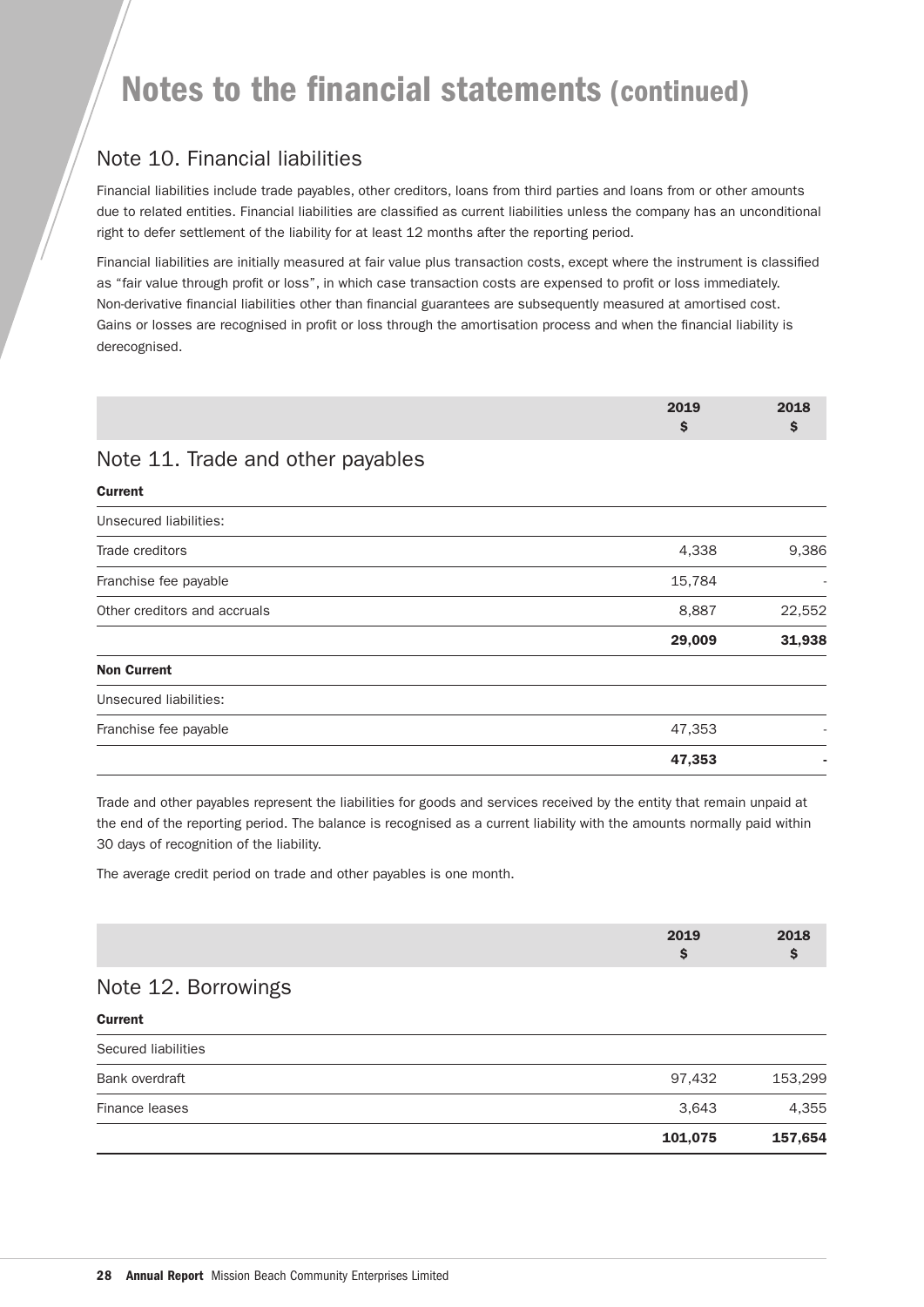|                                                                                                                       | 2019 | 2018 |
|-----------------------------------------------------------------------------------------------------------------------|------|------|
|                                                                                                                       |      |      |
| $\mathbf{r}$ . $\mathbf{r}$ , $\mathbf{r}$ , $\mathbf{r}$ , $\mathbf{r}$ , $\mathbf{r}$ , $\mathbf{r}$ , $\mathbf{r}$ |      |      |

#### Note 12. Borrowings (continued)

| Non-current             |         |         |
|-------------------------|---------|---------|
| Secured liabilities     |         |         |
| Finance leases          | 13,280  | 18,135  |
|                         | 13,280  | 18,135  |
| <b>Total borrowings</b> | 114,355 | 175,789 |

#### Finance Leases

Leases of fixed assets, where substantially all the risks and benefits incidental to the ownership of the asset - but not the legal ownership - are transferred to the company, are classified as finance leases.

Finance leases are capitalised by recognising an asset and a liability at the lower of the amounts equal to the fair value of the leased property or the present value of the minimum lease payments, including any guaranteed residual values. Lease payments are allocated between the reduction of the lease liability and the lease interest expense for the period.

Leased assets are depreciated on a straight-line basis over the shorter of their estimated useful lives or the lease term.

Lease payments for operating leases, where substantially all the risks and benefits remain with the lessor, are recognised as expenses in the periods in which they are incurred.

#### (a) Bank overdraft and bank loans

The company has an overdraft facility of \$350,000 which is subject to normal commercial terms and conditions.

#### (b) Lease liabilities

Lease liabilities are effectively secured as the rights to the leased assets revert to the lessor in the event of default.

| Employee benefits   | $\overline{\phantom{a}}$ | 1,940 |
|---------------------|--------------------------|-------|
| <b>Current</b>      |                          |       |
| Note 13. Provisions |                          |       |
|                     | 2019<br>Ş                | 2018  |

#### Short-term employee benefits

Provision is made for the company's obligation for short-term employee benefits. Short-term employee benefits are benefits (other than termination benefits) that are expected to be settled wholly before 12 months after the end of the annual reporting period in which the employees render the related service, including wages, salaries and sick leave. Short-term employee benefits are measured at the (undiscounted) amounts expected to be paid when the obligation is settled.

The liability for annual leave is recognised in the provision for employee benefits. All other short term employee benefit obligations are presented as payables.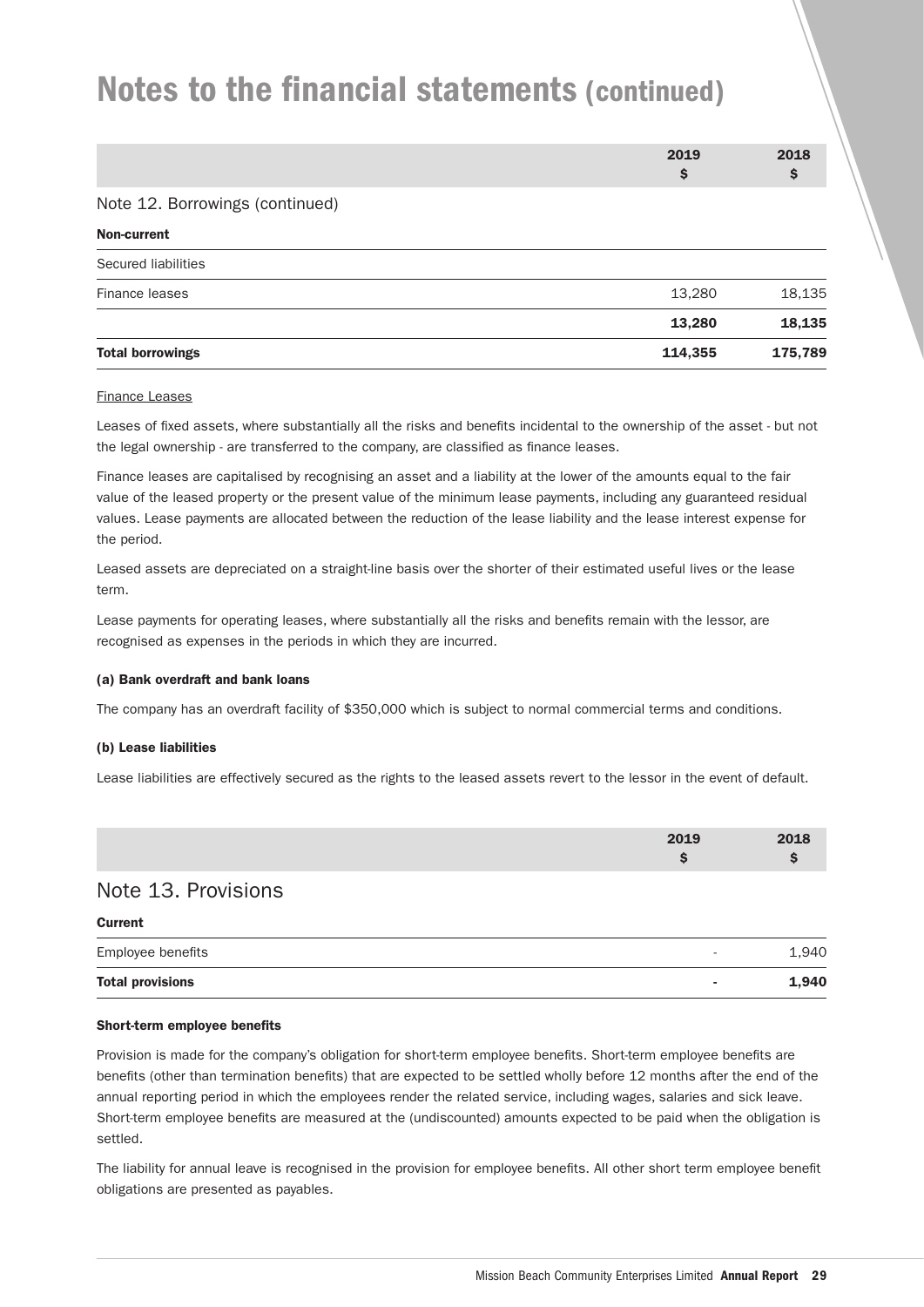#### Note 13. Provisions (continued)

#### Other long-term employee benefits

Provision is made for employees' long service leave and annual leave entitlements not expected to be settled wholly within 12 months after the end of the annual reporting period in which the employees render the related service. Other long-term employee benefits are measured at the present value of the expected future payments to be made to employees. Expected future payments incorporate anticipated future wage and salary levels, durations of service and employee departures and are discounted at rates determined by reference to market yields at the end of the reporting period on government bonds that have maturity dates that approximate the terms of the obligations. Any remeasurement for changes in assumptions of obligations for other long-term employee benefits are recognised in profit or loss in the periods in which the changes occur.

The company's obligations for long-term employee benefits are presented as non-current provisions in its statement of financial position, except where the company does not have an unconditional right to defer settlement for at least 12 months after the end of the reporting period, in which case the obligations are presented as current provisions.

|                                    | 856,704     | 856,704   |
|------------------------------------|-------------|-----------|
| Less: Equity raising costs         | (18, 296)   | (18, 296) |
| 875,000 Ordinary shares fully paid | 875,000     | 875,000   |
| Note 14. Share capital             |             |           |
|                                    | 2019<br>\$. | 2018<br>Ş |

Ordinary shares are classified as equity.

Incremental costs directly attributable to the issue of new shares are shown in equity as a deduction from the proceeds.

#### (a) Movements in share capital

Fully paid ordinary shares:

| At the end of the reporting period       | 875.000 | 875,000 |
|------------------------------------------|---------|---------|
| At the beginning of the reporting period | 875.000 | 875,000 |

Ordinary shares participate in dividends and the proceeds on winding up of the company in proportion to the number of shares held. At the shareholders' meetings each shareholder is entitled to one vote when a poll is called, or on a show of hands. The company does not have authorised capital or par value in respect of its issued shares. All issued shares are fully paid. All shares rank equally with regard to the company's residual assets.

#### (b) Capital management

The Board's policy is to maintain a strong capital base so as to sustain future development of the company. The Board of Directors monitor the return on capital and the level of dividends to shareholders. Capital is represented by total equity as recorded in the Statement of Financial Position.

In accordance with the franchise agreement, in any 12 month period, the funds distributed to shareholders shall not exceed the Distribution Limit.

- (i) the Distribution Limit is the greater of:
	- (a) 20% of the profit or funds of the company otherwise available for distribution to shareholders in that 12 month period; and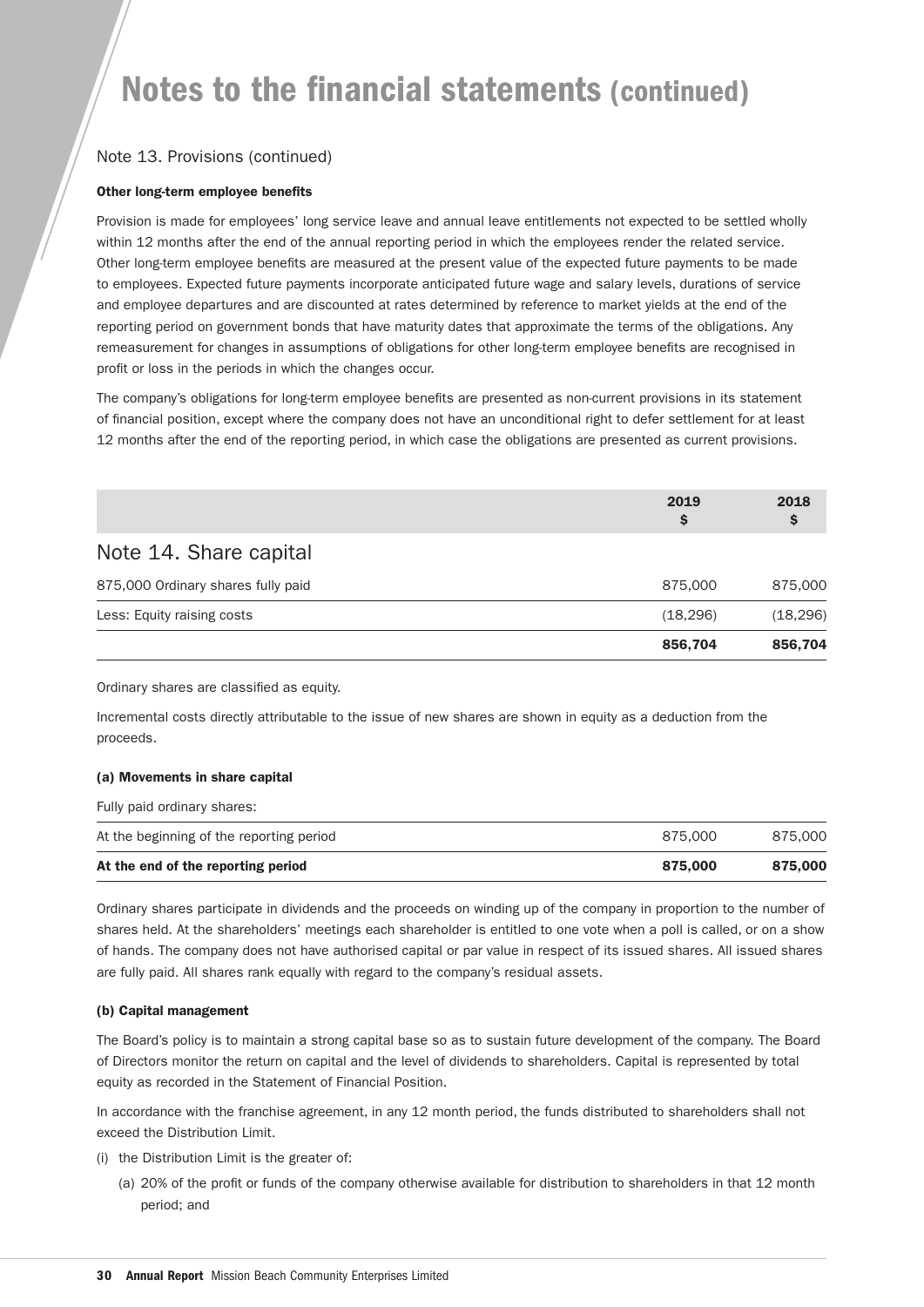#### Note 14. Share capital (continued)

#### (b) Capital management (continued)

- (b) subject to the availability of distributable profits, the Relevant Rate of Return multiplied by the average level of share capital of the Franchisee over that 12 month period; and
- (ii) the Relevant Rate of Return is equal to the weighted average interest rate on 90 day bank bills over that 12 month period plus 5%.

The Board is managing the growth of the business in line with this requirement. There are no other externally imposed capital requirements, although the nature of the company is such that amounts will be paid in the form of charitable donations and sponsorship. Charitable donations and sponsorship paid can be seen in the Statement of Profit or Loss and Comprehensive Income.

There were no changes in the company's approach to capital management during the year.

|                                                  | 2019<br>\$ | 2018      |
|--------------------------------------------------|------------|-----------|
| Note 15. Accumulated losses                      |            |           |
| Balance at the beginning of the reporting period | (686, 199) | (693,238) |
| Profit for the year after income tax             | 47,571     | 24,539    |
| Dividends paid                                   | (17,500)   | (17,500)  |
| Balance at the end of the reporting period       | (656, 128) | (686,199) |

| 2019 | 2018 |
|------|------|
|      |      |

### Note 16. Dividends paid or provided for on ordinary shares

#### Dividends paid or provided for during the year

| Unfranked ordinary dividend of 2 cents per share (2018: 2 Cents) | 17.500 | 17.500 |
|------------------------------------------------------------------|--------|--------|
|                                                                  |        |        |

A provision is made for the amount of any dividends declared, authorised and no longer payable at the discretion of the entity on or before the end of the financial year, but not distributed at balance date.

|                                                                                            | 2019<br>\$ | 2018    |
|--------------------------------------------------------------------------------------------|------------|---------|
| Note 17. Earnings per share                                                                |            |         |
| Basic earnings per share (cents)                                                           | 5.44       | 2.80    |
| Earnings used in calculating basic earnings per share                                      | 47,571     | 24,539  |
| Weighted average number of ordinary shares used in calculating<br>basic earnings per share | 875,000    | 875,000 |

#### Basic earnings per share

Basic earnings per share is calculated by dividing the profit or loss attributable to owners of the company, excluding any costs of servicing equity other than ordinary shares, by the weighted average number of ordinary shares outstanding during the year, adjusted for bonus elements in ordinary shares issues during the year.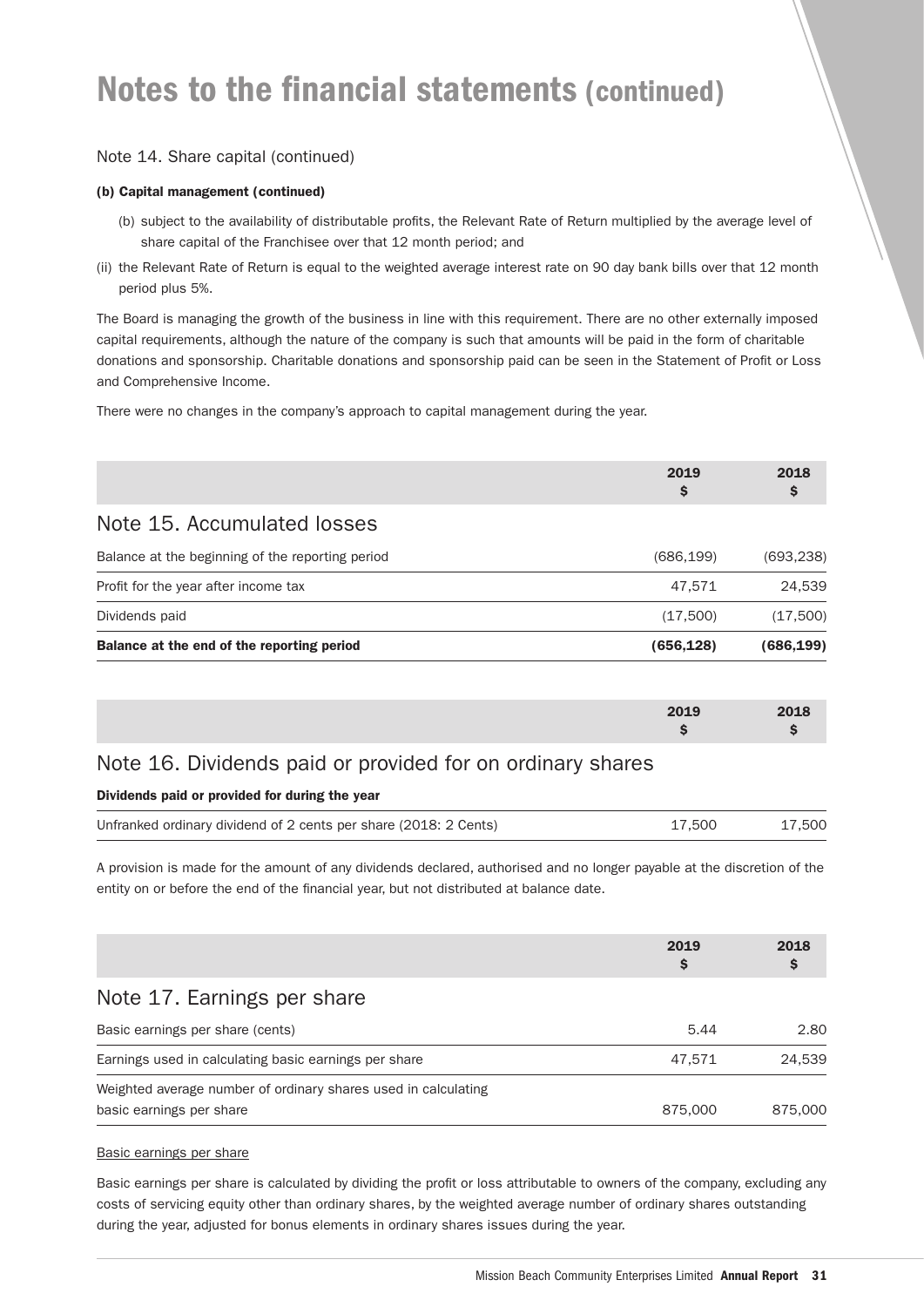|                                                                                                                                                                                | 2019<br>\$ | 2018<br>S  |
|--------------------------------------------------------------------------------------------------------------------------------------------------------------------------------|------------|------------|
| Note 18. Statement of cash flows                                                                                                                                               |            |            |
| (a) Cash and cash equivalents balances as shown in the Statement<br>of Financial Position can be reconciled to that shown in the<br><b>Statement of Cash Flows as follows:</b> |            |            |
| Cash and cash equivalents (Note 5)                                                                                                                                             | 9,748      | 7,871      |
| Less bank overdraft (Note 13)                                                                                                                                                  | (97, 432)  | (153, 299) |
| As per the Statement of Cash Flow                                                                                                                                              | (87, 684)  | (145, 428) |
| (b) Reconciliation of cash flow from operations with profit after income tax                                                                                                   |            |            |
| Profit for the year after income tax                                                                                                                                           | 47,571     | 24,539     |
| Non-cash flows in profit                                                                                                                                                       |            |            |
| - Depreciation and amortisation                                                                                                                                                | 27,304     | 25,284     |
| Changes in assets and liabilities                                                                                                                                              |            |            |
| - (Increase) / decrease in trade and other receivables                                                                                                                         | 13,644     | (3, 381)   |
| - (increase) / decrease in prepayments and other assets                                                                                                                        | (2, 125)   | 584        |
| - (Increase) / decrease in deferred tax asset                                                                                                                                  | 18,044     | 12,445     |
| - Increase / (decrease) in trade and other payables                                                                                                                            | (18, 713)  | (6,099)    |
| - Increase / (decrease) in provisions                                                                                                                                          | (1,940)    | (417)      |
| Net cash flows from operating activities                                                                                                                                       | 83,785     | 52,955     |

#### (c) Credit standby arrangement and loan facilities

The company has a bank overdraft facility amounting to \$350,000 (2018: \$350,000). This may be terminated at any time at the option of the bank. At 30 June 2019, \$97,432 of this facility was used (2018: \$185,873). Variable interest rates apply to this overdraft facilitiy.

### Note 19. Key management personnel and related party disclosures

#### (a) Key management personnel

Key management personnel includes any person having authority or responsibility for planning, directing or controlling the activities of the entity, directly or indirectly including any Director (whether executive or otherwise) of that company.

No remuneration was paid to key management personnel of the company during the year.

#### (b) Other related parties

Other related parties include close family members of key management personnel and entities that are controlled or jointly controlled by those key management personnel, individually or collectively with their close family members.

#### (c) Transactions with key management personnel and related parties

Other than detailed below, no key management personnel or related party has entered into any contracts with the company. No Director fees have been paid as the positions are held on a voluntary basis.

During the year, the company made donations to related party community groups of \$15,928. Directors of Valley Community Financial Services Ltd are members of boards/committee of these groups, however must declare a conflict of interest and are prohibted from voting on the decision to donate to these beneficiaries.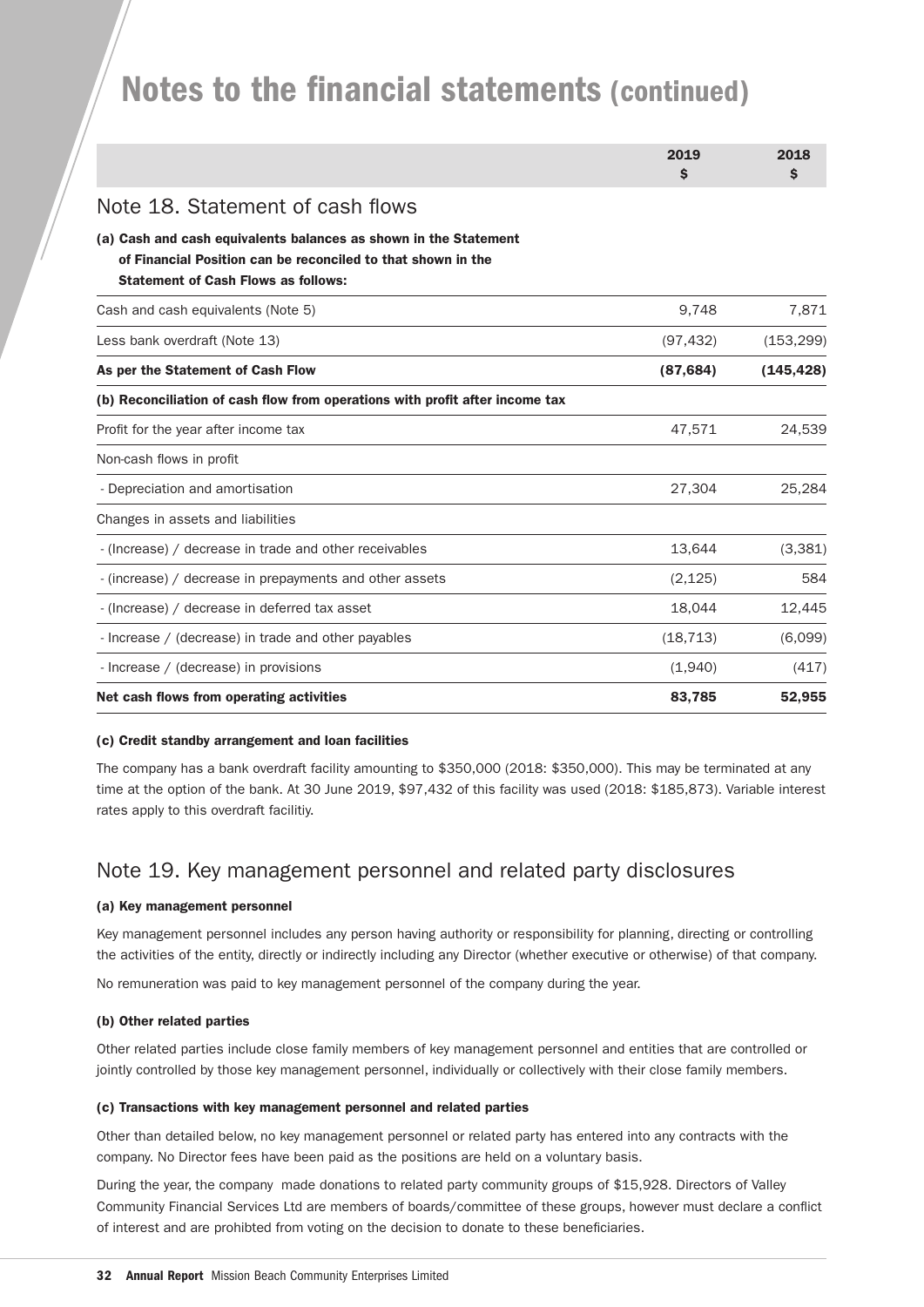#### Note 19. Key management personnel and related party disclosures (continued)

#### (c) Transactions with key management personnel and related parties (continued)

The Mission Beach Community Enterprises Limited has not accepted the Bendigo and Adelaide Bank Limited's Community Bank Directors Privileges package.

#### (d) Key management personnel shareholdings

There was no movement in key management personnel shareholdings during the year. Each share held has a paid up value of \$1 and is fully paid.

#### (e) Other key management transactions

There has been no other transactions key management or related parties other than those described above.

### Note 20. Events after the reporting period

There have been no events after the end of the financial year that would materially affect the financial statements.

### Note 21. Contingent liabilities and contingent assets

There were no contingent liabilities or assets at the date of this report to affect the financial statements.

### Note 22. Operating segments

The company operates in the financial services sector where it provides banking services to its clients. The company operates in one area being Mission Beach, Queensland. The company has a franchise agreement in place with Bendigo and Adelaide Bank Limited who account for 100% of the revenue (2018: 100%).

|                      | 2019 | 2018 |
|----------------------|------|------|
| Note 23. Commitments |      |      |

#### Operating lease commitments

| <b>Minimum lease payments</b>      | 159.340 | 269.182 |
|------------------------------------|---------|---------|
| - between 12 months and five years | 121.781 | 220.467 |
| - no later than 12 months          | 37.559  | 48.715  |
| Payable:                           |         |         |

The property lease is a non-cancellable lease with a initial 5 year term expiring 21 July 2023, with rent payable monthly in advance and with 3% increases each year on 22nd July.

Non-cancellable operating leases contracted for but not capitalised in the Statement of Financial Position.

### Note 24. Company details

The registered office is 52 Holland Street, Wongaling Beach QLD 4852.

The principal place of business is Shop 5, 34-40 Dickinson Street, Wongaling Beach QLD 4852.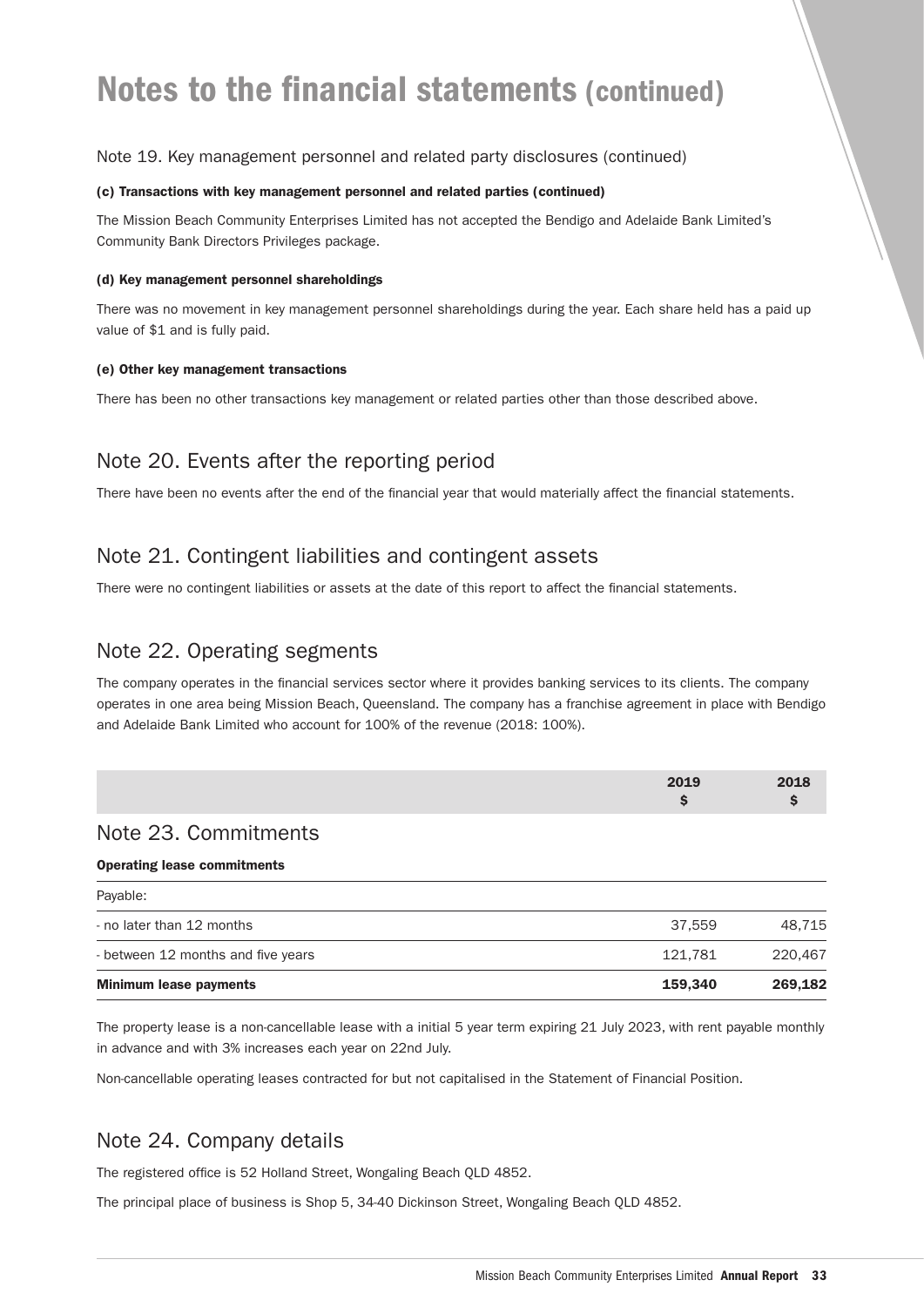### Note 25. Financial instrument risk

#### Financial risk management policies

The Board of Directors has overall responsibility for the establishment and oversight of the risk management framework. The Board has established an Audit Committee which reports regularly to the Board.

#### Specific financial risk exposure and management

The main risks the company is exposed to through its financial instruments are credit risk, liquidity risk and market risk consisting of interest rate risk and other price risk. There have been no substantial changes in the types of risks the company is exposed to, how the risks arise, or the Board's objectives, policies and processes for managing or measuring the risks from the previous period.

The company's financial instruments consist mainly of deposits with banks, short term investments, account receivables and payables, bank overdraft and loans. The totals for each category of financial instruments measured in accordance with AASB 139 Financial Instruments: Recognition and Measurement as detailed in the accounting policies are as follows:

|                                    | <b>Note</b> | 2019<br>\$ | 2018<br>Ş |
|------------------------------------|-------------|------------|-----------|
| <b>Financial assets</b>            |             |            |           |
| Cash and cash equivalents          | 5           | 9,748      | 7,871     |
| Trade and other receivables        | 6           | 9,411      | 23,055    |
| <b>Total financial assets</b>      |             | 19,159     | 30,926    |
| <b>Financial liabilities</b>       |             |            |           |
| Trade and other payables           | 12          | 29,009     | 31,938    |
| <b>Borrowings</b>                  | 13          | 16,923     | 22,490    |
| Bank overdraft                     | 13          | 97,432     | 153,299   |
| <b>Total financial liabilities</b> |             | 143,364    | 207,727   |

#### (a) Credit risk

Exposure to credit risk relating to financial assets arises from the potential non-performance by counterparties of contract obligations that could lead to a financial loss to the company.

Credit risk is managed through maintaining procedures ensuring, to the extent possible, that clients and counterparties to transactions are of sound credit worthiness. Such monitoring is used in assessing receivables for impairment. Credit terms for normal fee income are generally 30 days from the date of invoice. For fees with longer settlements, terms are specified in the individual client contracts. In the case of loans advanced, the terms are specific to each loan.

#### Credit risk exposures

The maximum exposure to credit risk by class of recognised financial assets at the end of the reporting period is equivalent to the carrying amount and classification of those financial assets as presented in the table above.

The company has significant concentrations of credit risk with Bendigo and Adelaide Bank Limited. The company's exposure to credit risk is limited to Australia by geographic area.

None of the assets of the company are past due (2018: nil past due) and based on historic default rates, the company believes that no impairment allowance is necessary in respect of assets not past due.

The company limits its exposure to credit risk by only investing in liquid securities with Bendigo and Adelaide Bank Limited and therefore credit risk is considered minimal.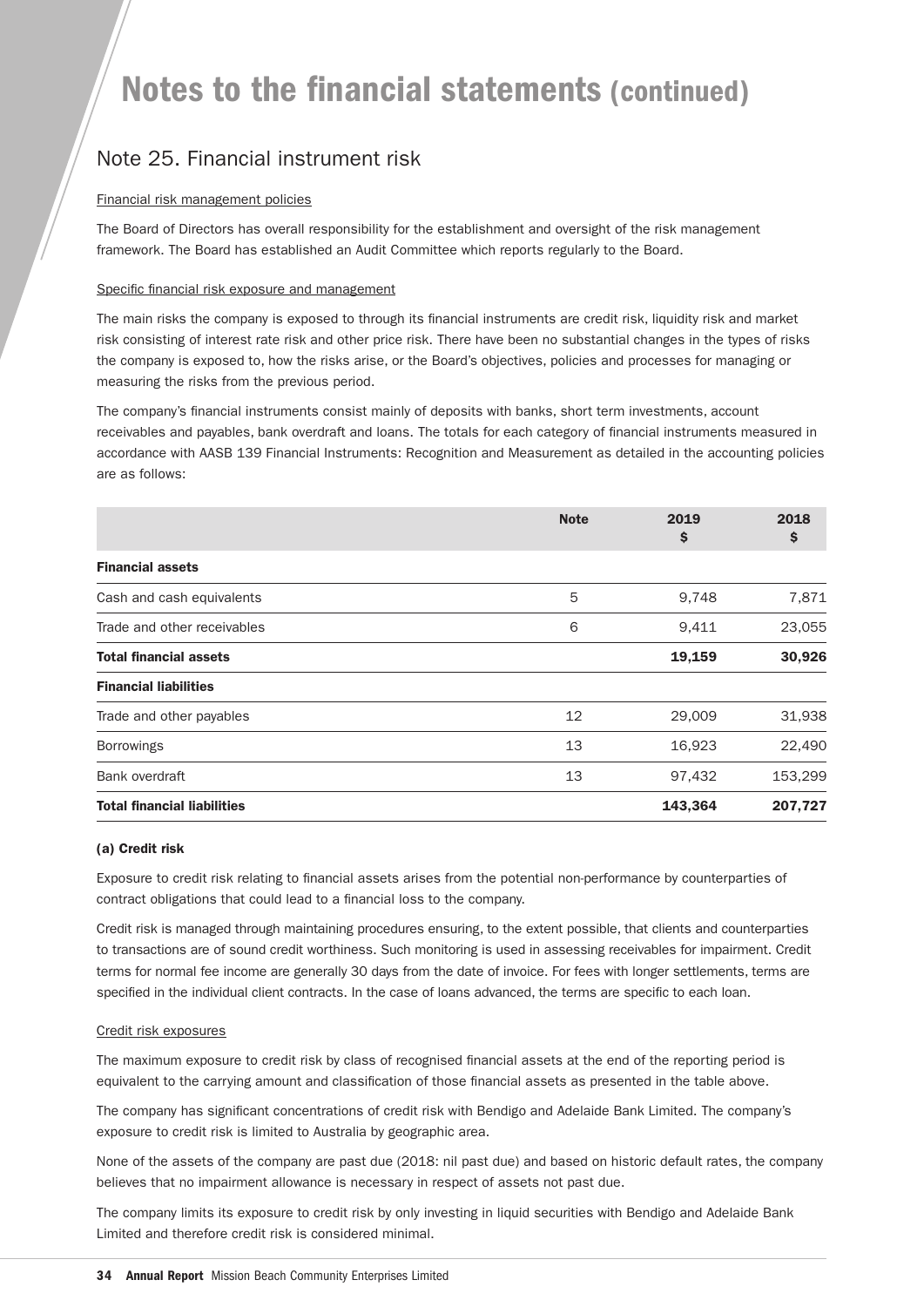#### Note 25. Financial instrument risk (continued)

#### (b) Liquidity risk

Liquidity risk is the risk that the company will not be able to meet its financial obligations as they fall due. The company ensures it will have enough liquidity to meet its liabilities when due under both normal and stressed conditions. Liquidity management is carried out within the guidelines set by the Board.

Typically, the company maintains sufficient cash on hand to meet expected operational expenses, including the servicing of financial obligations. This excludes the potential impact of extreme circumstances that cannot reasonably be predicted, such as natural disasters.

In addition the company has established an overdraft facility of \$350,000 with Bendigo and Adelaide Bank Limited. The undrawn amount of this facility is \$252,568 (2018: \$196,701).

The table below reflects an undiscounted contractual maturity analysis for financial liabilities. The Bank overdraft facility is subject to annual review, may be drawn at any time, and may be terminated by the bank without notice. Therefore the balance of the overdraft facility outstanding at year end could become repayable within 12 months.

Cash flows realised from financial assets reflect management's expectation as to the timing of realisation. Actual timing may therefore differ from that disclosed. The timing of cash flows presented in the table to settle financial liabilities reflects the earliest contractual settlement dates and does not reflect management's expectations that banking facilities will be rolled forward.

Financial liability and financial asset maturity analysis:

| 30 June 2019                                              | Weighted<br>average<br>interest<br>rate<br>$\frac{0}{0}$ | <b>Total</b><br>Ś | <b>Within</b><br>1 year<br>S | 1 to 5<br><b>vears</b><br>S | Over <sub>5</sub><br>years<br>\$ |
|-----------------------------------------------------------|----------------------------------------------------------|-------------------|------------------------------|-----------------------------|----------------------------------|
| <b>Financial assets</b>                                   |                                                          |                   |                              |                             |                                  |
| Cash and cash equivalents                                 | 2.5%                                                     | 9,748             | 9,748                        |                             |                                  |
| Trade and other receivables                               |                                                          | 9,411             | 9,411                        | $\overline{\phantom{a}}$    |                                  |
| <b>Total anticipated inflows</b>                          |                                                          | 19,159            | 19,159                       |                             |                                  |
| <b>Financial liabilities</b>                              |                                                          |                   |                              |                             |                                  |
| Trade and other payables                                  |                                                          | 29,009            | 29,009                       |                             |                                  |
| <b>Borrowings</b>                                         | 4.66%                                                    | 16,871            | 3,643                        | 13,228                      |                                  |
| Bank overdraft *                                          | 6%                                                       | 97,432            | 97,432                       |                             |                                  |
| <b>Total expected outflows</b>                            |                                                          | 143,312           | 130,084                      | 13,228                      |                                  |
| Net inflow / (outflow) on financial<br><b>instruments</b> |                                                          | (124, 153)        | (110, 925)                   | (13, 228)                   |                                  |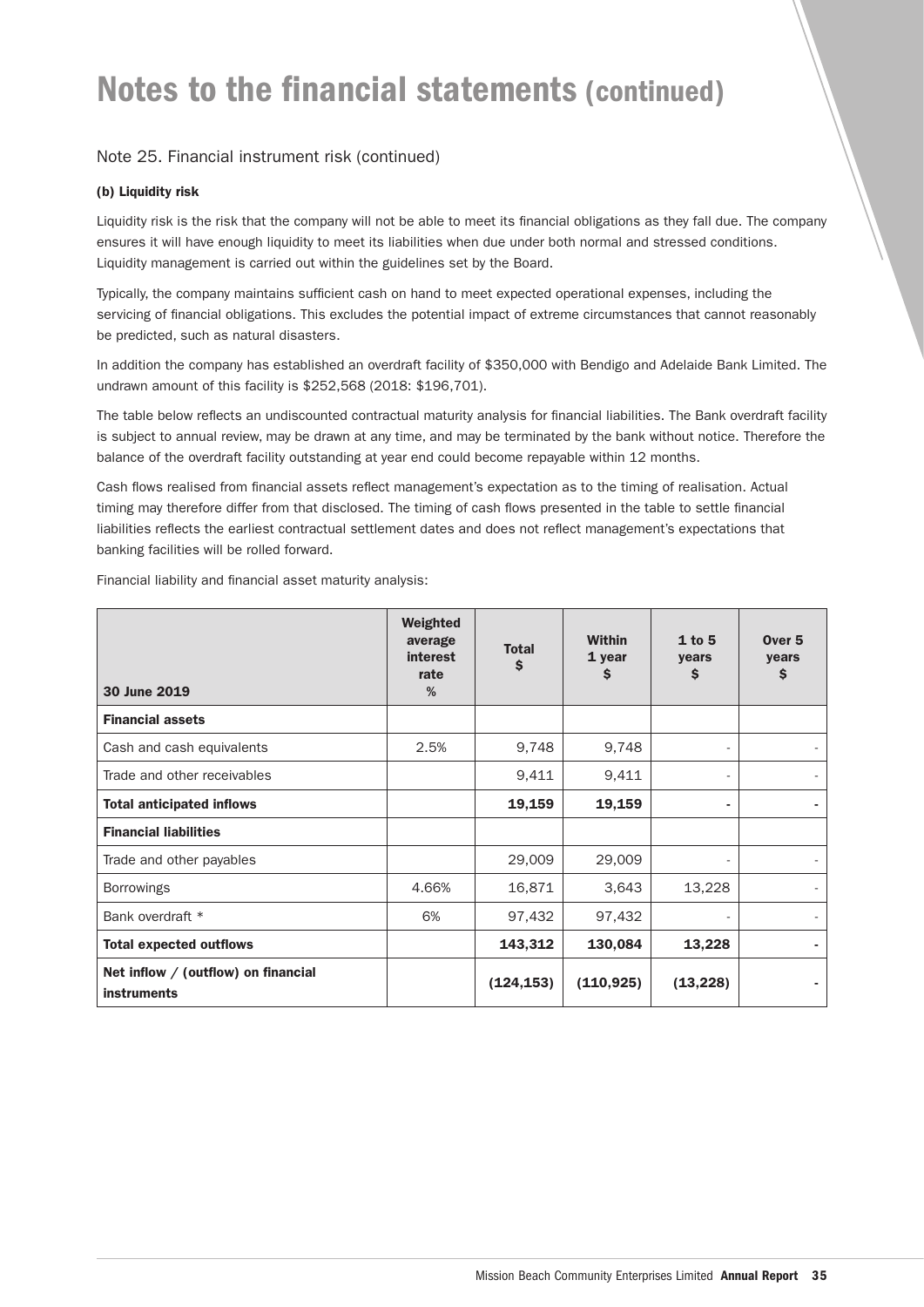#### Note 25. Financial instrument risk (continued)

#### (b) Liquidity risk (continued)

| 30 June 2018                                                | Weighted<br>average<br><b>interest</b><br>rate<br>% | <b>Total</b><br>S | <b>Within</b><br>1 year<br>S | 1 to 5<br>years<br>S | Over <sub>5</sub><br>years<br>\$ |
|-------------------------------------------------------------|-----------------------------------------------------|-------------------|------------------------------|----------------------|----------------------------------|
| <b>Financial assets</b>                                     |                                                     |                   |                              |                      |                                  |
| Cash and cash equivalents                                   | 2.48%                                               | 7,871             | 7,871                        |                      |                                  |
| Trade and other receivables                                 |                                                     | 23,055            | 23,055                       |                      |                                  |
| <b>Total anticipated inflows</b>                            |                                                     | 30,926            | 30,926                       |                      |                                  |
| <b>Financial liabilities</b>                                |                                                     |                   |                              |                      |                                  |
| Trade and other payables                                    |                                                     | 31,938            | 31,938                       |                      |                                  |
| <b>Borrowings</b>                                           | 4.66%                                               | 22,490            | 4,355                        | 18,135               |                                  |
| Bank overdraft *                                            | 6%                                                  | 153,299           | 153,299                      |                      |                                  |
| <b>Total expected outflows</b>                              |                                                     | 207,727           | 189,592                      | 18,135               |                                  |
| Net inflow $/$ (outflow) on financial<br><b>instruments</b> |                                                     | (176, 801)        | (158, 666)                   | (18, 135)            |                                  |

\* The Bank overdraft has no set repayment period and as such all has been included as current.

#### (c) Market risk

Market risk is the risk that changes in market prices, such as interest rates, will affect the company's income or the value of its holdings of financial instruments. The objective of market risk management is to manage and control market risk exposures within acceptable parameters.

The primary risks the company is exposed to is interest rate risk and other price risk. The company has no exposure to fluctuations in foreign currency.

#### Interest rate risk

Exposure to interest rate risk arises on financial assets and financial liabilities recognised at the end of the reporting period whereby a future change in interest rates will affect future cash flows or the fair value of fixed rate financial instruments.

The financial instruments that primarily expose the company to interest rate risk are borrowings, fixed interest securities, and cash and cash equivalents.

Taking into account past performance, future expectations, economic forecasts, and management's knowledge and experience of the financial markets, management believes the following movements are 'reasonably possible' over the next 12 months:

 $\cdot$  A parallel shift of  $+/$ -1% in market interest rates from year-end rates.

These movements will not have a material impact on the valuation of the company's financial assets and liabilities, nor will they have a material impact on the results of the company's operations.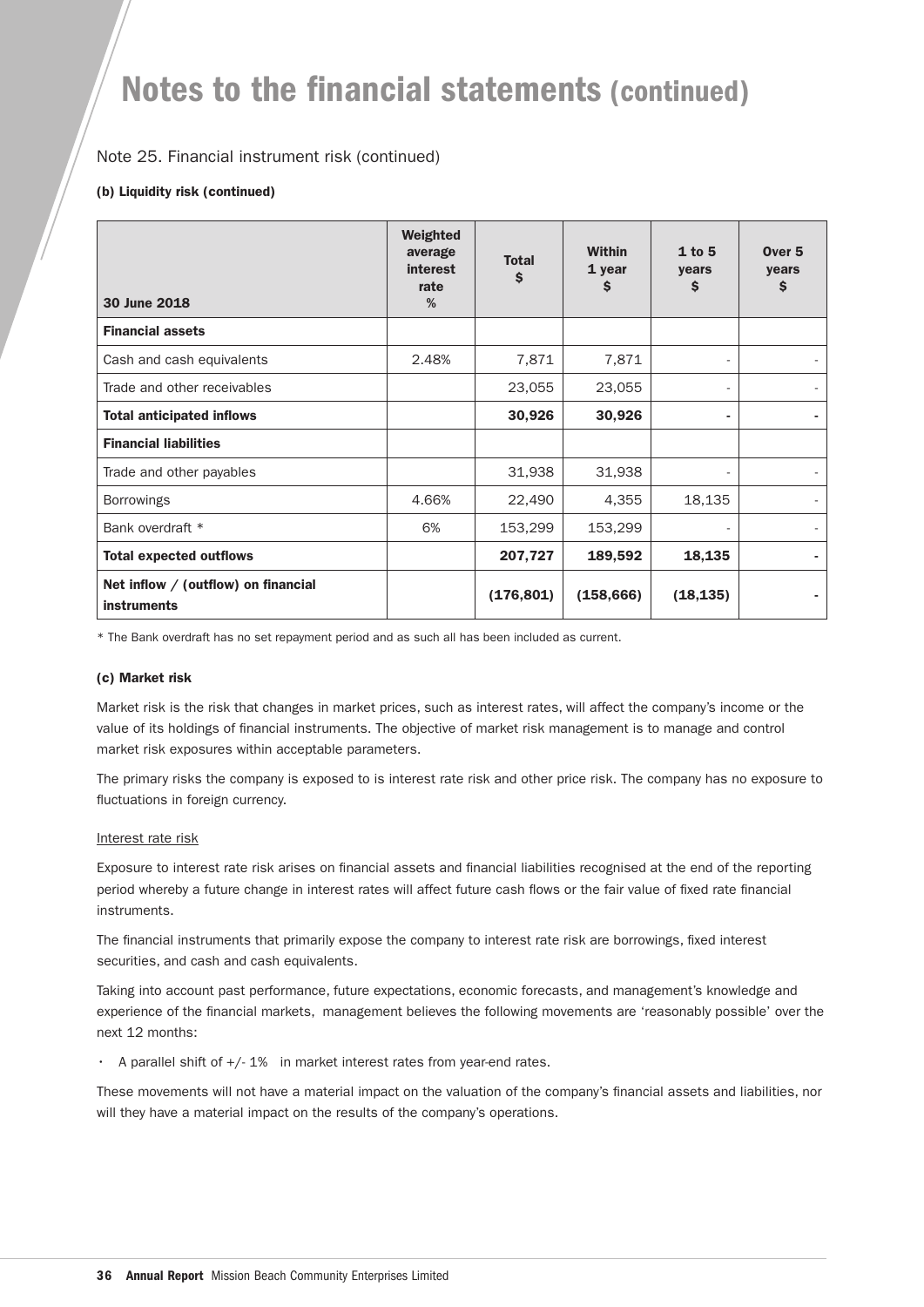# Directors' declaration

In accordance with a resolution of the Directors of Mission Beach Community Enterprises Limited, the Directors of the company declare that:

- 1. The financial statements and notes, as set out on pages 6 to 36 are in accordance with the *Corporations Act 2001* and:
	- (i) comply with Australian Accounting Standards which, as stated in accounting policy Note 1(a) to the financial statements, constitutes compliance with International Financial Reporting Standards (IFRS); and
	- (ii) give a true and fair view of the company's financial position as at 30 June 2019 and of the performance for the year ended on that date;
- 2. In the Directors' opinion there are reasonable grounds to believe that the company will be able to pay its debts as and when they become due and payable.

This resolution is made in accordance with a resolution of the Board of Directors.

Kelly Cavallaro Director

Signed at Mission Beach on 26 September 2019.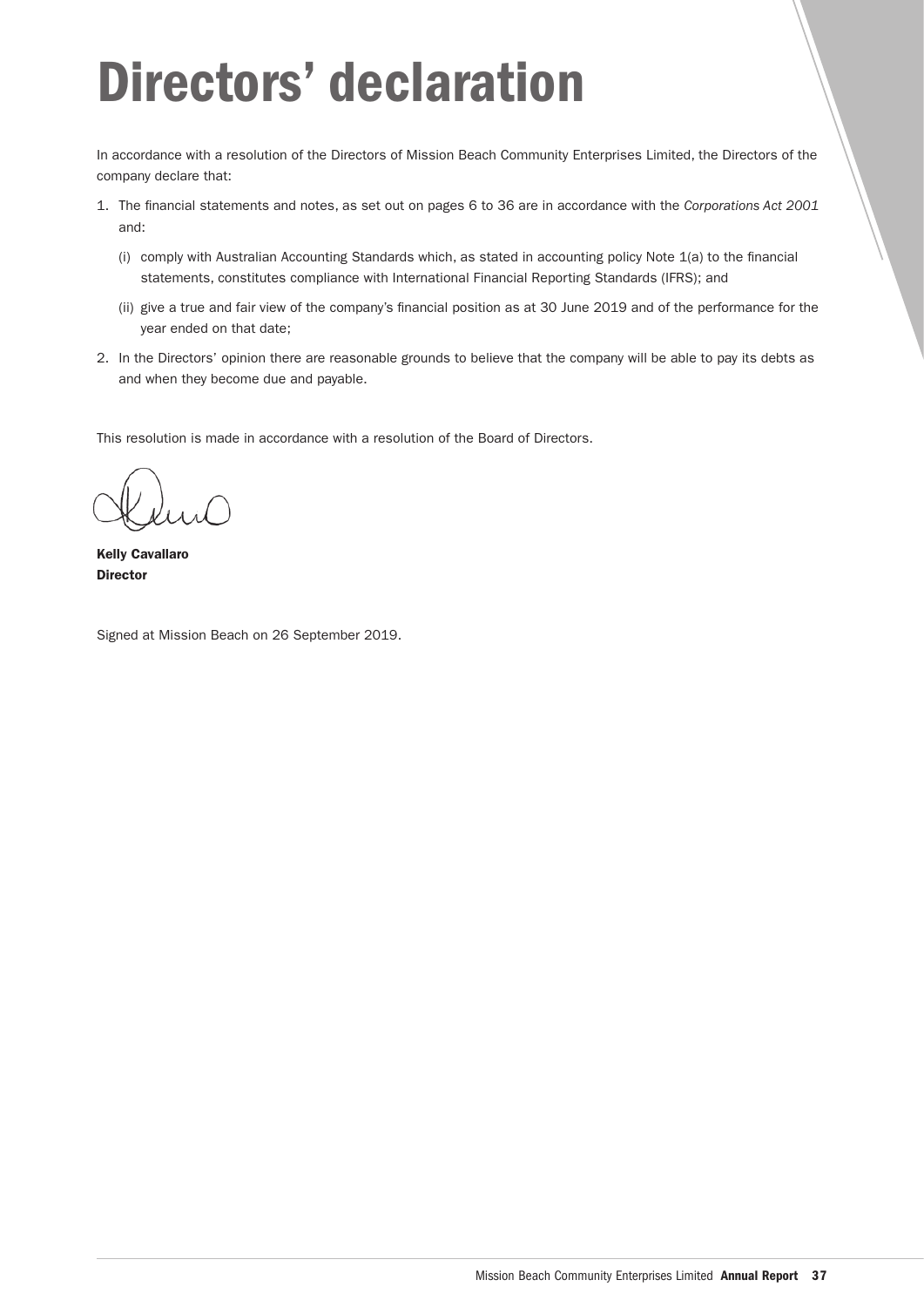# Independent audit report



Ph: (03) 4435 3550 admin@rsdaudit.com.au www.rsdaudit.com.au

#### **INDEPENDENT AUDITOR'S REPORT TO THE MEMBERS OF MISSION BEACH COMMUNITY ENTERPRISES LIMITED**

**REPORT ON THE AUDIT OF THE FINANCIAL REPORT**

#### **Opinion**

We have audited the financial report of Mission Beach Community Enterprises Limited, which comprises the statement of financial position as at 30 June 2019, the statement of profit or loss and other comprehensive income, the statement of changes in equity and the statement of cash flows for the year then ended, and notes to the financial statements, including a summary of significant accounting policies and the directors' declaration.

#### In our opinion:

- (a) the financial report of Mission Beach Community Enterprises Limited is in accordance with the *Corporations Act 2001*, including:
	- (i) giving a true and fair view of the company's financial position as at 30 June 2019 and of its performance for the year then ended; and
	- (ii) complying with Australian Accounting Standards and the *Corporations Regulations 2001;* and
- (b) the financial report also complies with the International Financial Reporting Standards as disclosed in Note 1

#### **Basis for Opinion**

We conducted our audit in accordance with Australian Auditing Standards. Those standards require that we comply with relevant ethical requirements related to audit engagements and plan and perform the audit to obtain reasonable assurance about whether the financial report is free from material misstatement. Our responsibilities under those standards are further described in the *Auditor's Responsibilities for the Audit of the Financial Report* section of our report.

We believe that the audit evidence we have obtained is sufficient and appropriate to provide a basis for our opinion.

#### **Independence**

We are independent of the entity in accordance with the auditor independence requirements of the *Corporations Act 2001* and the ethical requirements of the Accounting Professional and Ethical Standards Board's APES 110: *Code of Ethics for Professional Accountants* (the Code) that are relevant to our audit of the financial report in Australia. We have also fulfilled our other ethical responsibilities in accordance with the Code.

We confirm that the independence declaration required by the *Corporations Act 2001*, which has been given to the directors of the company, would be in the same terms if given to the directors as at the time of this auditor's report.

#### **Director's Responsibility for the Financial Report**

The directors of the Company are responsible for the preparation of the financial report that gives a true and fair view in accordance with Australian Accounting Standards and the *Corporations Act 2001,* and for such internal control as the directors determine is necessary to enable the preparation of the financial report that gives a true and fair view and is free from material misstatement, whether due to fraud or error.



Richmond Sinnott & Delahunty, trading as RSD Audit ABN 60 616 244 309 Liability limited by a scheme approved under Professional Standards Legislation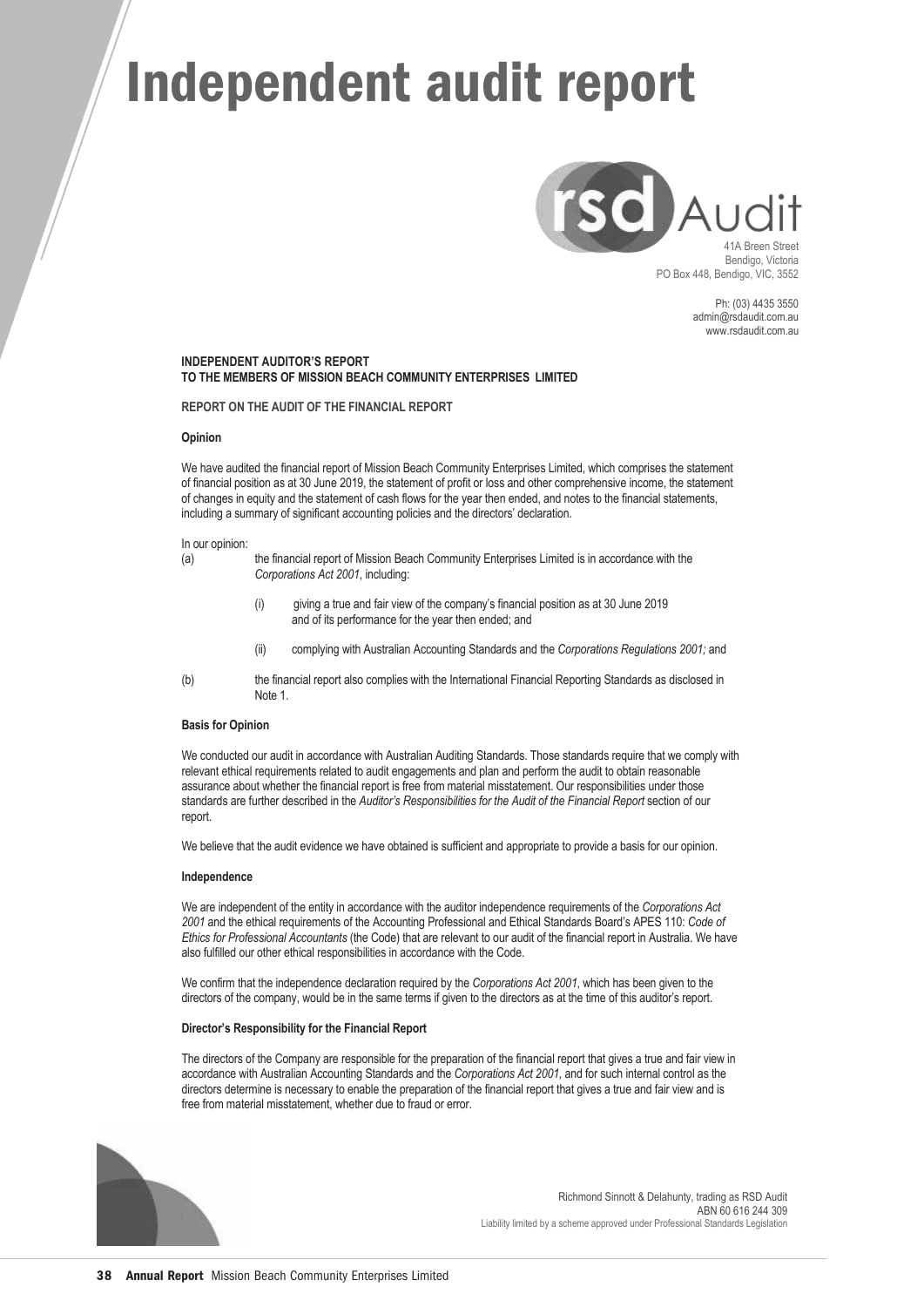### Independent audit report (continued)



In preparing the financial report, the directors are responsible for assessing the ability of the Company to continue as a going concern, disclosing, as applicable, matters related to going concern and using the going concern basis of accounting unless the directors either intend to liquidate the Company or to cease operations, or have no realistic alternative but to do so.

#### **Auditor's Responsibility**

Our responsibility is to express an opinion on the financial report based on our audit. Our objectives are to obtain reasonable assurance about whether the financial report as a whole is free from material misstatement, whether due to fraud or error, and to issue an auditor's report that includes our opinion. Reasonable assurance is a high level of assurance, but is not a guarantee that an audit conducted in accordance with the Australian Auditing Standards will always detect a material misstatement when it exists. Misstatements can arise from fraud or error and are considered material if, individually or in aggregate, they could reasonably be expected to influence the economic decisions of users taken on the basis of this financial report.

As part of an audit in accordance with Australian Auditing Standards, we exercise professional judgement and maintain professional scepticism throughout the audit.

An audit involves performing procedures to obtain audit evidence about the amounts and disclosures in the financial report.

The procedures selected depend on the auditor's judgement, including the assessment of the risks of material misstatement of the financial report, whether due to fraud or error. In making those risk assessments, the auditor considers internal control relevant to the entity's preparation of the financial report that gives a true and fair view in order to design audit procedures that are appropriate in the circumstances, but not for the purpose of expressing an opinion on the effectiveness of the entity's internal control.

The risk of not detecting a material misstatement resulting from fraud is higher than for one resulting from error, as fraud may involve collusion, forgery, intentional omissions, misrepresentations, or the override of internal control.

An audit also includes evaluating the appropriateness of accounting policies used and the reasonableness of accounting estimates made by the Directors, as well as evaluating the overall presentation of the financial report.

We conclude on the appropriateness of the Directors' use of the going concern basis of accounting and, based on the audit evidence obtained, whether a material uncertainty exists related to events or conditions that may cast significant doubt on the company's ability to continue as a going concern. If we conclude that a material uncertainty exists, we are required to draw attention in our auditor's report to the related disclosures in the financial report or, if such disclosures are inadequate, to modify our opinion. Our conclusions are based on the audit evidence obtained up to the date of our auditor's report. However, future events or conditions may cause the company to cease to continue as a going concern.

We evaluate the overall presentation, structure and content of the financial report, including the disclosures, and whether the financial report represents the underlying transactions and events in a manner that achieves fair presentation.

We obtain sufficient appropriate audit evidence regarding the financial information of the entity to express an opinion on the financial report. We are responsible for the direction, supervision and performance of the audit. We remain solely responsible for our audit opinion.

We communicate with the Directors regarding, among other matters, the planned scope and timing of the audit and significant audit findings, including any significant deficiencies in internal control that we identify during our audit.

The Auditing Standards require that we comply with relevant ethical requirements relating to audit engagements. We also provide the Directors with a statement that we have complied with relevant ethical requirements regarding independence, and to communicate with them all relationships and other matters that may reasonably be thought to bear on our independence, and where applicable, related safeguards.

From the matters communicated with the directors, we determine those matters that were of most significance in the audit of the financial report of the current period and are therefore the key audit matters. We describe these matters in our auditor's report unless law or regulation precludes public disclosure about the matter or when, in extremely rare circumstances, we determine that a matter should not be communicated in our report because the adverse consequences of doing so would reasonably be expected to outweigh the public interest benefits of such communication.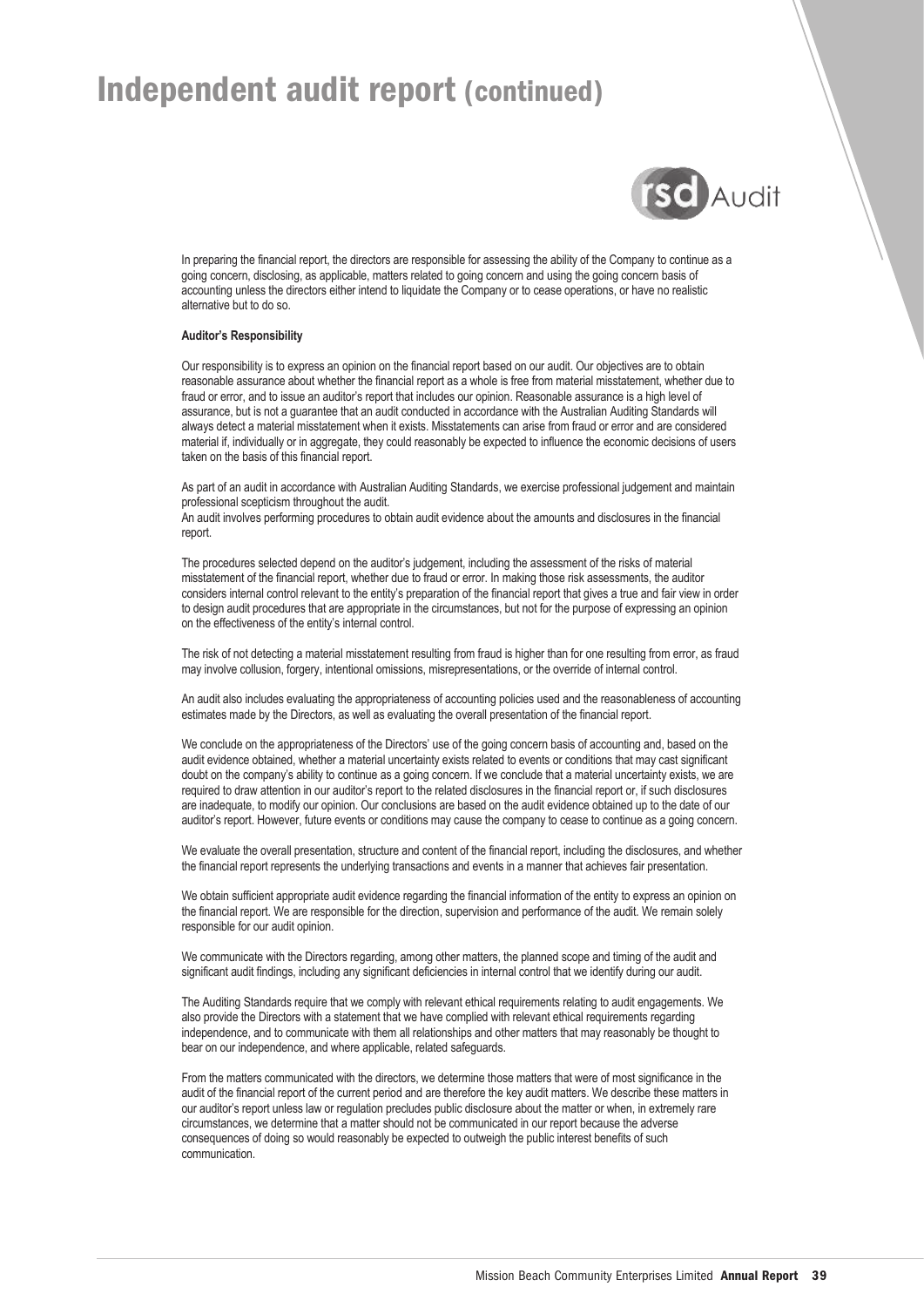### Independent audit report (continued)



#### **Other Information**

The directors are responsible for the other information. The other information comprises the information included in the Company's annual report for the year ended 30 June 2019, but does not include the financial report and our auditor's report thereon. Our opinion on the financial report does not cover the other information and accordingly we do not express any form of assurance conclusion thereon. On connection with our audit of the financial report, our responsibility is to read the other information, and in doing so, consider whether the other information is materially inconsistent with the financial report or our knowledge obtained in the audit or otherwise appears to be materially misstated. If, based on the work we have performed, we conclude that there is material misstatement of this other information, we are required to report that fact. We have nothing to report in this regard.

**RSD Audit** Chartered Accountants

**P. P. Delahunty** Partner Bendigo Dated: 27 September 2019